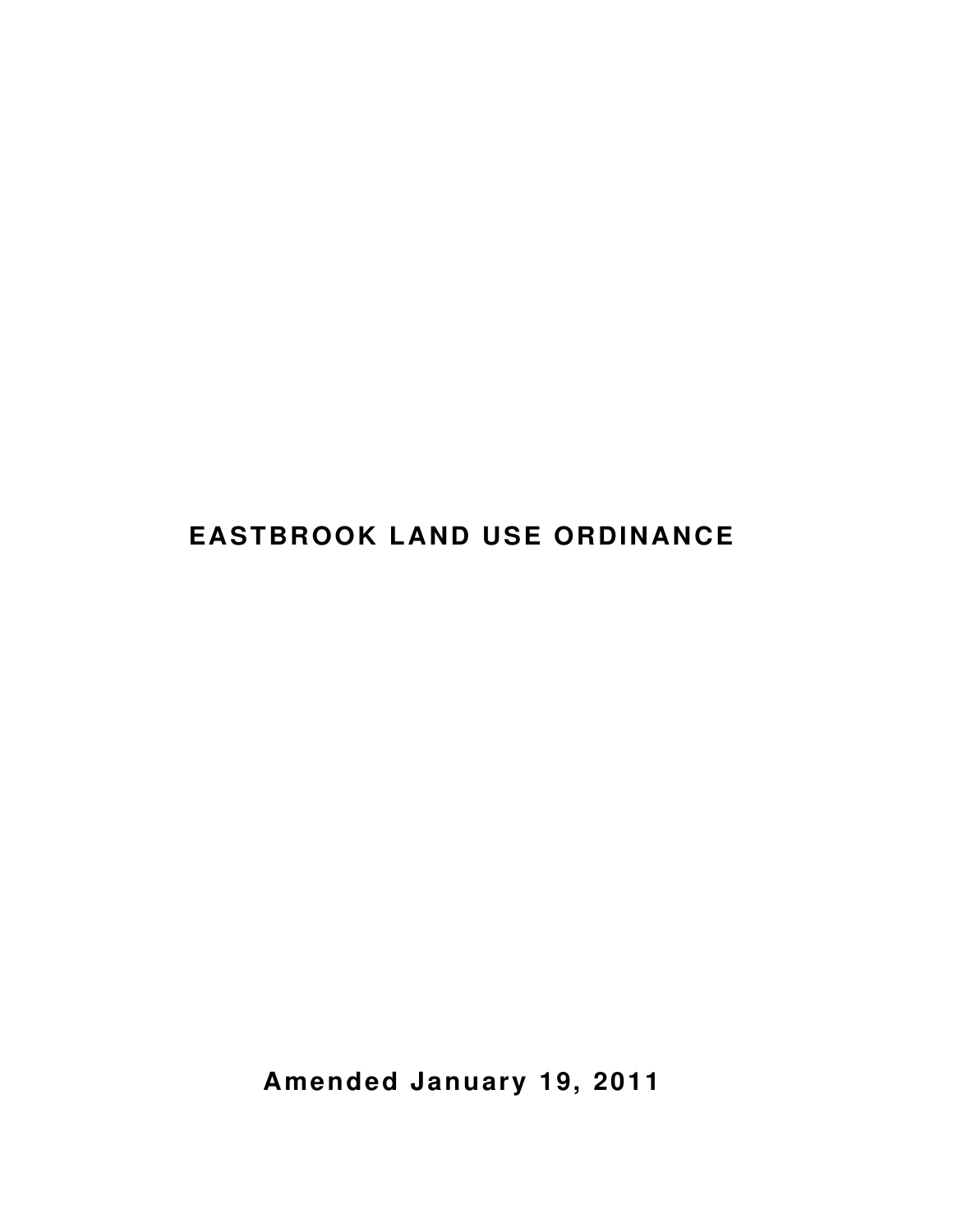| <b>SECTION</b>                                                    | <b>PAGE</b> |
|-------------------------------------------------------------------|-------------|
| Ŀ.                                                                |             |
| II:                                                               |             |
| EFFECTIVE DATE AND REPEAL OF FORMALLY ADOPTED ORDINANCE 3<br>III: |             |
| IV:                                                               |             |
| V.                                                                |             |
| VI:                                                               |             |
| VII:                                                              |             |
|                                                                   |             |
| IX:                                                               |             |
| X:                                                                |             |
| XII:                                                              |             |
|                                                                   |             |
| А.                                                                |             |
| В.                                                                |             |
| 1.                                                                |             |
| 2.                                                                |             |
| З.                                                                |             |
| 4.                                                                |             |
| 5.                                                                |             |
| 6.                                                                |             |
| 7.                                                                |             |
| 8.                                                                |             |
| 9.                                                                |             |
|                                                                   |             |
|                                                                   |             |
|                                                                   |             |
|                                                                   |             |
|                                                                   |             |
|                                                                   |             |
|                                                                   |             |
|                                                                   |             |
|                                                                   |             |
|                                                                   |             |
|                                                                   |             |
|                                                                   |             |
|                                                                   |             |
|                                                                   |             |
|                                                                   |             |
| А.                                                                |             |
| В.                                                                |             |
| C.                                                                |             |
| D.                                                                |             |
| Е.                                                                |             |
| F.                                                                |             |
| G.                                                                |             |
| Η.                                                                |             |
|                                                                   |             |
|                                                                   |             |
|                                                                   |             |
|                                                                   |             |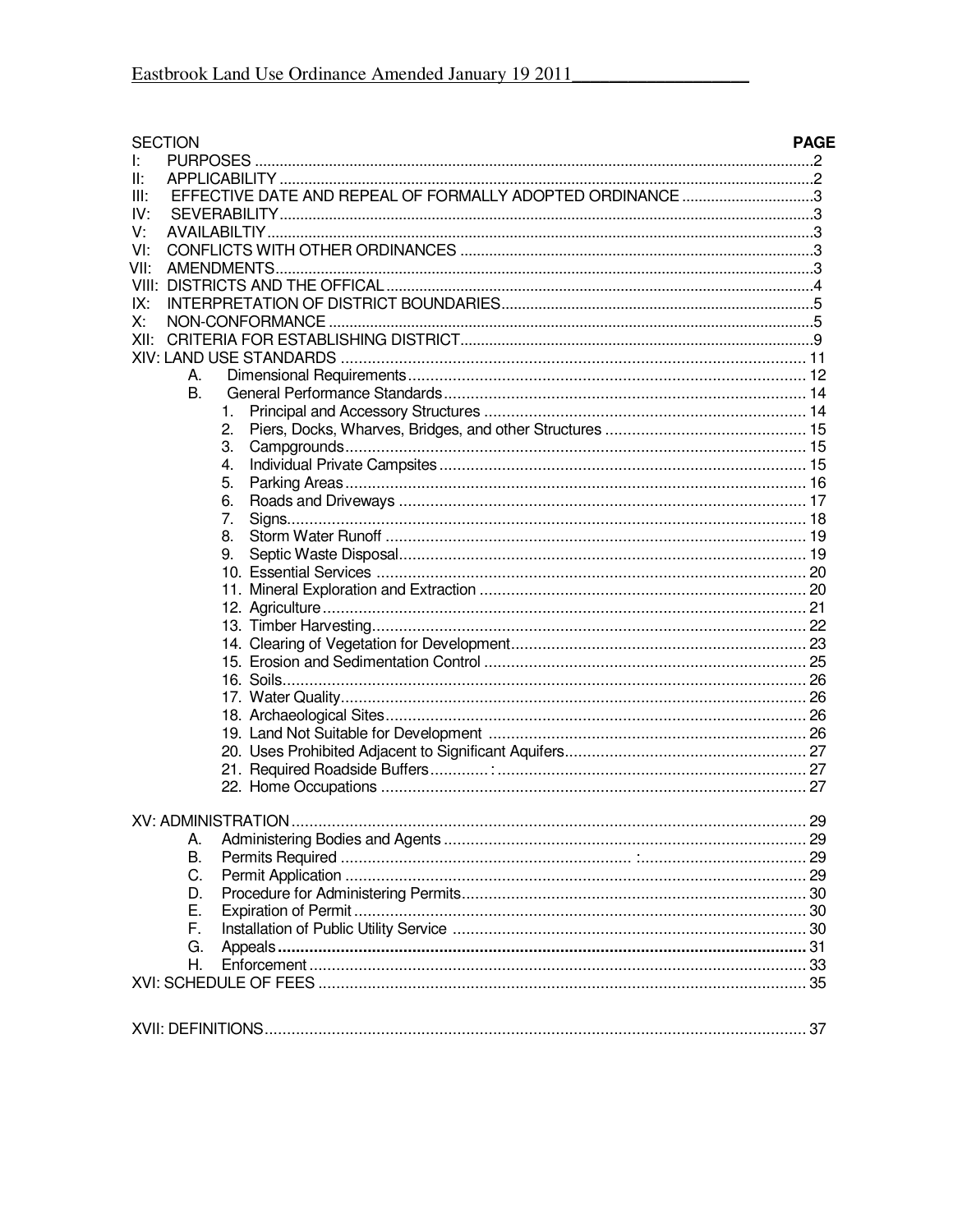# **LAND USE GUIDANCE ORDINANCE OF THE TOWN OF EASTBROOK, MAINE**

### **SECTION I: PURPOSES**

The purposes of this Ordinance are:

- 1. to guide public and private land use decisions in accordance with State law and the wishes of the citizens of Eastbrook, Maine;
- 2. to preserve and protect the rural semi-developed character of the Town;
- 3. to facilitate the economic and social way of life desired;
- 4. to promote their public health, safety, and general community well-being;
- 5. to conserve and protect the natural resources of the Town;
- 6. to further the maintenance of safe and healthful conditions;
- 7. to prevent and control water pollution;
- 8. to protect fish spawning grounds, aquatic life, bird and other wildlife habitat;
- 9. to protect building and lands from flooding and accelerated erosion
- 10. to protect archaeological and historic resources;
- 11. to protect freshwater wetlands;
- 12. to control buildings sites, placement of structures and land uses;
- 13. to conserve shore cover, and visual as well as actual points of access to inland waters;
- 14. to provide for the construction and operation of appropriate Wind Energy Facilities subject to conditions that will protect the public health, safety, and welfare of the town, be of community benefit, and promote economic development.
- 15. to conserve natural beauty and open space**;** and
- 16. to anticipate and respond to the impact of development in shoreland areas.

# **SECTION** II: **APPLICABILITY**

This Ordinance was prepared in accordance with the provisions of Title 30-A, Sections 4351-4353 and Title 38, Sections 435-449 of the Maine Revised Statutes.

This Ordinance applies to all land areas within the jurisdictional limits of the Town of Eastbrook, Maine.

This Ordinance also applies to any structure built on, over, or abutting a dock, wharf, or pier or other structure extending beyond the normal high water line of a water body or within a wetland.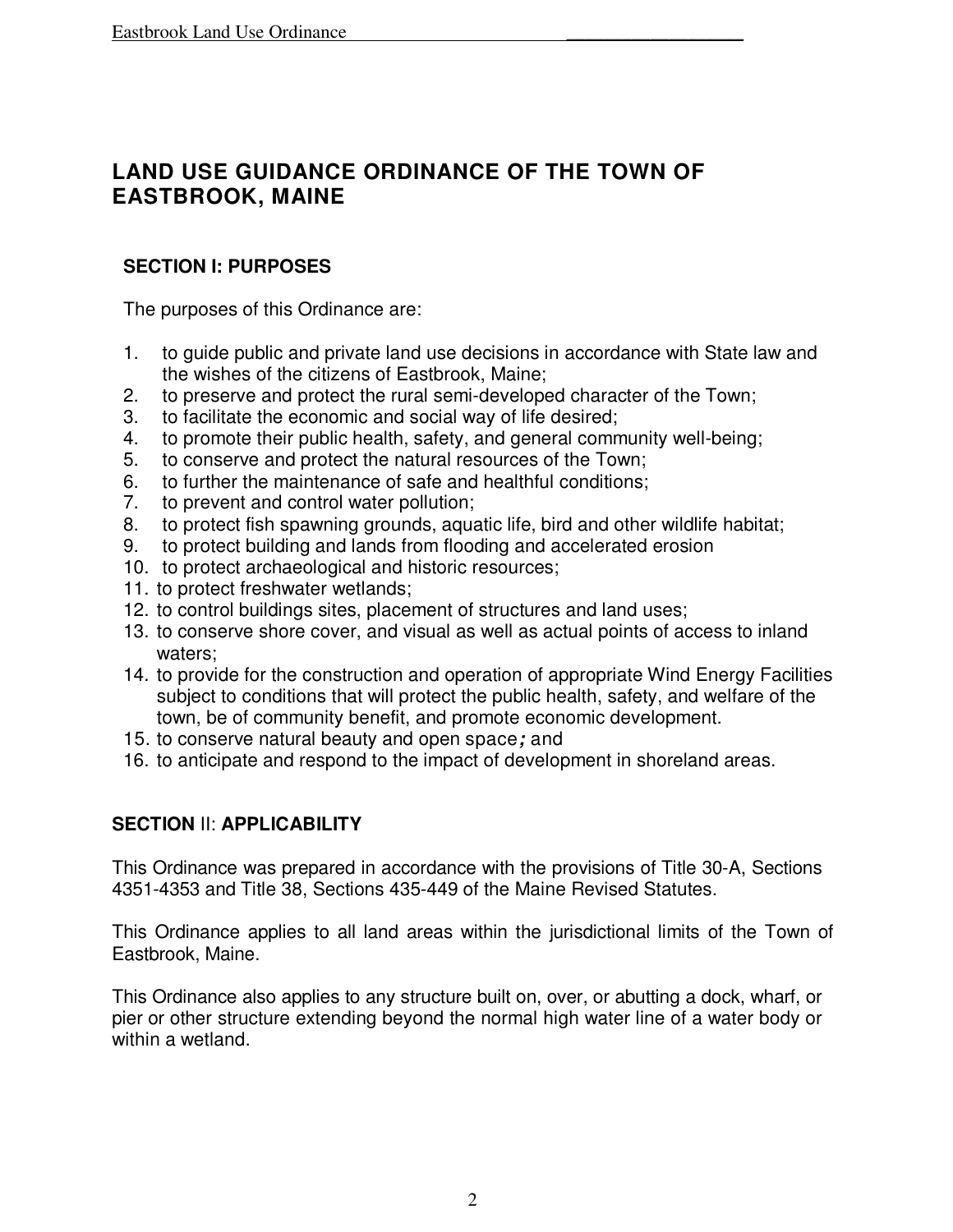#### **SECTION III**: **EFFECTIVE DATE AND REPEAL OF FORMERLY ADOPTED ORDINANCE**

This Ordinance. which was adopted by the municipal legislative body on January 19, 2011, and became effective at the time of adoption. Provision related to the Shoreland Area shall ' not be effective unless approved by the Commissioner of the Department of Environmental Protection. A certified copy of the Ordinance, attested and signed by the Municipal Clerk, shall be forwarded to the Commissioner of the Department of Environmental Protection for approval. If the Department of Environmental Protection fails to act on this Ordinance within forty-five (45) days of its receipt of the Ordinance, it shall be deemed approved. Upon approval of this Ordinance, the Land Use Ordinance previously adopted is hereby repealed.

Any application for a permit submitted to the municipality within the forty-five (45) day period shall be governed by the terms of this Ordinance if the Ordinance is approved by the Commissioner of the Department of Environmental Protection.

### **SECTION IV: SEVERABILITY**

Should any section or provision of this Ordinance be declared by the courts to be invalid, such decision shall not invalidate any other section or provision of this Ordinance.

#### **SECTION V. AVAILABILITY**

A certified copy of this Ordinance shall be filed with the Town Clerk and shall be accessible to any member of the public. Copies shall be made available to the public at reasonable cost at the expense of the person making the request. Notice of-availability of this Ordinance shall be posted.

### **SECTION VI. CONFLICTS WITH OTHER ORDINANCES**

Whenever a provision of this Ordinance conflicts with or is inconsistent with another provision of this Ordinance or of any other Ordinance, regulation or statute, the more restrictive provision shall control.

#### **SECTION VII: AMENDMENTS**

This Ordinance may be amended by a majority vote of the citizens of the Town of Eastbrook, Maine at a Regular or Special Town Meeting.

Copies of amendments related to the Shoreland Area, attested and signed by the Town Clerk, shall be submitted, by registered mail, to the Commissioner of the Department of Environmental Protection within fourteen (14) days following adoption by Town Meeting and shall not be effective unless approved by the Commissioner.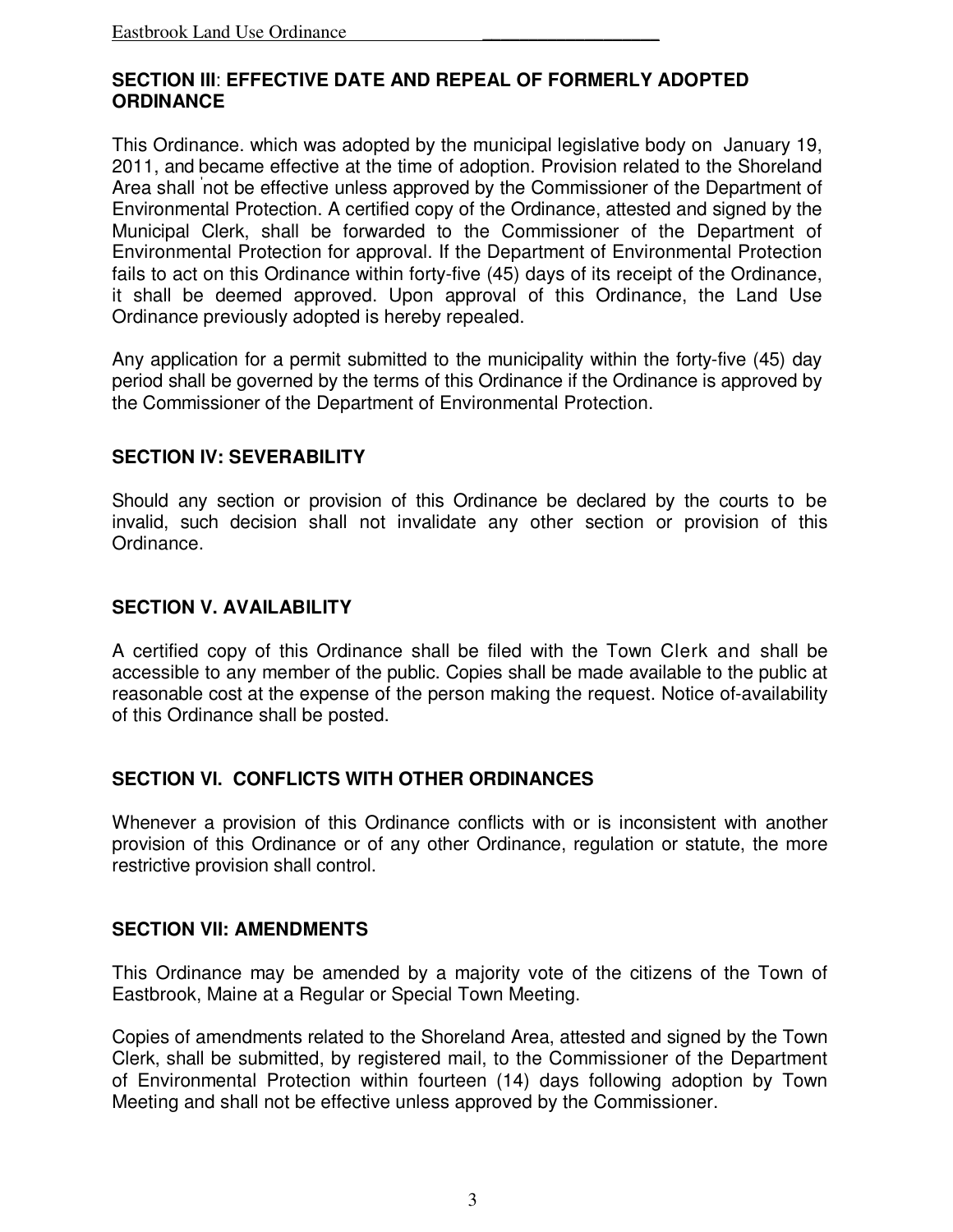If the Commissioner fails to act on any amendment within forty-five (45) days of his/her receipt of the amendment, the amendment is automatically approved. Any application for a permit submitted to the municipality for an activity in the Shoreland Area, within the forty-five (45) day period, shall be governed by the terms of the amendment, if such amendment is approved by the Commissioner. A file of return receipts from such mailings shall be maintained as a permanent record.

# **SECTION VIII: DISTRICTS AND THE OFFICIAL**

### ZONING MAP A. OFFICIAL ZONING MAP

The Town of Eastbrook, Maine is hereby divided into the following districts as shown on the Official Zoning Map:

- 1. (RP) Resource Protection District
- 2. (GP) Groundwater Protection Overlay **District**
- 3. (FP) Forest Resources Protection **District**
- 4. (VC) Village Center/Historic Preservation **District**
- 5. (RS) Roadside Rural Residential District
- 6. (SR) Shoreland Residential District
- 7. (RR) Rural Residential District

The Official Zoning of the Town of Eastbrook, Maine and all future amendments thereto, shall be available at the Town Office and is hereby made part of and incorporated into this Ordinance.

### B. CERTIFICATION OF OFFICIAL ZONING MAP

The Official Zoning Map shall be certified by the attested signature of the Town Clerk and shall be located in the Town Office.

# C. CHANGES TO THE OFFICIAL ZONING MAP

If amendments, in accordance with Section VIII, are made in the district boundaries or other matter portrayed on the Official Zoning Map, such changes shall be made on the Official Zoning Map within thirty (30) days after the amendment has been approved by the Commissioner of the Department of Environmental Protection.

# **SECTION IX: INTERPRETATION OF DISTRICT BOUNDARIES**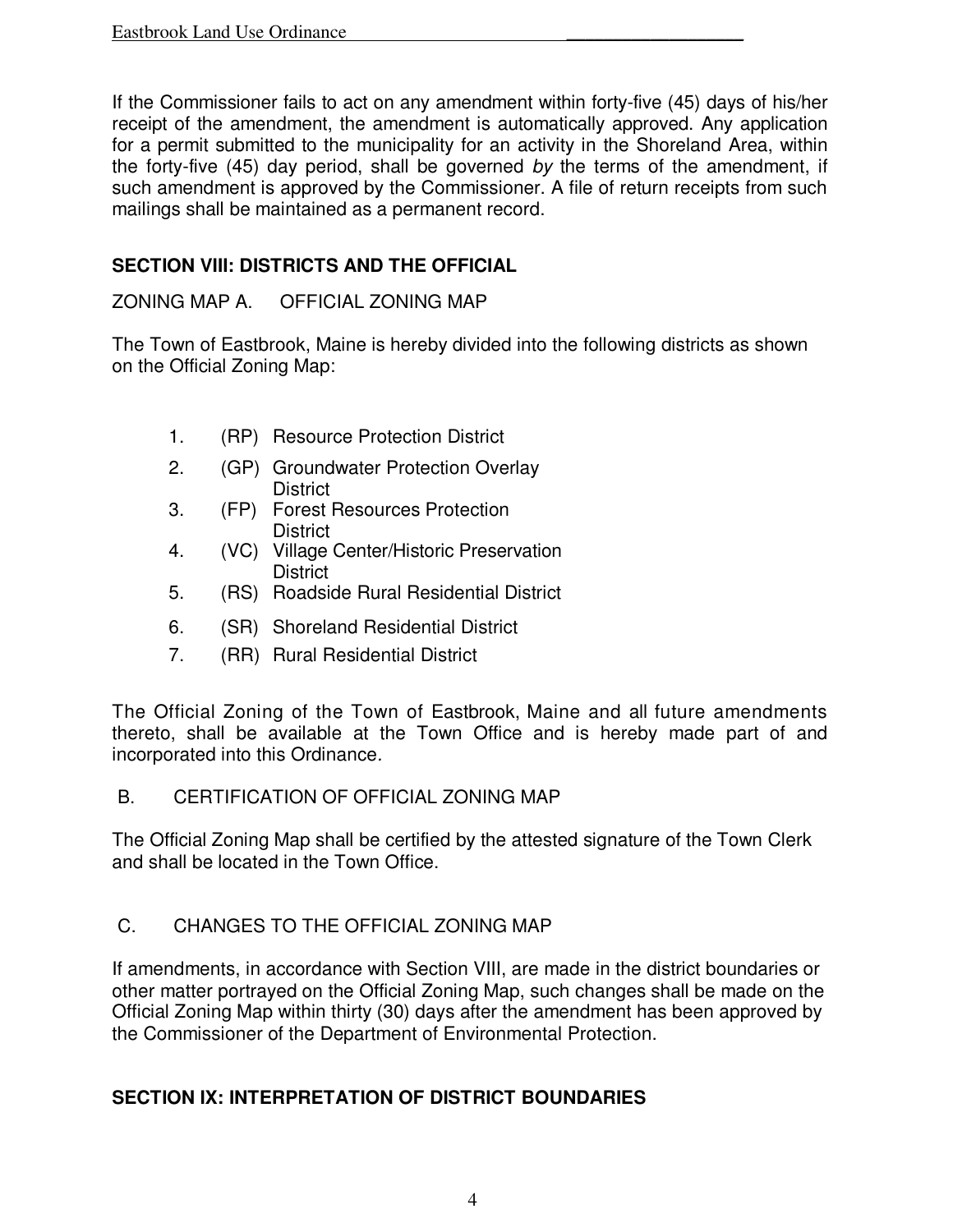Unless otherwise set forth on the Official Zoning Map of the Town of Eastbrook, Maine, district boundary lines are property lines, the centerlines of streets, roads, and rights-of-way, and the boundaries of areas as defined or dimensioned herein. Where uncertainty exists as to exact location of district boundary lines, the Board of Appeals shall be the final authority as to location.

### **SECTION X. LAND USE REQUIREMENTS**

Except as hereinafter specified, no building, structure or land shall hereafter be used or occupied, and no building or structure or part thereof shall hereafter be erected, constructed, expanded, moved, or altered and no new lot shall be created except in conformity with all of the regulations herein specified for the district in which it is located, unless a variance is granted.

### **SECTION XI: NON-CONFORMANCE**

A. PURPOSE

It is the intent of this Ordinance to promote land use conformities, except that nonconforming conditions that existed before the effective date of this Ordinance shall be allowed to continue, subject to the requirements set forth in this section.

- B. GENERAL
	- 1. TRANSFER OF OWNERSHIP: Non-conforming structures, lots, and uses may be transferred, and the new owner may continue the nonconforming use or continue to use the non-conforming structure or lot, subject to the provisions of this Ordinance.
	- 2. REPAIR AND MAINTENANCE: This Ordinance allows, without a permit, the normal upkeep and maintenance of non-conforming uses and structures including repairs or renovations which do not involve expansion of the non-conforming use or structure, and such other changes in a non-conforming use or structure as federal, state or local building and safety codes may require.
- C. NON-CONFORMING STRUCTURES
	- 1. EXPANSIONS: A non-conforming structure may be added to or expanded after obtaining a permit from the same permitting authority as that for a new structure, if such addition or expansion does not increase the non-conformity of the structure.

Further Limitations: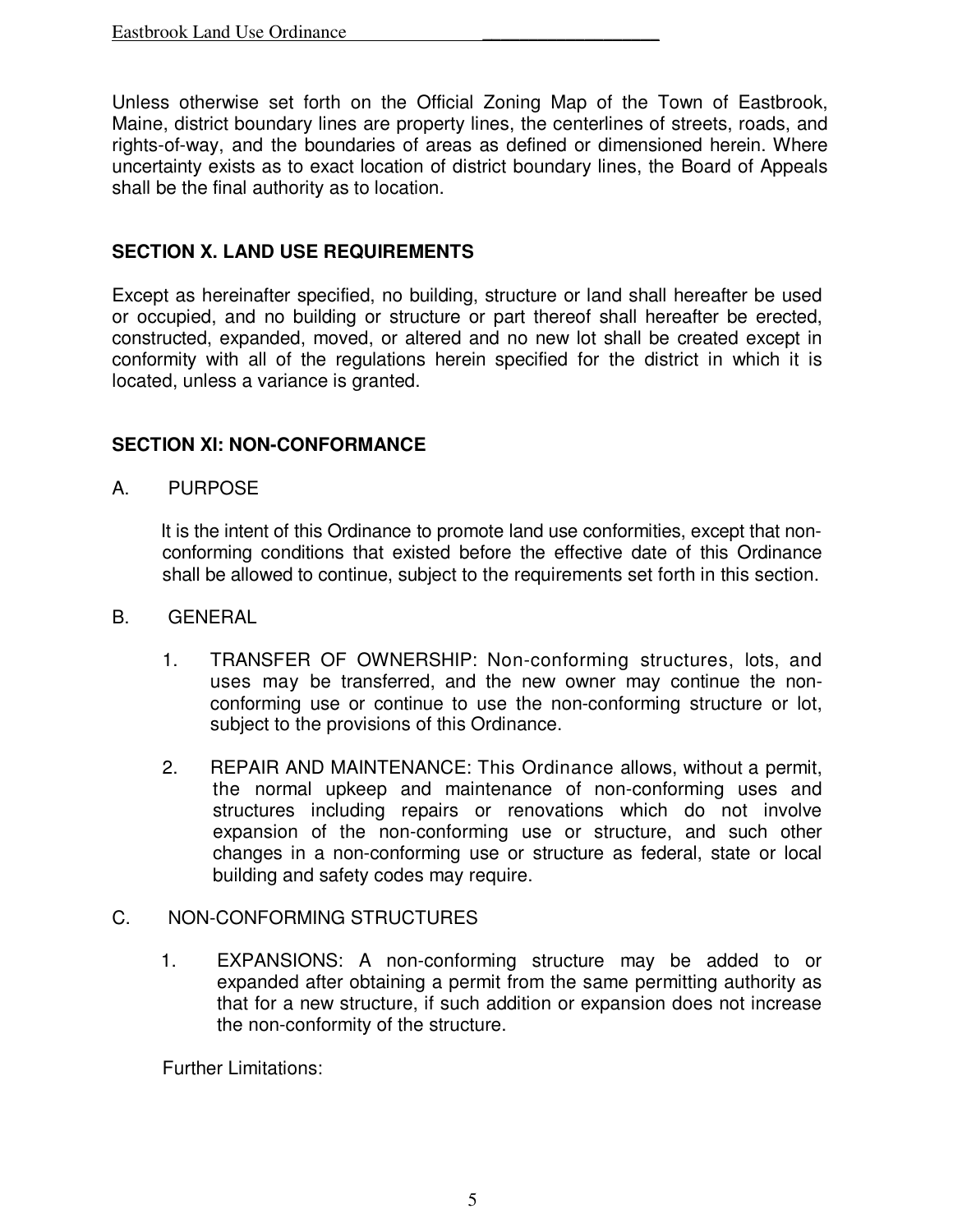- a. After January 1, 1989 if any portion of a structure is less than the required setback from the normal high-water line of a water body or upland edge of a wetland, that portion of the structure shall not be expanded in floor area or volume, by 30% or more, during the lifetime of the structure.
- b. Construction or enlargement of a foundation beneath the existing structure shall not be considered an expansion of the structure provided; that the structure and new foundation are placed such that the setback requirement is met to the greatest practical extent as determined by the Planning Board, basing its decision on the criteria specified in subsection C.2 below; that the completed foundation does not extend beyond the exterior dimensions of the structure; and that the foundation does not cause the structure to be elevated by more than three (3) additional feet.
- c. No structure which is less than the required setback from the normal highwater line of a water body, tributary stream, or upland edge of a wetland shall be expanded toward the water body, tributary stream, or wetland.
- 2. RELOCATION: A non-conforming structure may be relocated within the boundaries of the parcel on which the structure is located provided that the site of relocation conforms to all setback requirements to the greatest practical extent as determined by the Planning Board, and provided that the applicant demonstrates that the present subsurface sewage disposal system meets the requirements of State law and the State of Maine Subsurface Wastewater Disposal Rules (Rules), or that a new system can be installed in compliance with the law and said Rules. In no case shall a structure be relocated in a manner that causes the structure to be more non-conforming.

In determining whether the building relocation meets the setback to the greatest practical extent, The Planning Board shall consider the size of the lot, the slope of the land, the potential for soil erosion, the location of other structures on the property and on adjacent properties, the location of the septic system and other on-site soils suitable for septic systems, and the type and amount of vegetation to be removed to accomplish the relocation.

3. RECONSTRUCTION OR REPLACEMENT: Any non-conforming structure which is located less than the required setback from the normal high-water line of a water body, tributary stream, or upland edge of a wetland and which is removed, or damaged or destroyed by more than 50% of the market value of the structure before such damage, destruction or removal, may be reconstructed or replaced provided that a permit is obtained within one year of the date of said damage, destruction, or removal, and provided that such reconstruction or replacement is in compliance with the water setback requirement to the greatest practical extent as determined by the Planning Board in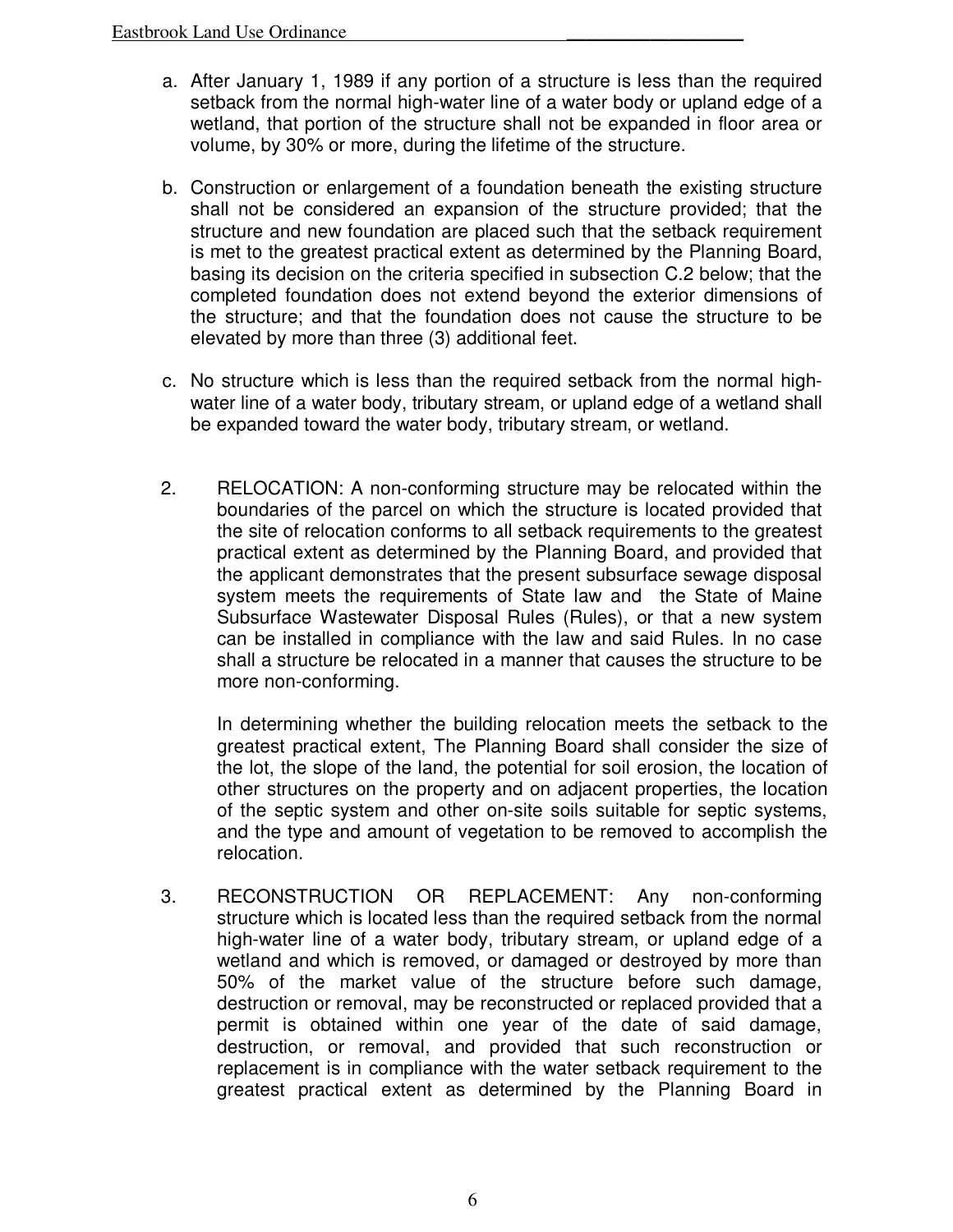accordance with the purposes of this Ordinance. in no case shall a structure be reconstructed or replaced so as to increase its nonconformity.

Any non-conforming structure which is damaged or destroyed by 50% or less of the market value of the structure, excluding normal maintenance and repair, may be reconstructed in place with a permit, from the Planning Board.

In determining whether the building reconstruction or replacement meets the water setback to the greatest practical extent the Planning Board shall consider in addition to the criteria in paragraph 2 above, the physical condition and type of foundation present, if any.

4. CHANGE OF USE OF A NON-CONFORMING STRUCTURE: The use of a non-conforming structure may not be changed to another use unless the Planning Board after receiving a written application determines that the new use will have no greater adverse impact on the water body or wetland or on the subject or adjacent properties and resources than the existing use.

In determining that no greater adverse impact will occur, the Planning Board shall require written documentation from the applicant, regarding the probable effects on public health and safety, erosion and sedimentation, water quality, fish and wildlife habitat, vegetative cover, visual and actual points of public access to waters, natural beauty, flood plain management, archaeological and historic resources, and other functionally water-dependent uses.

### D. NON-CONFORMING USES

- 1. EXPANSIONS: Expansions of non-conforming uses are prohibited, except that nonconforming residential uses may, after obtaining a permit from the Planning Board, be expanded within existing residential structures or within expansions of such structures as permitted in Section XI.C.1.a.
- 2. RESUMPTION PROHIBITED: A lot, building or structure in or on which a nonconforming use is discontinued for a period exceeding one year, or which is superseded by a conforming use, may not again be devoted to a non-conforming use except that the Planning Board may, for good cause shown by the applicant, grant up to a one year extension to that time period. This provision shall not apply to the resumption of a use of a residential structure provided that the structure has been used or maintained for residential purposes during the preceding five 15) year period.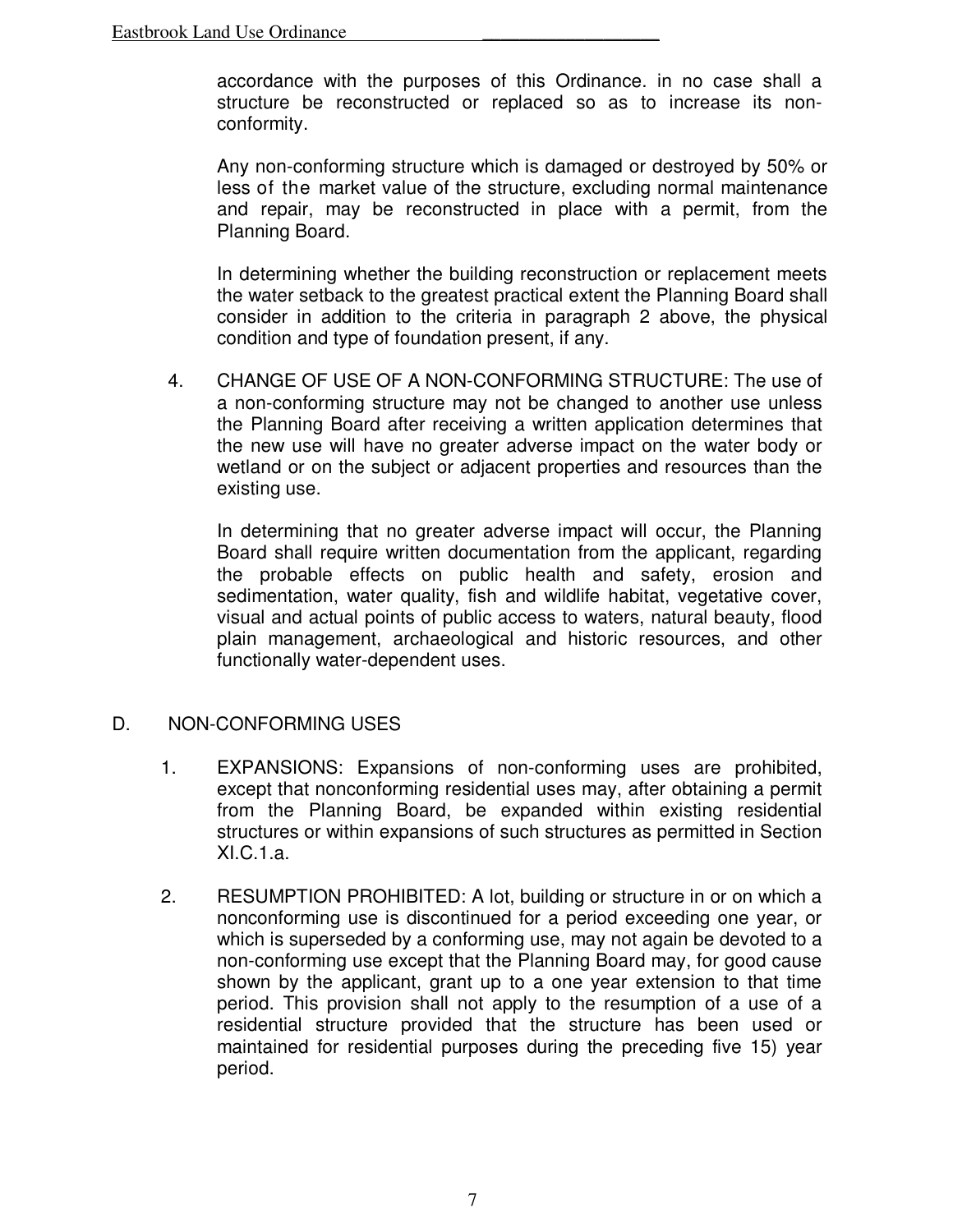3. CHANGES OF USE: An existing non-conforming use may be changed to another nonconforming use provided that the proposed use has no greater adverse impact on the subject and adjacent properties and resources, than the former use, as determined by the Planning Board. The determination of no greater adverse impact shall be made according to criteria listed in Section XI.C.4 above.

### E. NON-CONFORMING LOTS

- 1. NON-CONFORMING LOTS: A non-conforming lot of record as of the effective date of this Ordinance or amendment thereto may be built upon, without the need for a variance, provided that such lot is in separate ownership and not contiguous with any other lot in the same ownership, and that all provisions of the Ordinance except lot size and frontage can be met. Variances relating to setback or other requirements not involving lot size or frontage shall be obtained by action of the Board of Appeals.
- 2. CONTIGUOUS BUILT LOTS; If two or more contiguous lots or parcels are in a single or joint ownership of record at the time of adoption of this Ordinance, if all or part of the lots do not meet the dimensional requirements of this Ordinance, and if a principal use or structure exists on each lot, the non-conforming lots may be conveyed separately or together, provided that the State Minimum Lot Size Law and Subsurface Wastewater Disposal Rules are complied with.

If two or more principal uses or structures existed on a single lot of record on the effective date of this Ordinance, each may be sold on a separate lot provided that the above referenced law and rules are complied with. When such lots are divided each lot thus created must be as conforming as possible to the dimensional requirements of this Ordinance.

3. CONTIGUOUS LOTS - VACANT OR PARTIALLY BUILT: if two or more contiguous lots or parcels are in single or joint ownership of record at the time of or since adoption or amendment of this Ordinance, if any of these lots do not individually meet the dimensional requirements of this Ordinance or subsequent amendments, and if one or more of the lots are vacant or contain no principal structure the lots shall be combined to the extent necessary to meet the dimensional requirements.

This provision shall not apply to 2 or more contiguous lots, at least one of which is non-conforming, owned by the same person or persons on the effective date of this Ordinance and recorded in the Registry of Deeds if the lot is served by a public sewer or can accommodate a subsurface sewage disposal system in conformance with the State of Maine Subsurface Wastewater Disposal Rules, and:

a. Each lot contains at least 100 feet of shore frontage and at least 20,000 square feet of lot area; or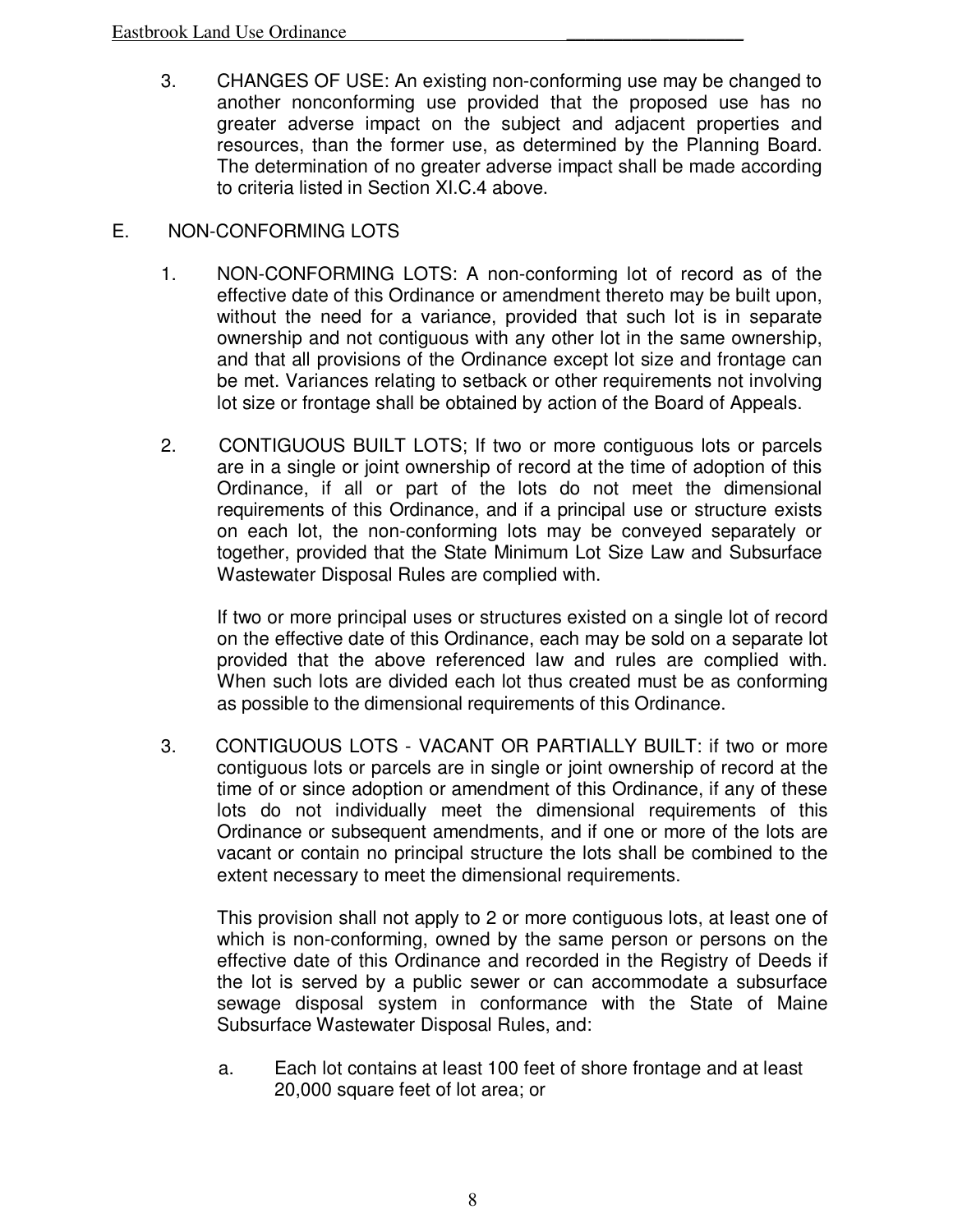b. Any lots that do not meet the frontage and lot size requirements of subparagraph a. are reconfigured or combined so that each new lot contains at least 100 feet of shore frontage and 20,000 square feet of lot area.

### **SECTION XII: CRITERIA FOR ESTABLISHING DISTRICTS**

A. (RP) RESOURCE PROTECTION DISTRICT

The Resource Protection District shall include: areas in which development would adversely affect water quality, productive habitat, biological ecosystems, or scenic and natural values. This district shall include the following areas:

- 1. Areas within 250 feet, horizontal distance, of the upland edge of freshwater wetlands, and wetlands associated with great ponds and rivers, which are rated "moderate' or "high" value by the Maine Department of Inland Fisheries and Wildlife IMDIF&W) as of January 1, 1973.
- 2. Areas within seventy-five (75) feet, horizontal distance, of the normal high-water line of a stream, exclusive of those areas within two-hundred and fifty (250} feet, horizontal distance, of the normal high-water line of a great pond, river or other water body, or within two hundred and fifty (250) feet, horizontal distance, of the upland edge of a freshwater or wetland. Where a stream and its associated shoreland area is located within two-hundred and fifty (250} feet, horizontal distance, of the above water bodies or wetlands, that land area shall be regulated under the terms of the shoreland district associated with that water body or wetland.
- 3. Flood plains along rivers and flood plains along artificially formed great ponds along rivers, defined by the 100 year flood plain as designated on the Federal Emergency Management Agency's (FEMA) Flood Insurance Rate Maps or Flood Hazard Boundary Maps, or the Flood of record, or in the absence of these, by soil types identified as recent flood plain soils. This district shall also include 100 year flood plains adjacent to tidal waters as shown on FEMA' s Flood Insurance Rate Maps or Flood Hazard Boundary Maps.
- 4. Land, within the Shoreland Area, of two (2) or more contiguous acres with sustained slopes of 20% or greater.
- 5. Land, within the Shoreland Area, of two (2) or more contiguous acres supporting wetland vegetation and hydric soils, which are not part of a freshwater wetland as defined, and which are not surficially connected to a water body during normal spring high water.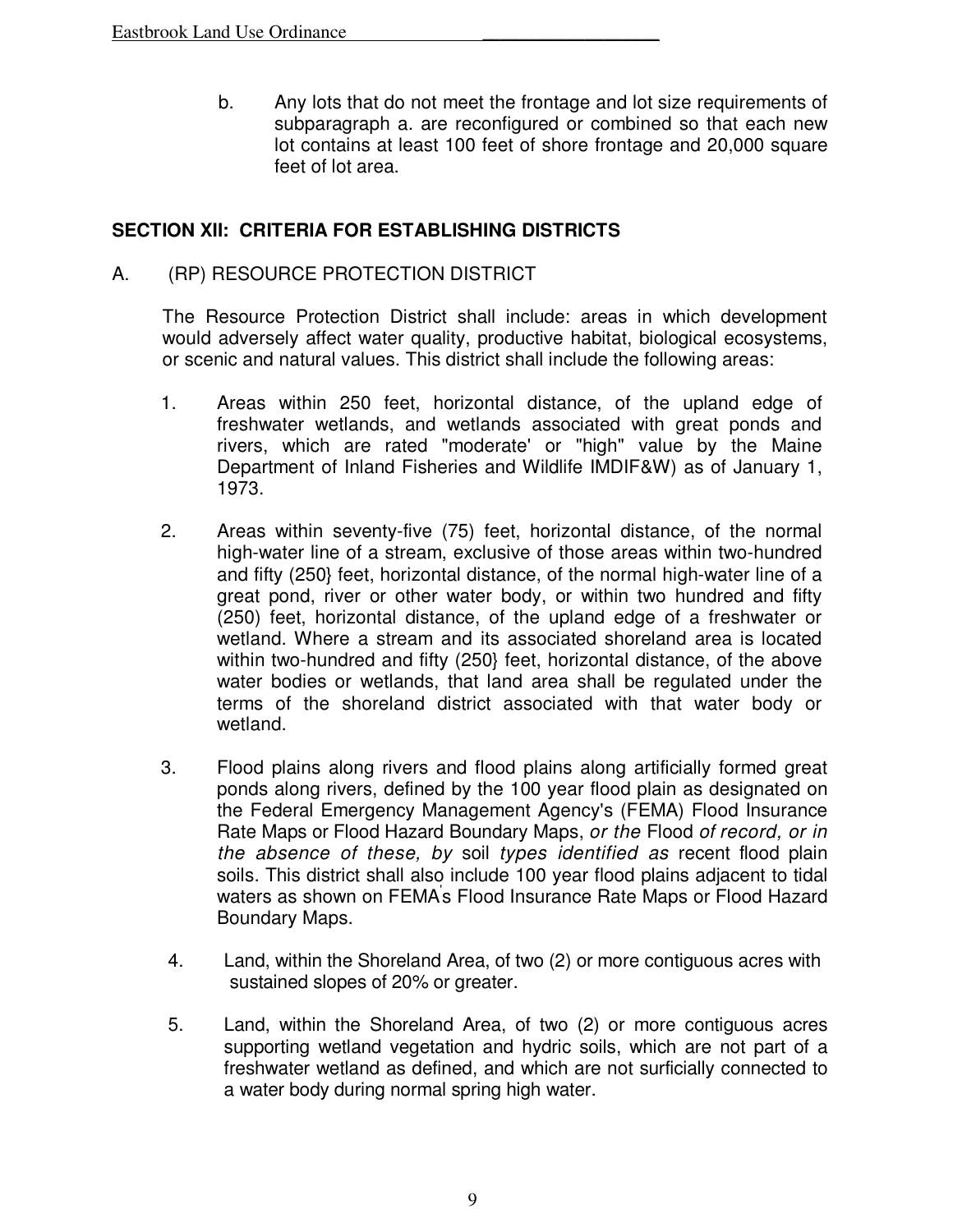- 6. Land, within the shoreland area, subject to severe bank erosion, undercutting, or river bed movement.
- B. (GP) GROUNDWATER PROTECTION OVERLAY DISTRICT The Groundwater Protection District shall include the Town's identified sand and gravel aquifers and all land five hundred feet (500') outside their mapped boundaries.
- C. (FP) FOREST RESOURCES PROTECTION DISTRICT The Forest Resources Protection District shall include any parcel of land registered under the Tree Growth Tax Law at the time of adoption of this Ordinance.

### D. (VC) VILLAGE CENTER/HISTORIC PRESERVATION DISTRICT

 The Village Center/Historic Preservation District shall include all land within a line five hundred feet (500') of the westerly side and running parallel to Route 200, beginning at a point directly across from the southerly property line of the Grange Hall to Mill Stream and a line five hundred feet (500') on the easterly side of and parallel to Route 200/Sugar Hill Road from the southern property line of the Grange Hall to Mill Stream at the outlet of Scammons Pond, which is not designated as a (RP) Resource Protection, (GP) Groundwater Protection Overlay, (FP) Forest Resources Protection, (RS) Roadside Rural Residential, or (SR) Shoreland Residential District.

- E. (RS) ROADSIDE RURAL RESIDENTIAL DISTRICT The Roadside Rural Residential District shall include all land within five hundred feet (500') of the edge of the right-of-way of either side of Route 200, the Sugar Hill Road and the Macomber Mill Road which is not designated as a (RP) Resource Protection, {GP) Groundwater Protection Overlay, {FP) Forest Resources Protection, (VC) Village Center/Historic Preservation, or {SR} Shoreland Residential District.
- F. (SR) SHORELAND RESIDENTIAL DISTRICT The Shoreland Residential District shall include land within two hundred fifty feet (250') of the normal high water mark of Molasses, Webbs, and Abrams Ponds which is not designated as a (RP) Resource Protection, (GP) Groundwater Protection Overlay, (FP) Forest Resources Protection, (VC) Village Center/Historic Preservation, or (RS) Roadside Rural Residential District.
- G. (RR) RURAL RESIDENTIAL DISTRICT The Rural Residential District shall include other land within Town which is not designated as a (RP) Resource Protection, (GP) Groundwater Protection Overlay, (FP) Forest Resources Protection, (VC) Village Center/Historic Preservation, (RS) Roadside Rural Residential, or (SR) Shoreland Residential District.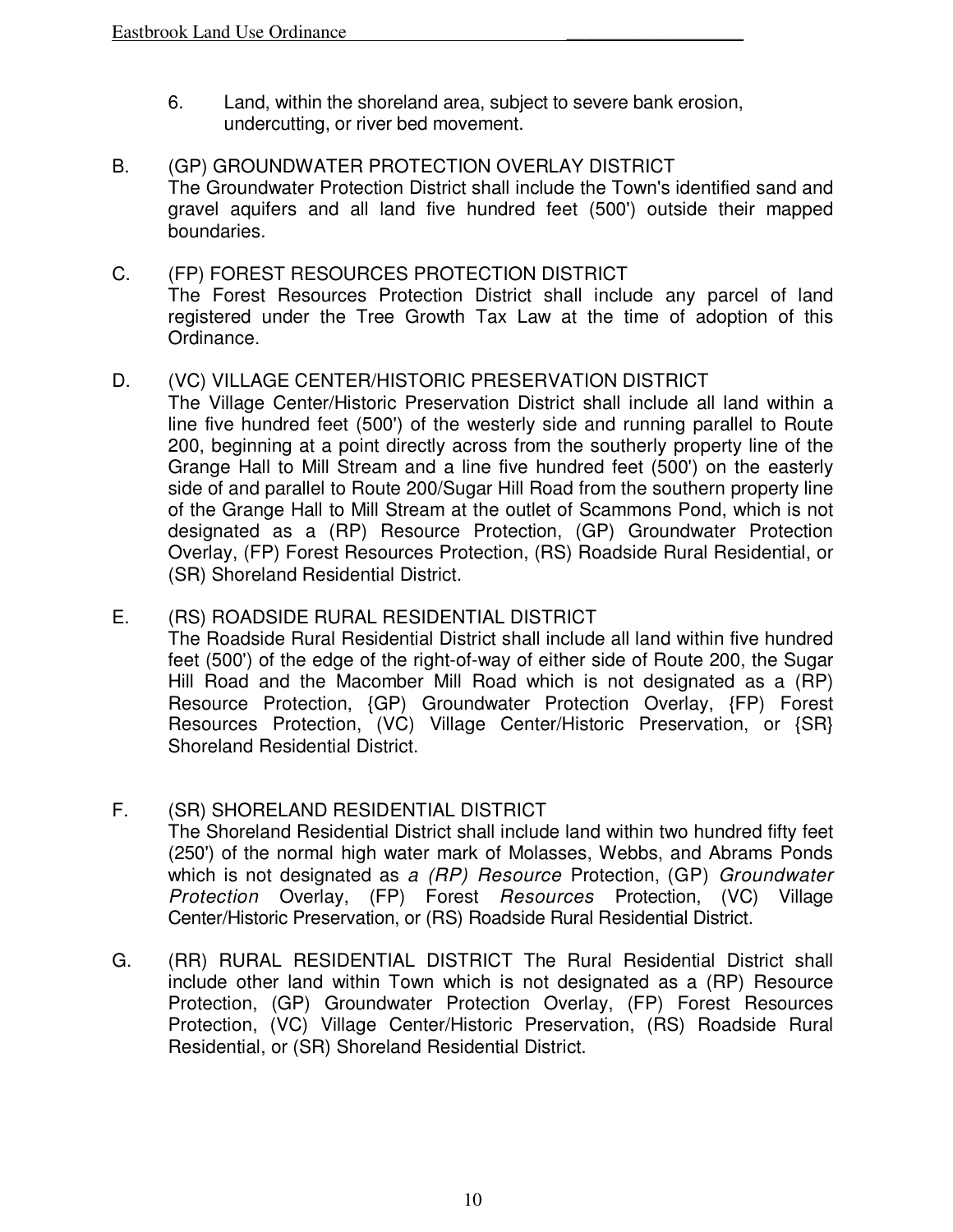### **SECTION XIII: SCHEDULE OF LAND USES**

All Land Use Activities listed in the table below shall conform with all of the applicable Land Use Standards in Section XIV of this Ordinance.

KEY:

- Y Allowed (No permit required)
- N Prohibited
- PB Requires Planning Board Permit
- LPI Requires permit from Local Plumbing Inspector pursuant to State Plumbing Code<br>DEP May require app
- May require application to and permit from the Department of Environmental Protection

DISTRICTS:

- RP Resource Protection District
- GP Groundwater Protection Overlay District<br>FP Forest Resource Protection District
- Forest Resource Protection District
- VC Village Center/Historic Preservation District
- RS Roadside Rural Residential District
- SR Shoreland Residential District
- RR Rural Residential District

| <b>TABLE OF USES</b>                         |                  |              |           |              |              |            |                |
|----------------------------------------------|------------------|--------------|-----------|--------------|--------------|------------|----------------|
| <b>LAND USES</b>                             | <b>DISTRICTS</b> |              |           |              |              |            |                |
|                                              | <b>RP</b>        | GP           | <b>FP</b> | VC           | <b>RS</b>    | <b>SR</b>  | <b>RR</b>      |
| 1. Non-intensive recreational uses not       |                  | v            |           | v            | v            |            |                |
| requiring structures such as hiking, fishing |                  |              |           |              |              |            |                |
| and hunting                                  |                  |              |           |              |              |            |                |
| 2. Motorized vehicular traffic on existing   | v                | $\checkmark$ |           |              | $\checkmark$ |            |                |
| roads and trails                             |                  |              |           |              |              |            |                |
| 3. Forest management activities except for   | v                | $\checkmark$ |           | v            | v            |            |                |
| timber harvesting                            |                  |              |           |              |              |            |                |
| 4. Timber harvesting                         | PB <sup>1</sup>  | $\checkmark$ |           | V            | v            |            | v              |
| 5. Clearing of vegetation for approved       | <b>PB</b>        | Y            |           |              |              |            |                |
| construction and other allowed uses          |                  |              |           |              |              |            |                |
| 6. Fire prevention activities                | Y                | v            | ✓         | v            | v            | v          | v              |
| 7. Wildlife Management Practices             | v                | $\checkmark$ | v         | $\checkmark$ | v            | v          | v              |
| 8. Soil and Water Conservation Practices     |                  |              |           |              |              |            |                |
| 9. Mineral exploration                       | $\mathcal{L}^2$  |              | $v^2$     | $v^2$        | $\sqrt{2}$   | $\sqrt{2}$ | $\mathsf{v}^2$ |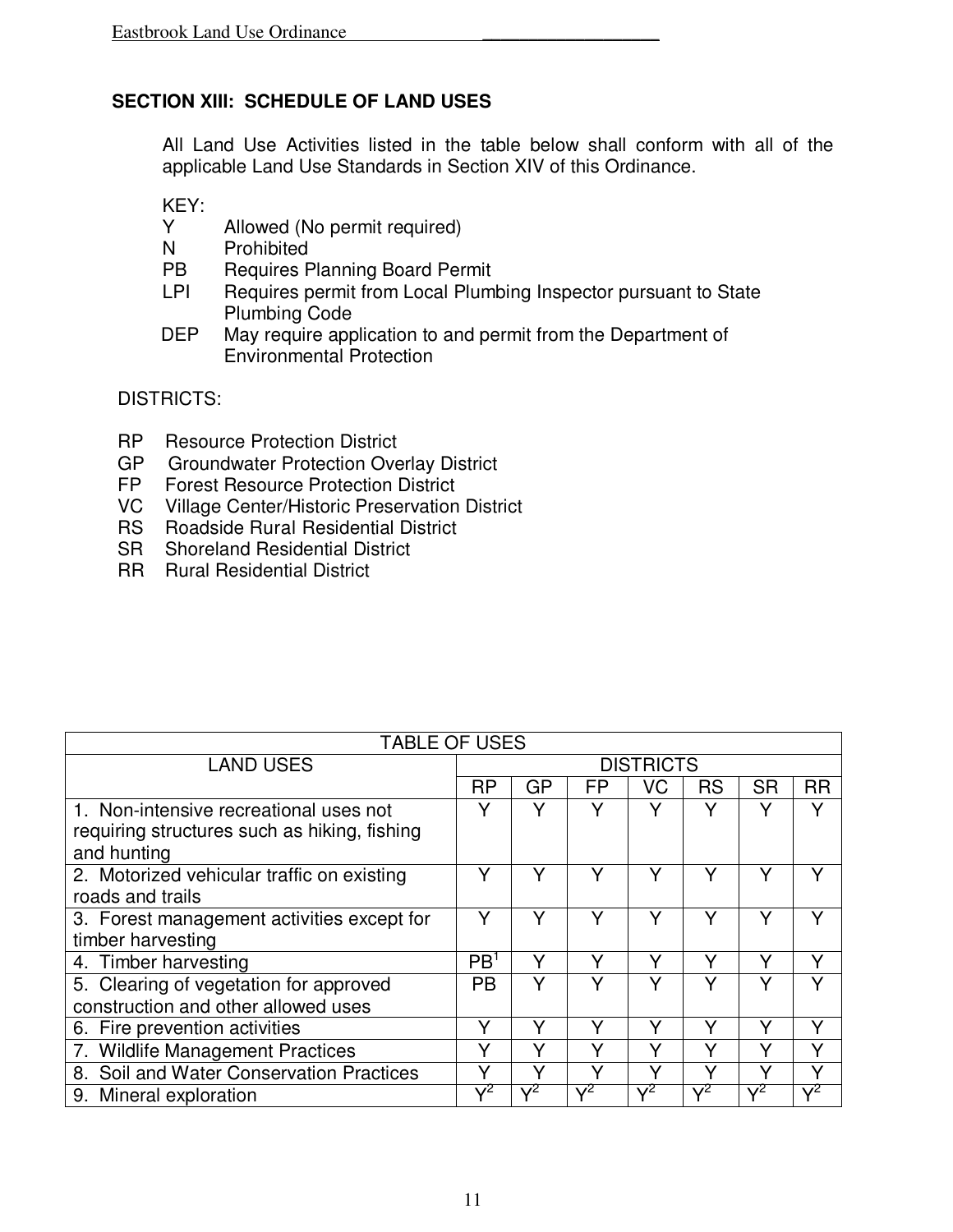| 10. Mineral extractions including sand and                                               | PB <sup>3</sup>         | <b>PB</b>               | <b>PB</b>               | <b>PB</b>               | <b>PB</b>      | <b>PB</b>               | <b>PB</b>      |
|------------------------------------------------------------------------------------------|-------------------------|-------------------------|-------------------------|-------------------------|----------------|-------------------------|----------------|
| gravel extraction                                                                        |                         |                         |                         |                         |                |                         |                |
| 11. Surveying and resource analysis                                                      | Υ                       | Υ                       | Υ                       | Υ                       | Υ              | Υ                       | Υ              |
| 12. Emergency operations                                                                 | $\overline{\mathsf{Y}}$ | $\overline{\mathsf{Y}}$ | $\overline{\mathsf{Y}}$ | $\overline{Y}$          | $\overline{Y}$ | $\overline{\mathsf{Y}}$ | $\overline{Y}$ |
| 13. Agriculture                                                                          | <b>PB</b>               | Y                       | Ÿ                       | $\overline{\mathsf{Y}}$ | Y              | Y                       | $\overline{Y}$ |
| 14. Principal Structures and Uses                                                        |                         |                         |                         |                         |                |                         |                |
| a. one and two family residence                                                          | PB <sup>4</sup>         | <b>PB</b>               | PB                      | PB                      | <b>PB</b>      | <b>PB</b>               | <b>PB</b>      |
| b. multi-unit residential                                                                | N                       | <b>PB</b>               | $\mathsf{N}$            | <b>PB</b>               | <b>PB</b>      | N                       | <b>PB</b>      |
| c. commercial                                                                            | N                       | <b>PB</b>               | <b>PB</b>               | <b>PB</b>               | <b>PB</b>      | N                       | <b>PB</b>      |
| d. industrial                                                                            | N                       | N                       | N                       | <b>PB</b>               | N              | N                       | N              |
| e. governmental and institutional                                                        | N                       | N                       | N                       | <b>PB</b>               | <b>PB</b>      | N                       | <b>PB</b>      |
| f. small non-residential facilities for                                                  | PB <sup>4</sup>         | PB                      | <b>PB</b>               | <b>PB</b>               | <b>PB</b>      | <b>PB</b>               | <b>PB</b>      |
| educational, scientific, or nature                                                       |                         |                         |                         |                         |                |                         |                |
| interpretation purposes                                                                  |                         |                         |                         |                         |                |                         |                |
| 15. Structures accessory to permitted uses                                               | PB <sup>4</sup>         | <b>PB</b>               | Y                       | Y                       | Y              | <b>PB</b>               | Y              |
| 16. Piers, docks, wharfs, bridges, and other structures and uses extending over or below |                         |                         |                         |                         |                |                         |                |
| the normal high-water line or within a wetland.                                          |                         |                         |                         |                         |                |                         |                |
| a. Temporary                                                                             | <b>PB</b>               | N                       | N                       | N                       | N              | Y                       | N              |
| b. Permanent                                                                             | <b>PB</b>               | $\mathsf{N}$            | $\mathsf{N}$            | N                       | N              | <b>PB</b>               | N              |
| 17. Conversions of seasonal residences to                                                | N                       | <b>PB</b>               | <b>PB</b>               | <b>PB</b>               | <b>PB</b>      | PB                      | <b>PB</b>      |
| year-round residences                                                                    |                         | <b>LPI</b>              | LPI                     | <b>LPI</b>              | LPI            | LPI                     | LPI            |
| 18. Home Occupations                                                                     | N                       | Y                       | Y                       | Y                       | Y              | Y                       | Y              |
| 19. Private sewage disposal systems                                                      | N                       | <b>LPI</b>              | <b>LPI</b>              | LPI                     | <b>LPI</b>     | <b>PB</b>               | <b>LPI</b>     |
|                                                                                          |                         |                         |                         |                         |                | <b>LPI</b>              |                |
| 20. Essential Services                                                                   | PB <sup>6</sup>         | PB                      | PB                      | <b>PB</b>               | <b>PB</b>      | <b>PB</b>               | <b>PB</b>      |
| 21. Service drops, as defined, to allowed                                                | Y                       | Y                       | Y                       | Y                       | Y              | Y                       | Y              |
| uses                                                                                     |                         |                         |                         |                         |                |                         |                |
| 22. Public and private recreational areas                                                | <b>PB</b>               | <b>PB</b>               | <b>PB</b>               | <b>PB</b>               | <b>PB</b>      | <b>PB</b>               | <b>PB</b>      |
| involving minimal structural development                                                 |                         |                         |                         |                         |                |                         |                |
| 23. Individual private campsites                                                         | <b>PB</b>               | <b>PB</b>               | <b>PB</b>               | PB                      | <b>PB</b>      | PB                      | <b>PB</b>      |
| 24. Campgrounds                                                                          | $N^6$                   | PB                      | <b>PB</b>               | PB                      | <b>PB</b>      | <b>PB</b>               | <b>PB</b>      |
| 25. Road Construction and Driveway                                                       | $N^7$                   | $\overline{PB}$         | PB                      | PB                      | PB             | PB                      | PB             |
| Construction                                                                             |                         |                         |                         |                         |                |                         |                |
| 26. Parking facilities                                                                   | $N^6$                   | <b>PB</b>               | <b>PB</b>               | <b>PB</b>               | <b>PB</b>      | <b>PB</b>               | <b>PB</b>      |
| 27. Marinas                                                                              | N                       | N                       | N                       | N                       | N              | N                       | N              |
| 28. Filling and Earth Moving                                                             |                         |                         |                         |                         |                |                         |                |
| a. 10 cubic yards or less                                                                | <b>PB</b>               | Y                       | Υ                       | Y                       | Υ              | Y                       | Υ              |
| b. 10 cubic yards or more                                                                | <b>PB</b>               | <b>PB</b>               | $\overline{\mathsf{Y}}$ | $\overline{Y}$          | $\overline{Y}$ | PB                      | $\overline{Y}$ |
|                                                                                          |                         |                         | Y                       | Y                       | Y              | Y                       | Y              |
| 29. Signs                                                                                | Y                       | Y                       |                         |                         |                |                         |                |
| 30. Uses similar to uses requiring a PB                                                  | <b>PB</b>               | <b>PB</b>               | PB                      | <b>PB</b>               | <b>PB</b>      | <b>PB</b>               | <b>PB</b>      |
| permit                                                                                   |                         |                         |                         |                         |                |                         |                |
| 31. Uses similar to allowed uses                                                         | Y                       | Y                       | Y                       | Y                       | Y              | Y                       | Y              |
| 32. Wind Energy Facilities <sup>10</sup>                                                 |                         |                         |                         |                         |                |                         |                |
| Wind Energy Facility Type 1-A                                                            | N                       | <b>PB</b>               | <b>PB</b>               | <b>PB</b>               | <b>PB</b>      | N                       | <b>PB</b>      |
| Wind Energy Facility Type 1-B                                                            | N                       | $\mathsf{N}$            | <b>PB</b>               | N                       | N              | $\mathsf{N}$            | <b>PB</b>      |
| Wind Energy Facility Type 2                                                              | N                       | ${\sf N}$               | <b>PB</b>               | $\mathsf{N}$            | $\mathsf{N}$   | ${\sf N}$               | PB             |
| Wind Energy Facility Type 3                                                              | $\mathsf{N}$            | $\mathsf{N}$            | PB                      | N                       | $\mathsf{N}$   | ${\sf N}$               | PB             |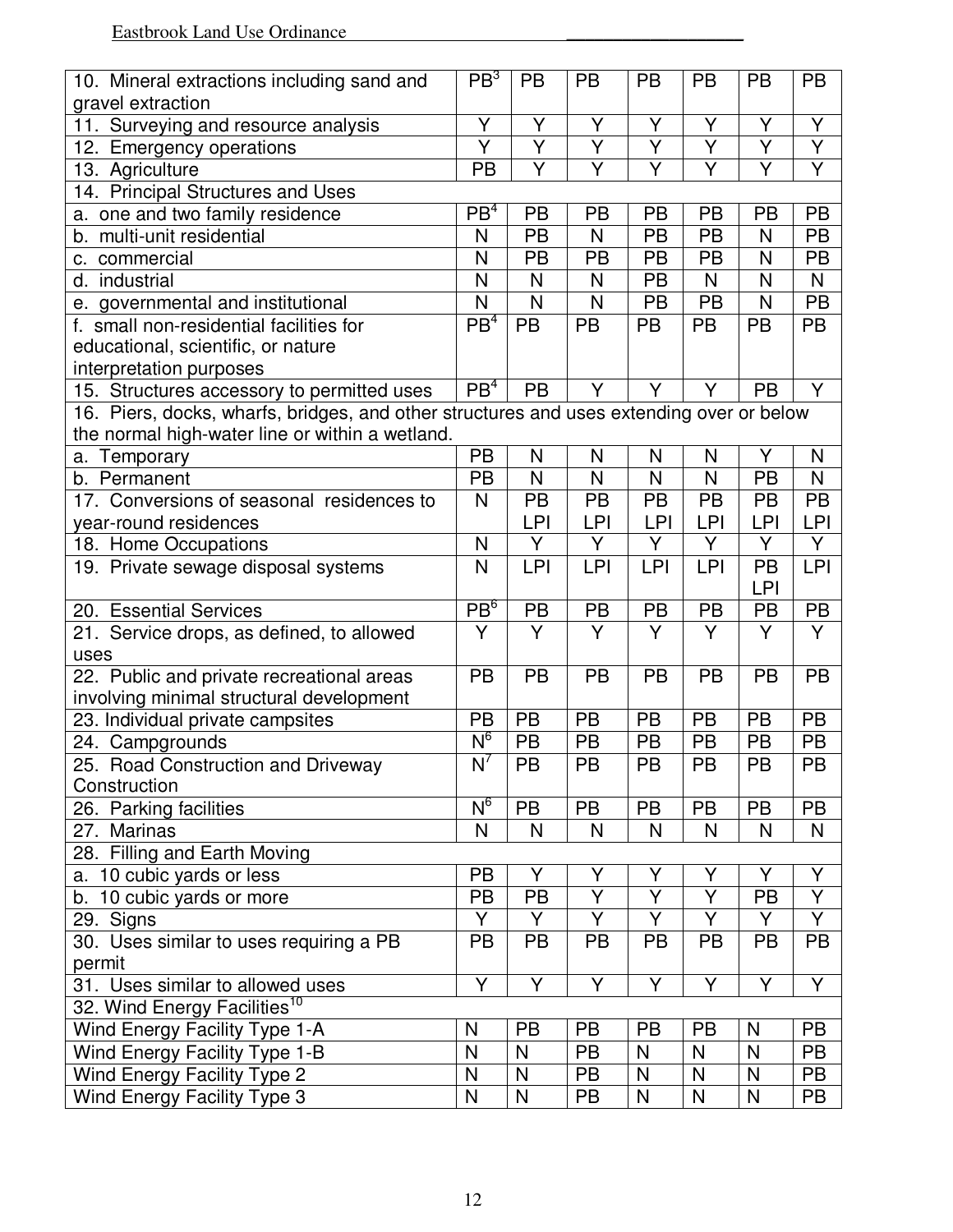#### FOOTNOTES:

- 1. In RP not permitted within 75 feet of the normal high-water line of great ponds, except to remove safety hazards.
- 2. Requires permit from the Planning Board if more than 100 square feet of surface area, in total, is disturbed.
- 3. In RP not permitted in areas so designated because of wildlife value.
- 4. Prohibited in the RP District, except within seventy-five feet 175') of a stream, provided that a variance from the setback requirement is obtained from the Board of Appeals.
- 5. See further restrictions in Section XIV.L.2.
- 6. Except when area is zoned for resource protection due to flood plain criteria in which case a permit is required from the PB.
- 7. Except to provide access to permitted uses within the district, or where no reasonable alternative route or location is available outside the RP area, in which case a permit is required from the PB.
- 8. Only within 1,000 feet of the zone boundaries of the Village Center/Historic Preservation District.
- 9. Commercial uses are limited to small stores, laundromats, barber shops and offices provided they occupy a footprint of not more than 2,000 square feet and employ fewer than 10 persons.
- 10. All Wind Energy Facilities are also subject to the standards of the town of Eastbrook Wind Energy Facility Ordinance plus all other applicable state standards and local ordinances.

#### NOTE:

A person performing any of the following activities shall require a permit from the Department of Environmental Protection, pursuant to Title 38 M.R.S.A., Section 480-C, if the activity occurs in, on, over or adjacent to any freshwater, great pond, river, stream or brook and operates in such a manner that material or soil may be washed into them:

- a. Dredging, bulldozing, removing or displacing soil, sand, vegetation or other materials;
- b. Draining or otherwise dewatering;
- c. Filling, including adding sand or other material to a sand dune; or
- d. Any construction or alteration of any permanent structure.

#### **SECTION XIV: LAND USE STANDARDS**

#### A. DIMENSIONAL REQUIREMENTS

#### 1. DIMENSIONAL REQUIREMENTS: PROTECTION DISTRICTS The following table describes the dimensional requirements for the (RP) Resource Protection, (GP) Groundwater Protection, and (FP) Forest Resource Protection Districts: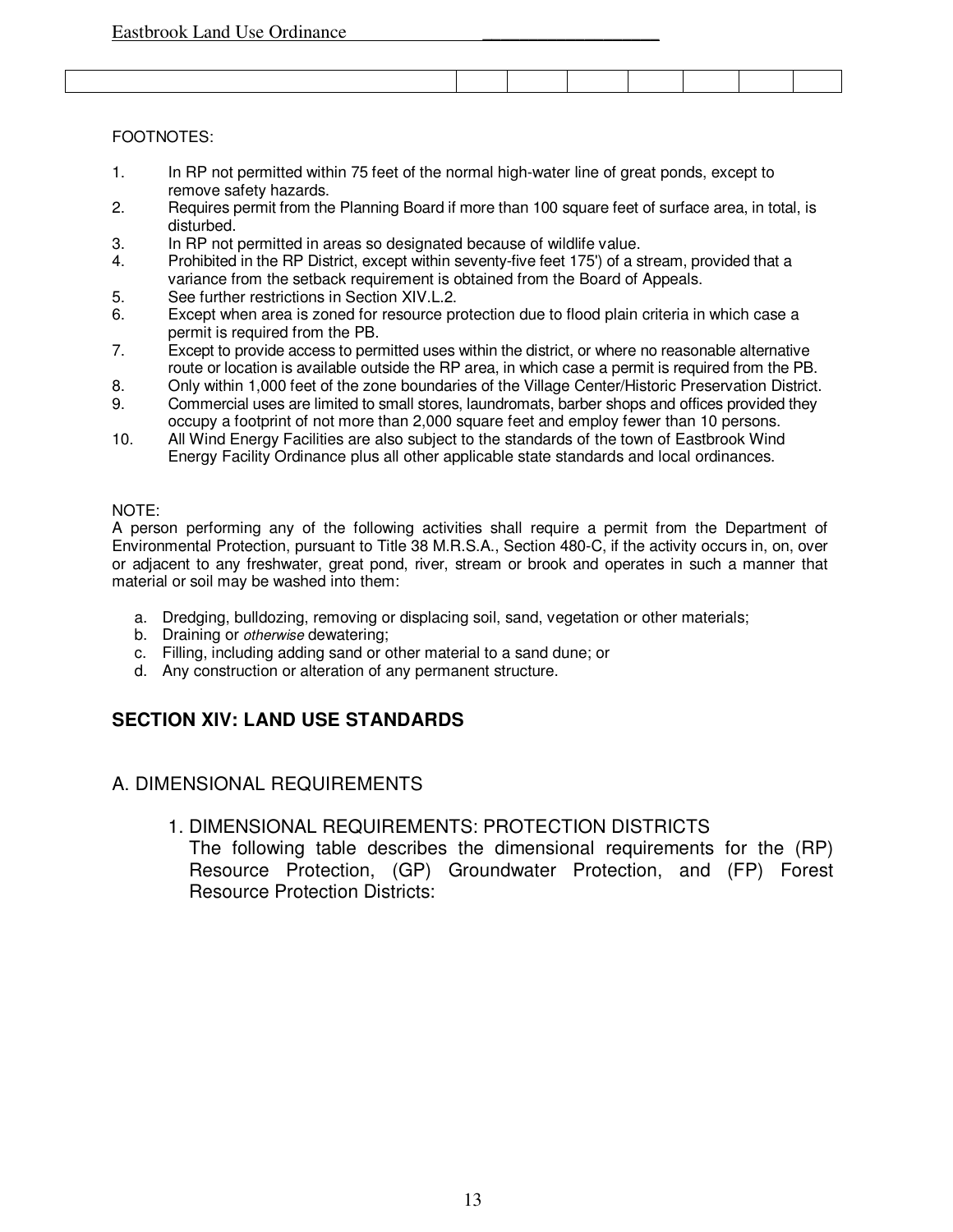| <b>RP</b><br>Resource<br>Protection                                                                                                                                                  | GP<br>Groundwater<br>Protection<br>Overlay | FP<br>Forest<br>Resources<br>Protection |
|--------------------------------------------------------------------------------------------------------------------------------------------------------------------------------------|--------------------------------------------|-----------------------------------------|
| N/A                                                                                                                                                                                  | 80,000                                     | 435,000                                 |
| N/A                                                                                                                                                                                  | 200 feet                                   | 200 feet                                |
| N/A<br>N/A<br>N/A                                                                                                                                                                    | N/A<br>N/A<br>N/A                          | 200 feet<br>300 feet<br>400 feet        |
| 75 feet'                                                                                                                                                                             | 75 feet                                    | 100 feet                                |
| 30 feet'<br>20 feet'                                                                                                                                                                 | 30 feet<br>20 feet                         | 30 feet<br>20 feet                      |
| 30 feet'<br>20 feet'                                                                                                                                                                 | 30 feet<br>20 feet                         | 30 feet<br>20 feet                      |
| N/A                                                                                                                                                                                  | 20 percent                                 | N/A                                     |
| 35 feet'<br>16 feet'                                                                                                                                                                 | 35 feet<br>16 feet                         | 35 feet<br>16 feet                      |
|                                                                                                                                                                                      |                                            |                                         |
| For structures approved by the Planning Board as permitted by Section XIII.<br>1.<br>For Wind Energy Systems, see Eastbrook Wind Energy Ordinance for<br>2.<br>dimensional standards |                                            |                                         |
|                                                                                                                                                                                      |                                            |                                         |

# 2. DIMENSIONAL REQUIREMENTS: DEVELOPMENT DISTRICTS

The following table describes the dimensional requirements for the (VC) Village Center Historic Preservation, (RS) Roadside Rural Residential, (SR} Shoreland Residential, and (RR) Rural Residential Districts:

| <b>DIMENSIONAL</b><br>REQUIREMENTS <sup>1</sup> | VC<br>Village<br>Center | <b>RS</b><br>Roadside<br>Rural<br>Residential | <b>SR</b><br><b>Shoreland</b><br>Residential | <b>RR</b><br><b>Rural</b><br><b>Residential</b><br>Development |
|-------------------------------------------------|-------------------------|-----------------------------------------------|----------------------------------------------|----------------------------------------------------------------|
| Maximum Lot Size in<br>Subdivisions (sq ft)     | 43,560                  | N/A                                           | N/A                                          | N/A                                                            |
| Minimum Lot Size (sq ft)                        | 40,000                  | 80,000                                        | 80,000                                       | 40,000                                                         |
| Minimum Road Frontage                           | ⊺00 feet                | 200 feet                                      | 100 feet                                     | 100 feet                                                       |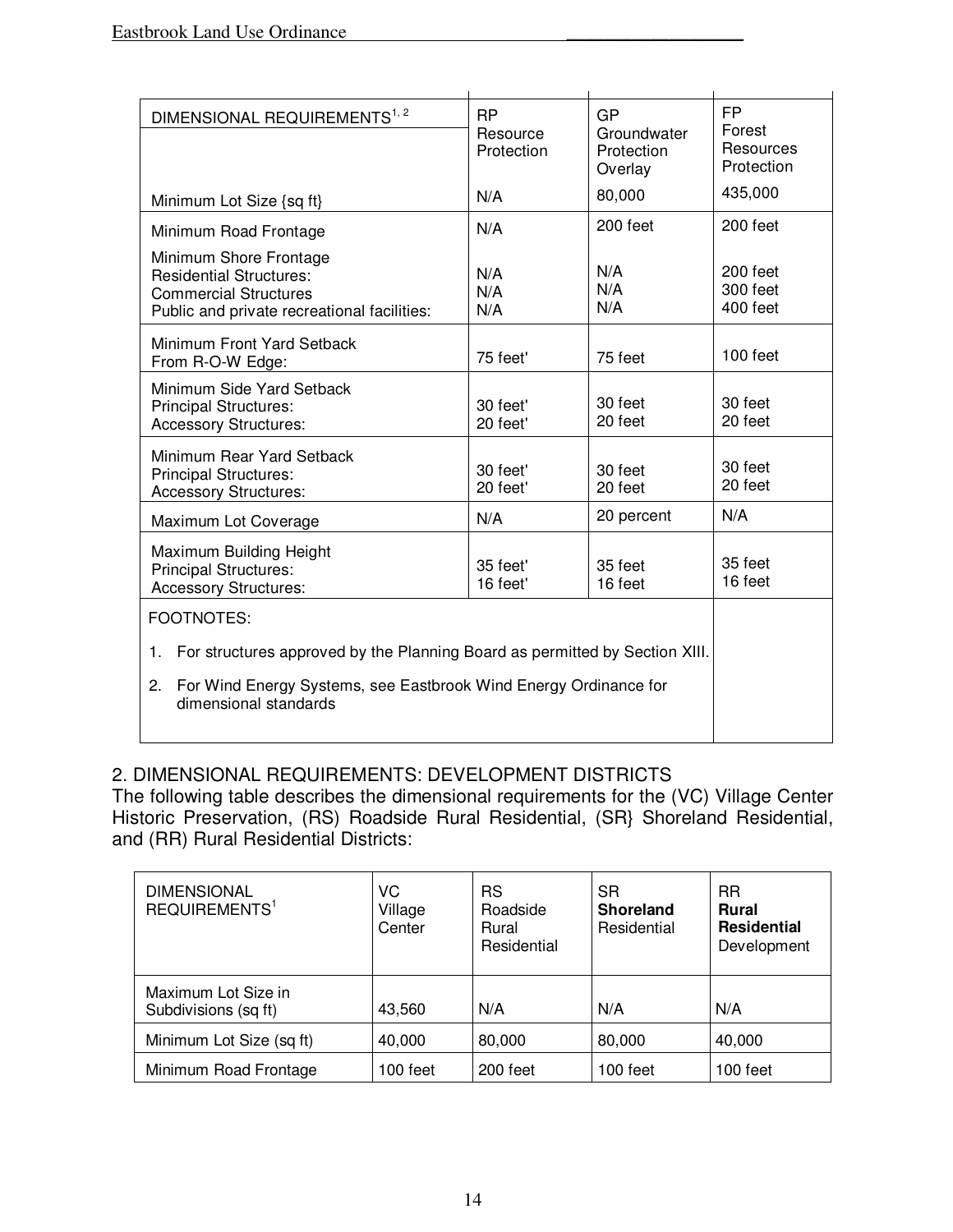| Minimum Shore Frontage<br><b>Residential Structures:</b><br><b>Commercial Structures</b><br>Public and private<br>recreational facilities: | N/A<br>N/A<br>N/A    | N/A<br>N/A<br>N/A  | 200 feet<br>300 feet<br>400 feet | N/A<br>N/A<br>N/A  |
|--------------------------------------------------------------------------------------------------------------------------------------------|----------------------|--------------------|----------------------------------|--------------------|
| Minimum Front Yard Setback<br>From R-O-W Edge:                                                                                             | 75 feet              | $100$ feet         | N/A                              | 75 feet            |
| Minimum Side Yard Setback<br><b>Principal Structures</b><br><b>Accessory Structures:</b>                                                   | $10$ feet<br>10 feet | 30 feet<br>20 feet | 30 feet<br>20 feet               | 30 feet<br>20 feet |
| Minimum Rear Yard Setback<br><b>Principal Structures:</b><br><b>Accessory Structures:</b>                                                  | 10 feet<br>10 feet   | 30 feet<br>20 feet | 30 feet<br>20 feet               | 30 feet<br>20 feet |
| Maximum Lot Coverage                                                                                                                       | 40 percent           | 20 percent         | 20 percent                       | 20 percent         |
| Maximum Building Height<br><b>Principal Structures:</b><br><b>Accessory Structures:</b>                                                    | 35 feet<br>16 feet   | 35 feet<br>16 feet | 35 feet<br>16 feet               | 35 feet<br>16 feet |

<sup>1</sup> Dimensional standards for Wind Energy Systems are controlled by the Eastbrook Wind Energy Facility Ordinance

### 3. ADDITIONAL DIMENSIONAL REQUIREMENTS

- a. Land below the normal high-water of a water body or upland edge of a wetland and land beneath roads serving more than two (2) lots shall not be included toward calculating minimum lot area.
- b. Lots located on opposite sides of a public or private road shall be considered each a separate tract or parcel of land unless such road was established by the owner of land on both sides thereof after September 22, 1971.
- c. The minimum width of any portion of any lot within one hundred (100) feet, horizontal distance, of the normal high-water line of a water body or upland edge of a wetland shall be equal to or greater than the shore frontage requirement for a lot with the proposed use.
- d. If more than one residential dwelling unit or more than one principal commercial or industrial structure is constructed on a single parcel, all dimensional requirements shall be met for each additional dwelling unit or principal structure.

#### B. GENERAL PERFORMANCE STANDARDS

All land use activities shall conform with the following provisions, if and as applicable.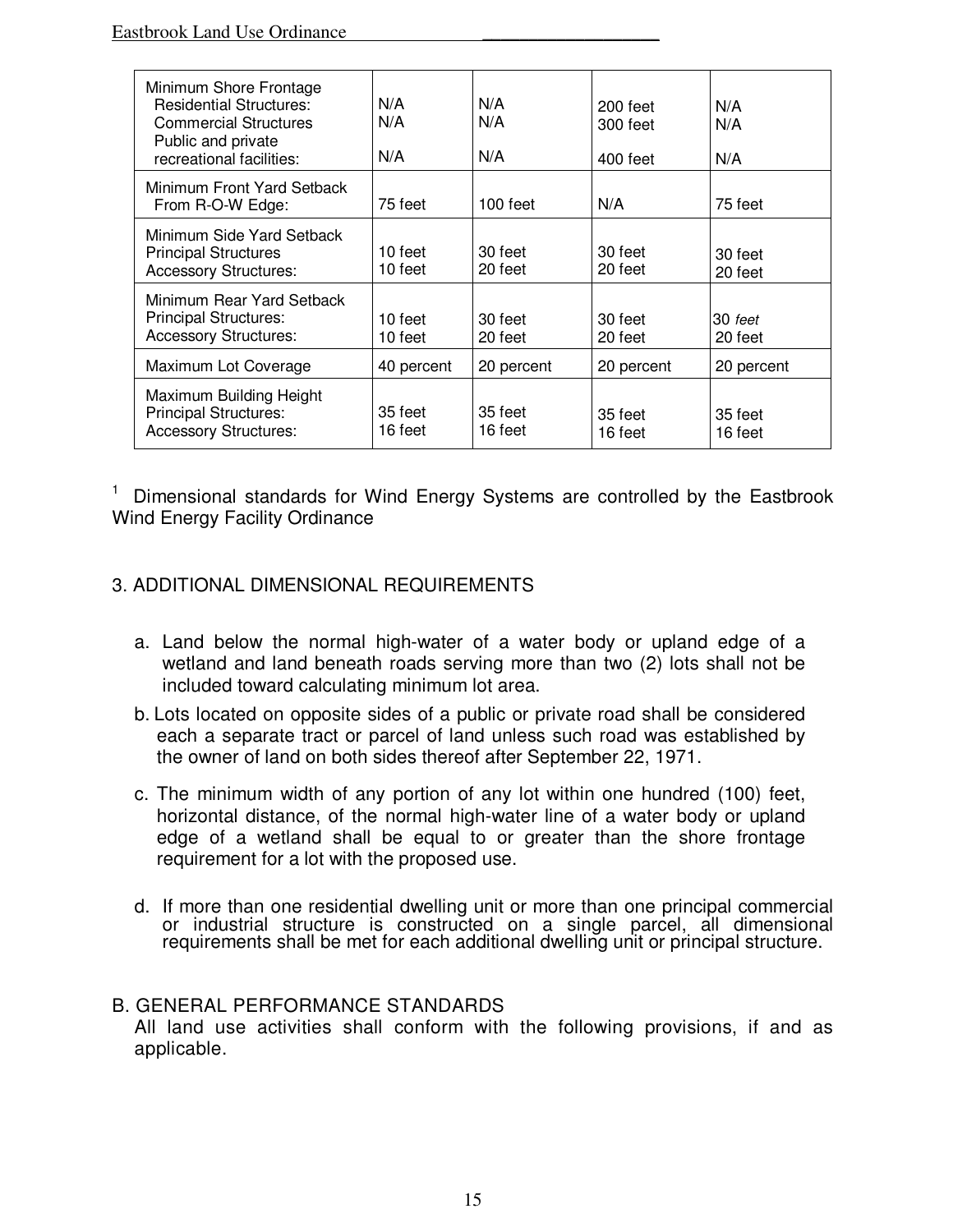### 1. PRINCIPAL AND ACCESSORY STRUCTURES

a. All new principal and accessory structures shall be set back at least one hundred (100) feet from the normal high-water line of Molasses, Abrams, Webbs, and Scamrnons Ponds, and from the normal high water line of Roaring Brook, Bog River, Little Bog River, Mill Stream, Alder Stream, and George's Brook and seventy-five (75) feet from the normal high-water line of other water bodies, tributary streams, or the upland edge of a wetland.

In addition, all new structures or foundation improvements to existing structures shall place the elevation of the first floor, or basement, if the basement is the lowest floor, one foot above the 100- year flood plain.

- b. Principal or accessory structures and expansions of existing structures shall not exceed thirty-five (35) feet in height. This provision shall not apply to structures such as transmission towers, windmills, antennas, and similar structures having no floor area.
- c. The first floor elevation or openings of all buildings and structures including basements shall be elevated at least one foot above the elevation of the 1 00 year flood, the flood of record, or in the absence of these, the flood as defined by soil types identified as recent flood plain soils.
- d. The total area of all structures, parking lots and other non-vegetated surfaces, within the shoreland zone shall not exceed twenty (20) percent of the lot or a portion there of, located within the Shoreland Area, including land area previously developed.
- e. Notwithstanding the requirements stated above, stairways or similar structures may be allowed with a permit from the Planning Board, to provide shoreline access in areas of steep slopes or unstable soils provided; that the structure is limited to a maximum of four (4) feet in width; that the structure does not extend below or over the normal highwater line of a water body or upland edge of a wetland, (unless permitted by the Department of Environmental Protection pursuant to the Natural Resources Protection Act, Title 38, Section 480-C); and that the applicant demonstrates that no reasonable access alternative exists on the property.

2. PIERS, DOCKS, WHARFS, BRIDGES AND OTHER STRUCTURES AND USES EXTENDING OVER OR BEYOND THE NORMAL HIGH-WATER LINE OF A WATER BODY OR WITHIN A WETLAND

a. Access from shore shall be developed on soils appropriate for such use and constructed so as to control erosion.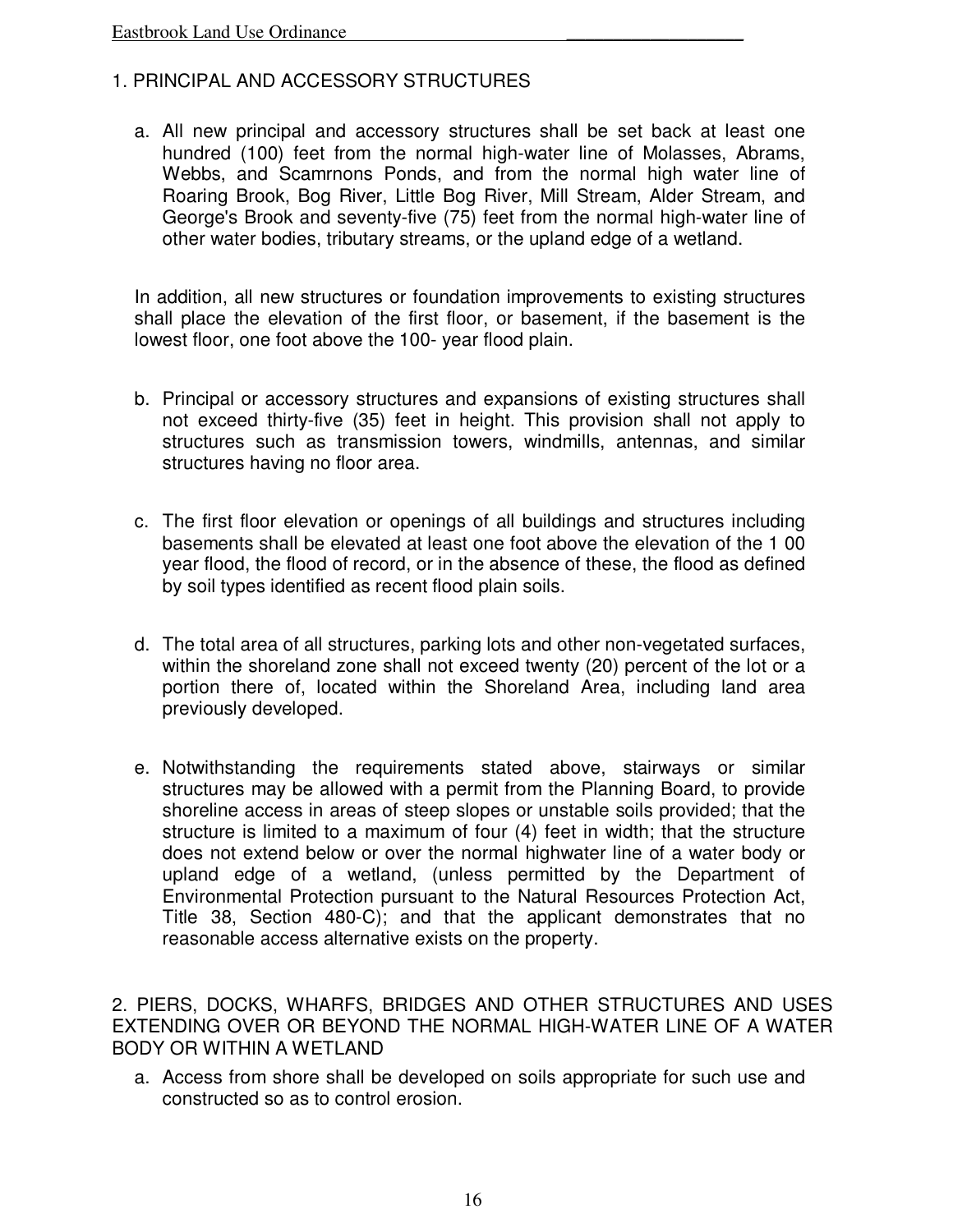- b. The location shall not interfere with existing developed or natural beach areas.
- c. The facility shall be located so as to minimize adverse effects on fisheries.
- d. The facility shall be not larger in dimension than necessary to carry on the activity and be consistent with existing conditions, use, and character of the area.
- e. No new structure shall be built on, over or abutting a pier, wharf, dock, or other structure extending beyond the normal high-water line of a water body or within a wetland unless the structure requires direct access to the water as an operational necessity.
- f. No existing structures built on, over or abutting a pier, dock, wharf or other structure extending beyond the normal high-water line of a water body or within a wetland shall be converted to residential dwelling units in any district.
- g. Structures built on, over or abutting a pier, wharf, dock, or other structure extending beyond the normal high-water line of a water body or within a wetland shall not exceed twenty (20) feet in height above the pier, wharf, dock or other structure.

#### 3. CAMPGROUNDS

Campgrounds shall conform to the minimum requirements imposed under State licensing procedures and the following:

a. Campgrounds shalt conform a minimum of five thousand (5,000) square feet of land, not including roads and driveways, for each site. Land supporting wetland vegetation, and land below the normal high-water line of a water body shall not be included in calculating land area per site.

The area intended for placement of the recreational vehicle, tent, or shelter and utility and service buildings, shall be set back a minimum of one hundred (100) feet from the normal high water lines of Molasses, Abrams, Webbs, and Scammons Ponds and Roaring Brook, Bog River, Little Bog River, Mill Stream, Adler Brook, and Georges Brook, and seventy-five (75) feet from the normal high-water line of other water bodies, tributary streams, or the upland edge of a wetland.

#### 4. INDIVIDUAL PRIVATE CAMPSITES

Individual, private campsites not associated with campgrounds are permitted provided the following conditions are met:

- a. One campsite per lot existing on the effective date of this Ordinance, or thirty thousand (30,000) square feet of lot area within the shoreland zone, whichever is less, may be permitted.
- b. Campsite placement on any lot, including the area intended for a recreational vehicle or tent platform, shall be set back one hundred (100} feet from the normal high-water line of Molasses, Abrams, Webbs, and Scammons Ponds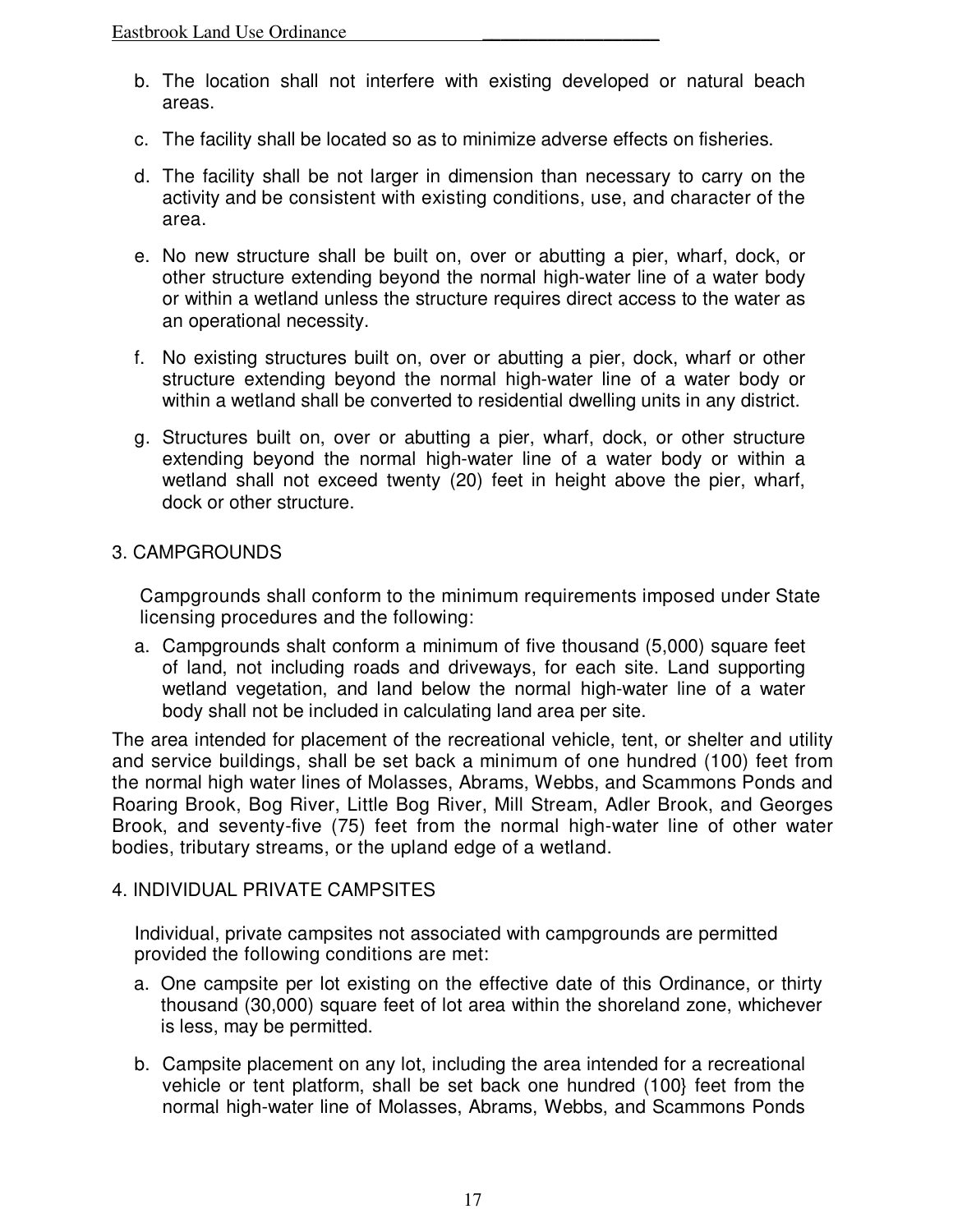and Roaring Brook, Bog River, Little Bog River, Mill Stream, Adler Stream, and Georges Brook and seventy-five (75) 'feet from the normal high-water line of other water bodies, tributary streams, or the upland edge of a wetland.

- c. Recreational vehicles shall not be located on any type of permanent foundation except for a gravel pad, and no structure(s) except canopies shall be attached to the recreational vehicle.
- d. The clearing of vegetation for the siting of the recreational vehicle, tent or similar shelter in a Resource Protection District shall be limited to one thousand (1000) square feet.
- e. A written sewage disposal plan describing the proposed method and location of sewage disposal shall be required for each campsite and shall be approved by the Planning Board and Local Plumbing Inspector. Where disposal is off-site, written authorization from the receiving facility or land owner is required.
- f. When a recreational vehicle, tent or similar shelter is placed on-site for more than one hundred and twenty (120) days per year, all requirements for residential structures shall be met, including the installation of a subsurface sewage disposal system in compliance with the State of Maine Subsurface Wastewater Disposal Rules unless served by public sewage facilities.

### 5. COMMERCIAL AND INDUSTRIAL USES

The following new commercial and industrial uses are prohibited within the Shoreland Area adjacent to Molasses, Abrams, Webbs, and Scammons Ponds and Roaring Brook, Bog River, Little Bog River, Mill Stream, Adler Stream, and Georges Brook, and rivers and streams which flow to those lakes:

- a. Auto washing facilities
- b. Auto or other vehicle service and/or repair operations, including body shops
- c. Chemical and bacteriological laboratories
- d. Storage of chemicals, including herbicides, pesticides or fertilizers other than amounts normally associated with individual households or farms
- e. Commercial painting, wood preserving, and furniture stripping
- f. Dry cleaning establishments
- g. Electronic circuit assembly
- h. Laundromats, unless connected to a sanitary sewer
- i. Metal plating, finishing or polishing
- j. Petroleum or petroleum product storage and/or sale except storage on same property as use occurs and except for storage and sales associated with marinas
- k. Photographic processing
- l. Printing

#### 6. PARKING AREAS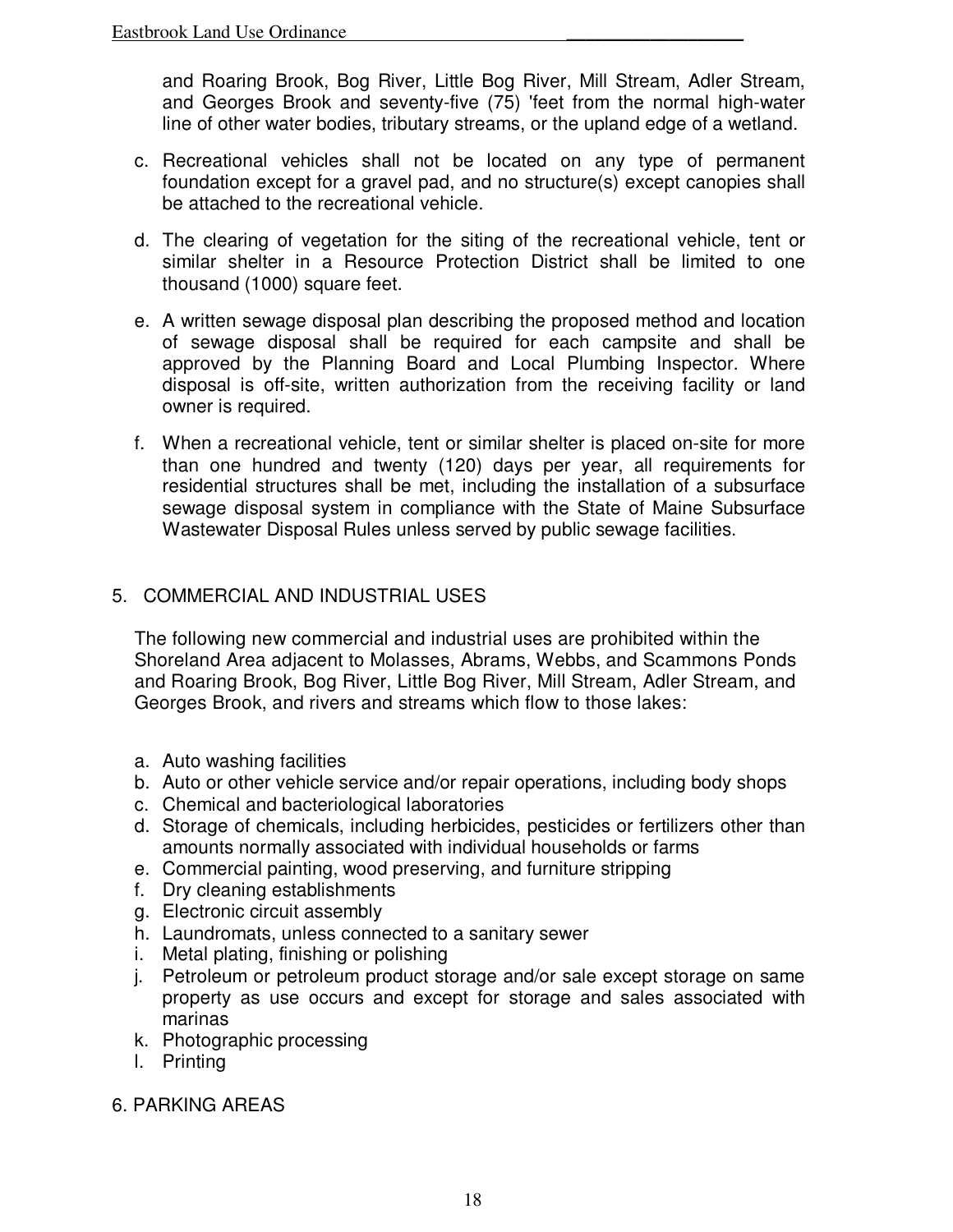- a. Parking areas shall meet the shoreline setback requirements for structures for the district in which such areas are located. The setback requirement for parking areas serving public boat launching facilities may be reduced to no less than fifty (50) feet from the normal high-water line or upland edge of a wetland if the Planning Board finds that no other reasonable alternative exists.
- b. Parking areas shall be adequately sized for the proposed use and shall be designed to prevent stormwater runoff from flowing directly into a water body, and where feasible, to retain all runoff on-site.
- c. In determining the appropriate size of proposed parking facilities, the following shall apply:
- d. Typical parking space: Approximately ten (10) feet wide and twenty (20) feet long, except that parking spaces for a vehicle and boat trailer shall be forty (40) feet long.
	- 1) internal travel aisles: Approximately twenty (20) feet wide.

# 7. ROADS AND DRIVEWAYS

The following standards shall apply to the construction of roads andlor driveways and drainage systems, culverts, and other related features:

a. Roads and driveways shall be set back at least one-hundred (100) feet from the normal high-water line of Molasses, Abrams. Webbs, and Scammons Ponds and Roaring Brook, Bog River, Little Bog River, Mill Stream, Adler Stream, and Georges Brook and seventy-five (75) feet from the normal high-water line of other water bodies, tributary streams, or the upland edge of a wetland unless no reasonable alternative exists as determined by the Planning Board. If no other reasonable alternative exists, the Planning Board may reduce the road and/or driveway setback requirement to no less than fifty (50) feet upon clear showing by the applicant that appropriate techniques will be used to prevent sedimentation of the water body. Such techniques may include, but are not limited to, the installation of settling basins, and/or the effective use of additional ditch relief culverts and turnouts placed so as to avoid sedimentation of the water body, tributary stream, or wetland.

On slopes of greater than twenty (20) percent the road and/or driveway setback shall be increased by ten (10) feet for each five (5) percent increase in slope above twenty (20) percent.

This paragraph shall neither apply to approaches to water crossings nor to roads or driveways that provide access to permitted structures, and facilities located nearer to the shoreline due to an operational necessity. New road construction cannot be obligated by newly permitted building construction.

- b. Existing public roads may be expanded within the legal road right-of-way regardless of its setback from a water body.
- c. New roads and driveways are prohibited in a Resource Protection District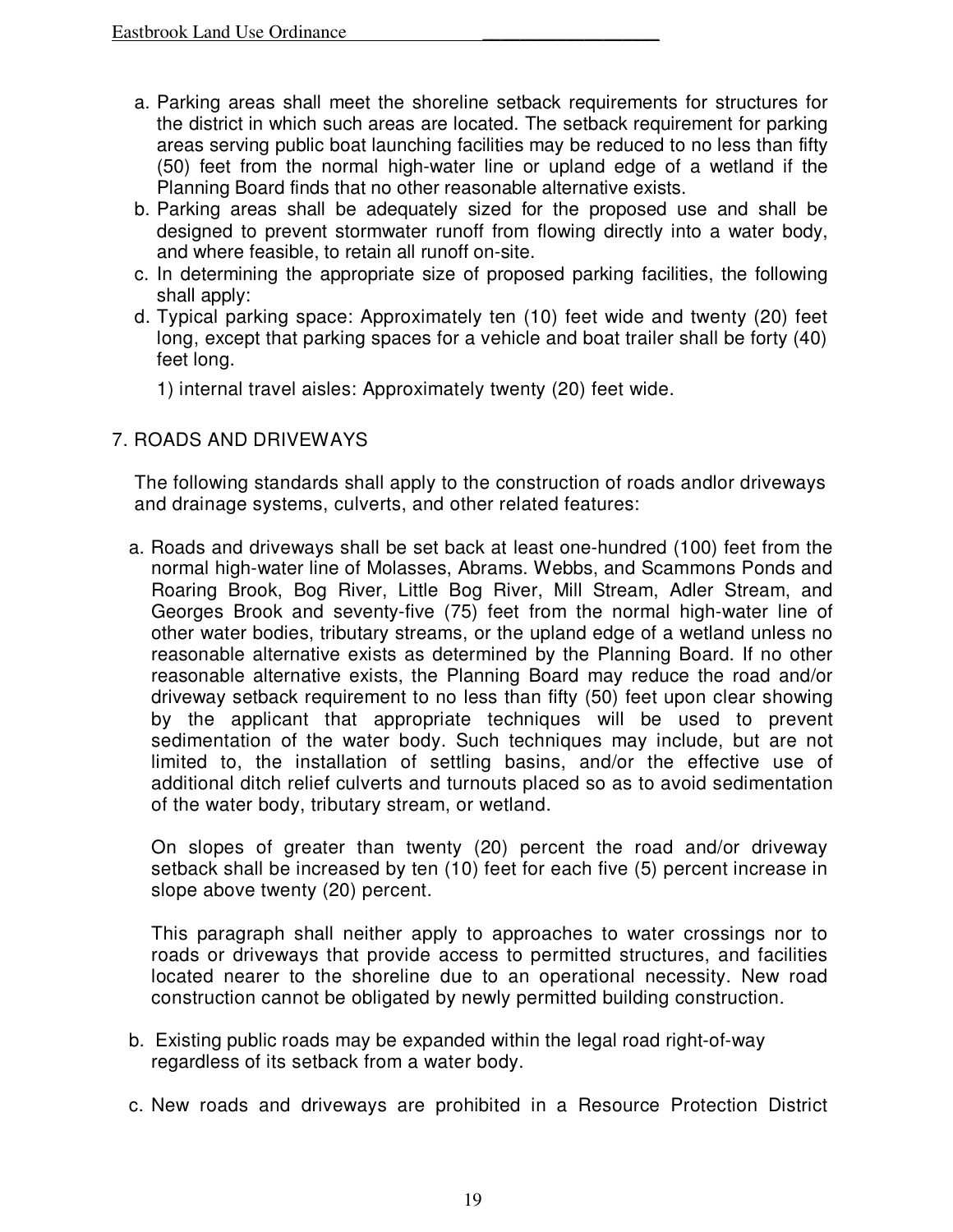except to provide access to permitted uses within the district, or as approved by the Planning Board upon a finding that no reasonable alternative route or location is available outside the district, in which case the road and/or driveway shall be set back as far as practicable from the normal high-water line of a water body, tributary stream, or upland edge of a wetland.

- d. Road banks shall be no steeper than a slope of two (2) horizontal to one (1) vertical, and shall be graded and stabilized in accordance with the provisions for erosion and sedimentation control contained in subsection 14.
- e. Road grades shall be no greater than ten (10) percent except for short segments of less than two hundred (200) feet.
- f. In order to prevent road surface drainage from directly entering water bodies, roads shall be designed, constructed, and maintained to empty onto an unscarified buffer strip at least (50) feet plus two times the average slope, in width between the outflow point of the ditch or culvert and the normal high-water line of a water body, tributary stream, or upland edge of a wetland. Road surface drainage which is directed to an unscarified buffer strip shall be diffused or spread out to promote infiltration of the runoff and to minimize channelized flow of the drainage through the buffer strip.
- g. Ditch relief (cross drainage) culverts, drainage dips and water turnouts shall be installed in a manner effective in directing drainage onto unscarified buffer strips before the flow in the road or ditches gains sufficient volume or head to erode the road or ditch. To accomplish this, the following shall apply:
	- 1) Ditch relief culverts, drainage dips and associated water turnouts shall be spaced along the road at intervals no greater than indicated in the following table:

| Road Grade (Percent) | Spacing (Feet) |
|----------------------|----------------|
| $0 - 2$              | 250            |
| $3 - 5$              | 200-135        |
| $6 - 10$             | 100-80         |
| $11 - 15$            | 80-65          |
| 16-20                | 60-45          |
| $21+$                | 40             |

2) Drainage dips may be used in place of ditch relief culverts only where the road grade is ten (10) percent or less.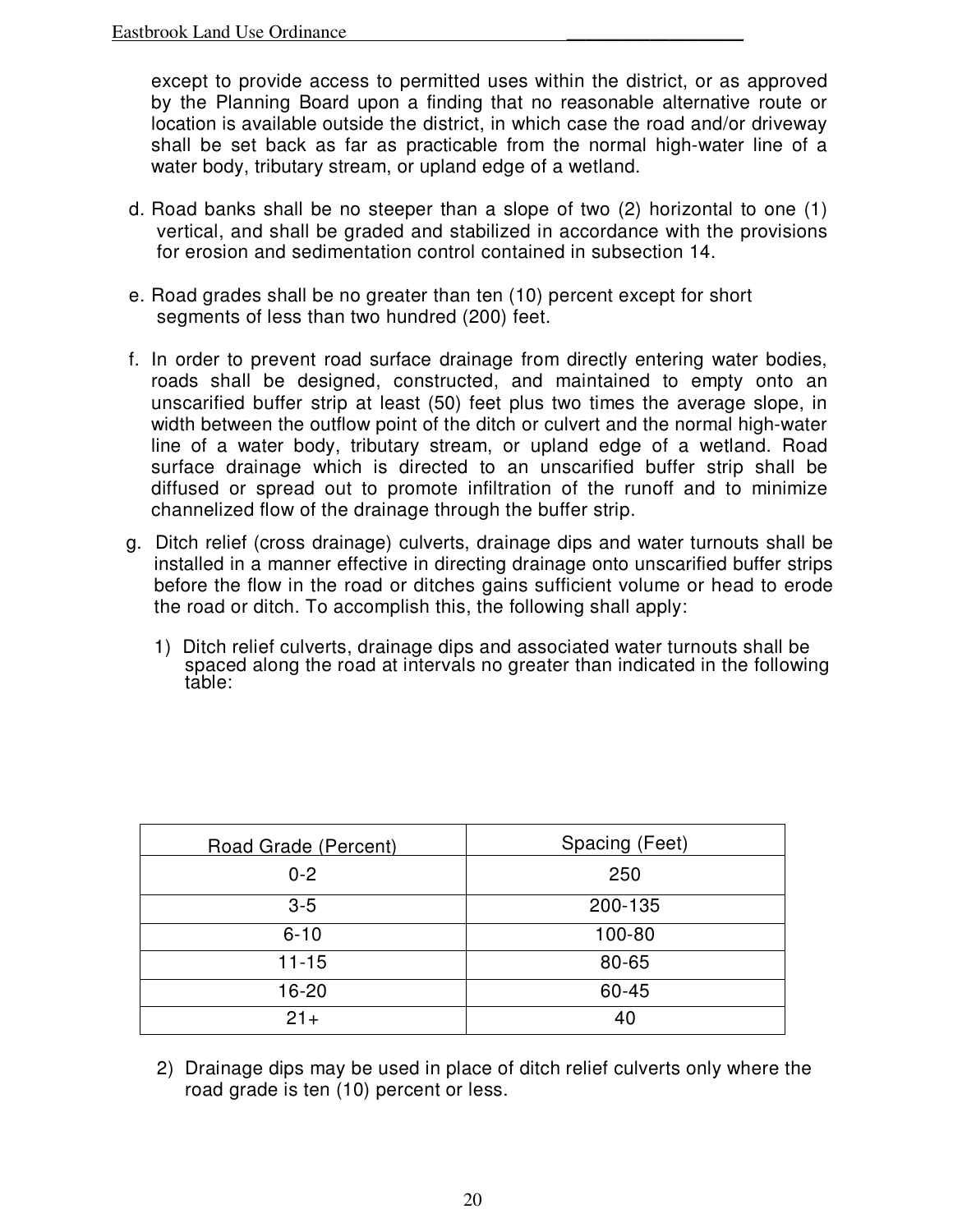- 3) On road sections having slopes greater than ten (10) percent, ditch relief culverts shall be placed across the road at approximately a thirty (30) degree angle downslope from a line perpendicular to the centerline of the road.
- 4) Ditch relief culverts shall be sufficiently sized and properly installed in order to allow for effective functioning, and their inlet and outlet ends shall be stabilized with appropriate materials.
- h. Ditches, culverts, bridges, dips, water turnouts and other storm water runoff control installations associated with roads shall be maintained on a regular basis to assure effective functioning.

### 8. SIGNS

The following provisions shall govern the use of signs:

- a. Signs and billboards relating to goods and services sold on the premises shall be permitted, provided such signs shall not exceed six (6) square feet in area, and shall not exceed two (2) signs per premises. Billboards and signs relating to goods or services not sold or rendered on the premises shall be prohibited.
- b. Name signs shall be permitted, provided such signs shall not exceed two (2) signs per premises.
- c. Residential users may display a single sign not over three (3) square feet in area relating to the sale, rental, or lease of the premises.
- d. Signs relating to trespassing and hunting shall be permitted without restriction as to number provided that no such sign shall exceed two (2) square feet in area.
- e. Signs relating to public safety shall be permitted without restriction.
- f. No sign shall extend higher than twenty (20) feet above the ground.
- g. Signs may be illuminated only by shielded, non-flashing lights.

### 9. STORM WATER RUNOFF

a. All new construction and development shall be designed to minimize storm water runoff from the site in excess of the natural predevelopment conditions. Where possible, existing natural runoff control features, such as berms, swales, terraces, and wooded areas shall be retained in order to reduce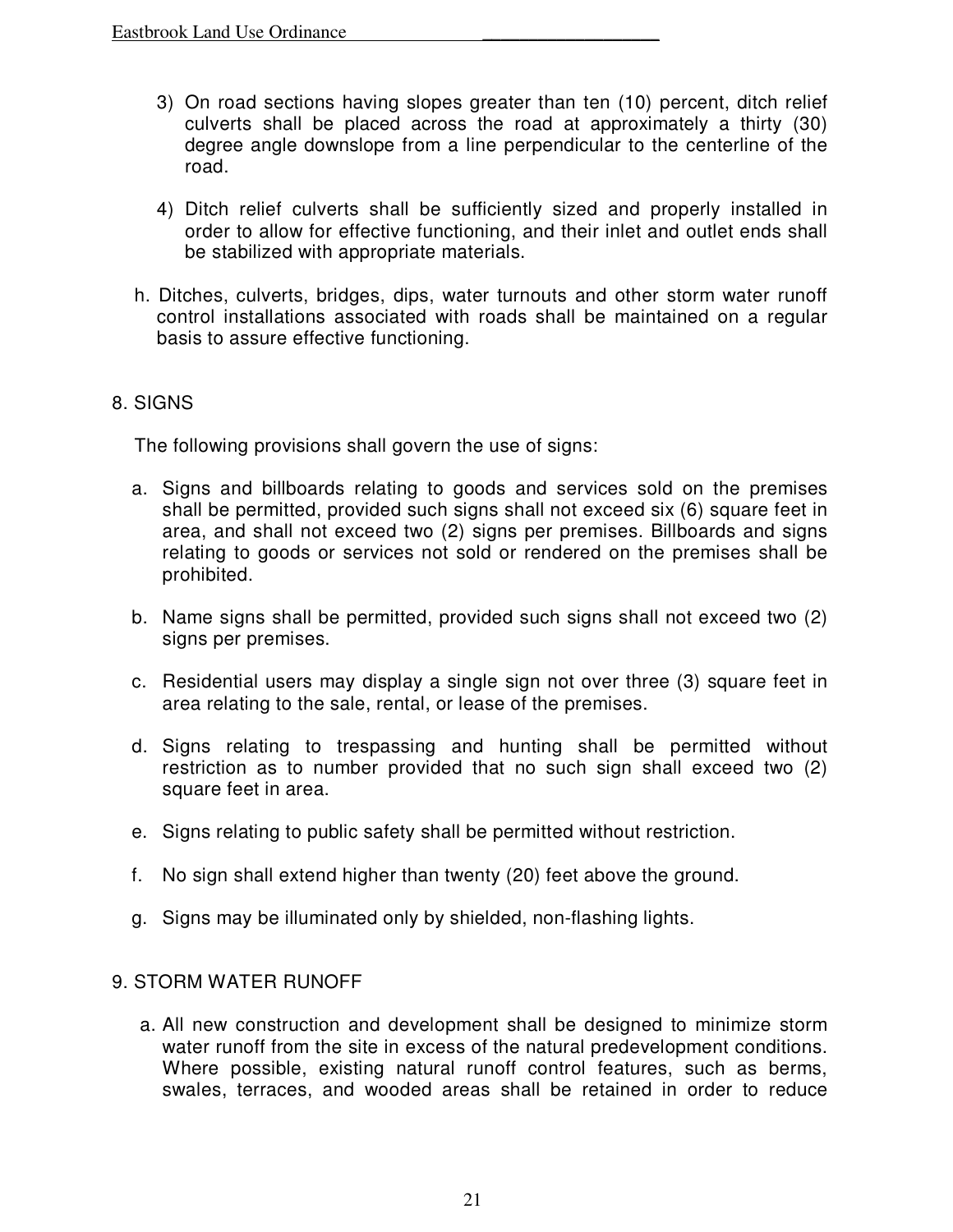runoff and encourage infiltration of stormwaters.

b. Storm water runoff control systems shall be maintained as necessary to ensure proper functioning.

### 10. SEPTIC WASTE DISPOSAL

a. All subsurface sewage disposal systems shall be installed in conformance with the State of Maine Subsurface Wastewater Disposal Rules.

These Rules, among other requirements, require that:

- 1) The minimum setback for new subsurface sewage disposal systems, shall be no less than one hundred (100) horizontal feet from the normal high-water line, of a perennial water body. The minimum setback distances from water bodies for new subsurface sewage disposal systems shall not be reduced by variance.
- 2) Replacement system shall meet the standards for replacement systems as contained in the Rules.

#### b. PRIVIES

Privies may be permitted in areas not served by community sewer facilities under the following conditions:

1) No plumbing of any kind shall be connected to or discharged into the privy pit.

- 2) The privy shall be located at a minimum horizontal distance of 100 feet from the normal high water mark of a water body.
- 3) The bottom of the privy pit shall be at least two feet above bedrock and the ground water table at its highest point during the year or have a water tight vault.
- 4) Privies shall not be permitted on recent flood plain soils.

#### c. SETBACKS FOR SYSTEMS LARGER THAN 500 GALLONS

The minimum setback for underground sewage disposal facilities from the normal highwater mark of a water body shall be no less than 100 horizontal feet. Where daily sewage flow exceeds 500 gallons (no more than 5 bedrooms) the minimum setback shall be 150 feet. Where flow exceeds 700 gallons (8 bedrooms) the setback shall be 200 feet. For 2,000 gallons, the minimum setback shall be 300 feet from any shoreline. All other setback requirements of the State Plumbing Code shall be met in full. Setbacks from shorelines for all subsurface sewage disposal facilities shall not be reduced by variance.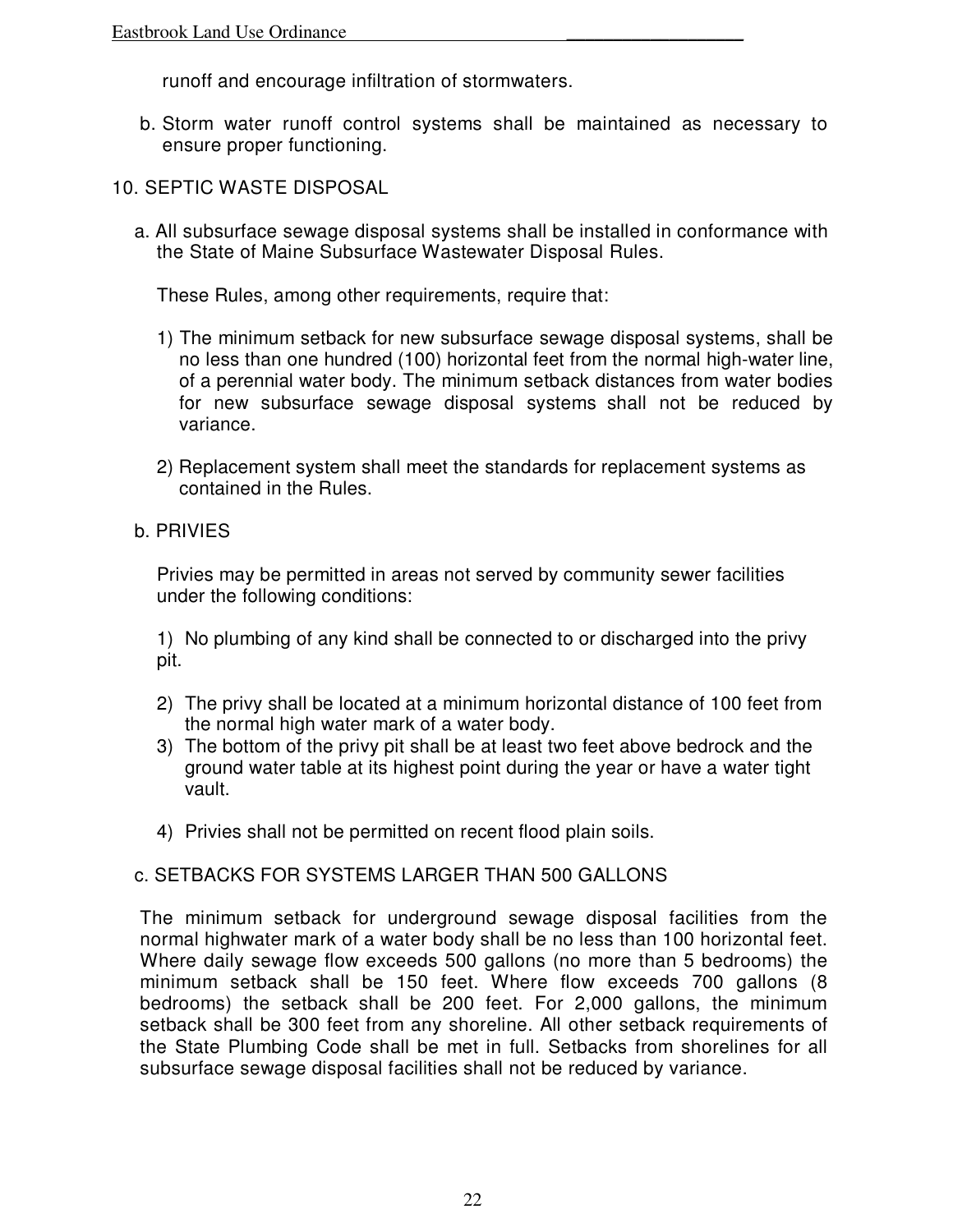### d. OTHER SYSTEMS

Other systems of sanitary waste disposal may be permitted after approval by the Maine Department of Health and Welfare, and after a permit has been issued by the Planning Board.

#### 11. ESSENTIAL SERVICES

- a. Where feasible, the installation of essential services shall be limited to existing public ways and existing service corridors.
- b. The installation of essential services is not permitted in a Resource Protection, except to provide services to a permitted use within said district, or except where the applicant demonstrates that no reasonable alternative exists. Where permitted, such structures and facilities shall be located so as to minimize any adverse impacts on surrounding uses and resources, including visual impacts.
- c. Companies providing phone and power services shall require presentation of a building permit prior to installation of these services, whether temporary or permanent.

#### 12. MINERAL EXPLORATION AND EXTRACTION

Mineral exploration to determine the nature or extent of mineral resources shall be accomplished by hand sampling, test boring, or other methods which create minimal disturbance of less than one hundred 1100) square feet of ground surface. A permit from the Planning Board shall be required for mineral exploration which exceeds the above limitations. All excavation, including test pits and holes shall be immediately capped, filled, or secured by other equally effective measures, so as to restore disturbed areas and to protect the public health and safety.

Mineral extraction may be permitted under the following conditions:

- a. A reclamation plan shall be filed with, and approved by the Planning Board before a permit is granted. Such plan shall describe in detail procedures to be undertaken to fulfill the requirements of paragraph d. below.
- b. Unless authorized pursuant to the Natural Resources Protection Act, Title 38. MRSA, Section 480-C no part of any extraction operation, including drainage and runoff control features shall be permitted within one hundred (100) feet of the normal high-water line of a great pond, and within seventy-five (75) feet of the normal high-water line of any other water body, tributary stream, or the upland edge of a wetland. Extraction operations shall not be permitted within seventy-five (75) feet of any property line, without written permission of the owner of such adjacent property.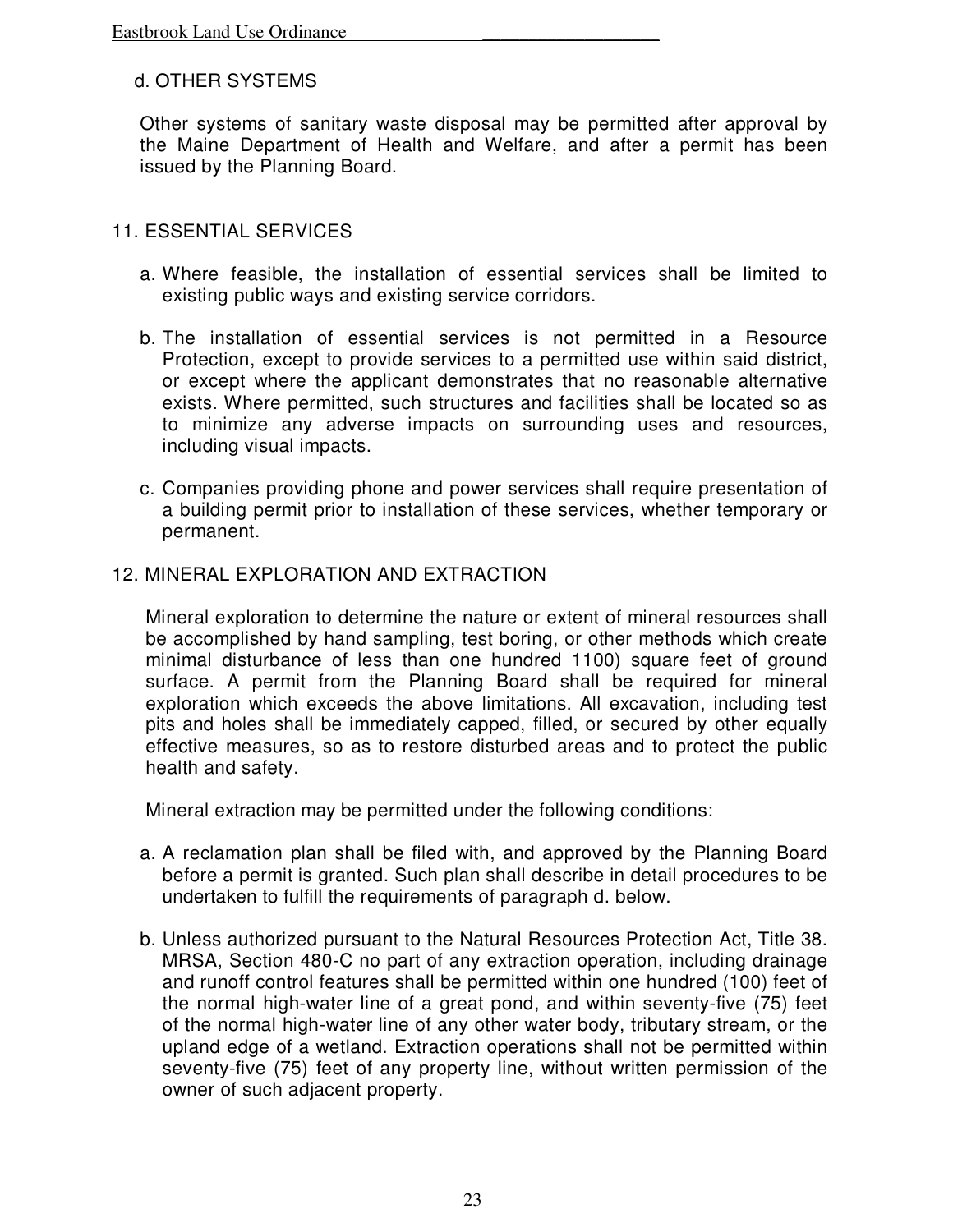- c. Developers of new gravel pits shall demonstrate that no reasonable mining site outside the shoreland zone exists. When gravel pits must be located within the zone, they shall be set back as far as practicable from the normal high-water line and no less than one hundred (100) feet and screened from the river by existing vegetation so as not to be visible from any water craft.
- d. Within twelve (12) months following the completion of extraction operations at any extraction site, which operations shall be deemed complete when less than one hundred (100) cubic yards of materials are removed in any consecutive twelve (12) month period, ground levels and grades shall be established in accordance with the following:
	- 1) All debris, stumps, and similar material shall be removed for disposal in an approved location, or shall be buried on-site. Only materials generated on-site may be buried or covered on-site.
	- 2} The final graded slope shall be two to one (2:1) slope or flatter.
	- 3) Top soil or loam shall be retained to cover all disturbed tend areas, which shall be reseeded and stabilized with vegetation native to the area. Additional topsoil or loam shall be obtained from off-site sources if necessary to complete the stabilization project.
- e. In keeping with the purposes of this Ordinance, the Planning Board may impose such conditions as are necessary to minimize the adverse impacts associated with mineral extraction operation on surrounding uses and resources.

#### 13. AGRICULTURE

- a. All spreading or disposal of manure shall be accomplished in conformance with the Maine Guidelines for Manure and Manure Sludge Disposal on Land published by the University of Maine Soil and Water Conservation Commission in July, 1972.
- b. Manure shall not be stored or stockpiled within one hundred (100) feet, horizontal distance, of a great pond, or within seventy-five (75) feet horizontal distance, of other water bodies, tributary streams, or wetlands. Within five (5) years of the effective date of this ordinance all manure storage areas within the shoreland zone must be constructed or modified such that the facility produces no discharge of effluent or contaminated storm water. Existing facilities which do not meet the setback requirement may remain, but must meet the no discharge provision within the above five (5) year period.
- c. Agricultural activities involving tillage of soil greater than forty thousand (40,000) square feet in surface area, or the spreading, disposal, or storage of manure within the shoreland zone shall require a Soil and Water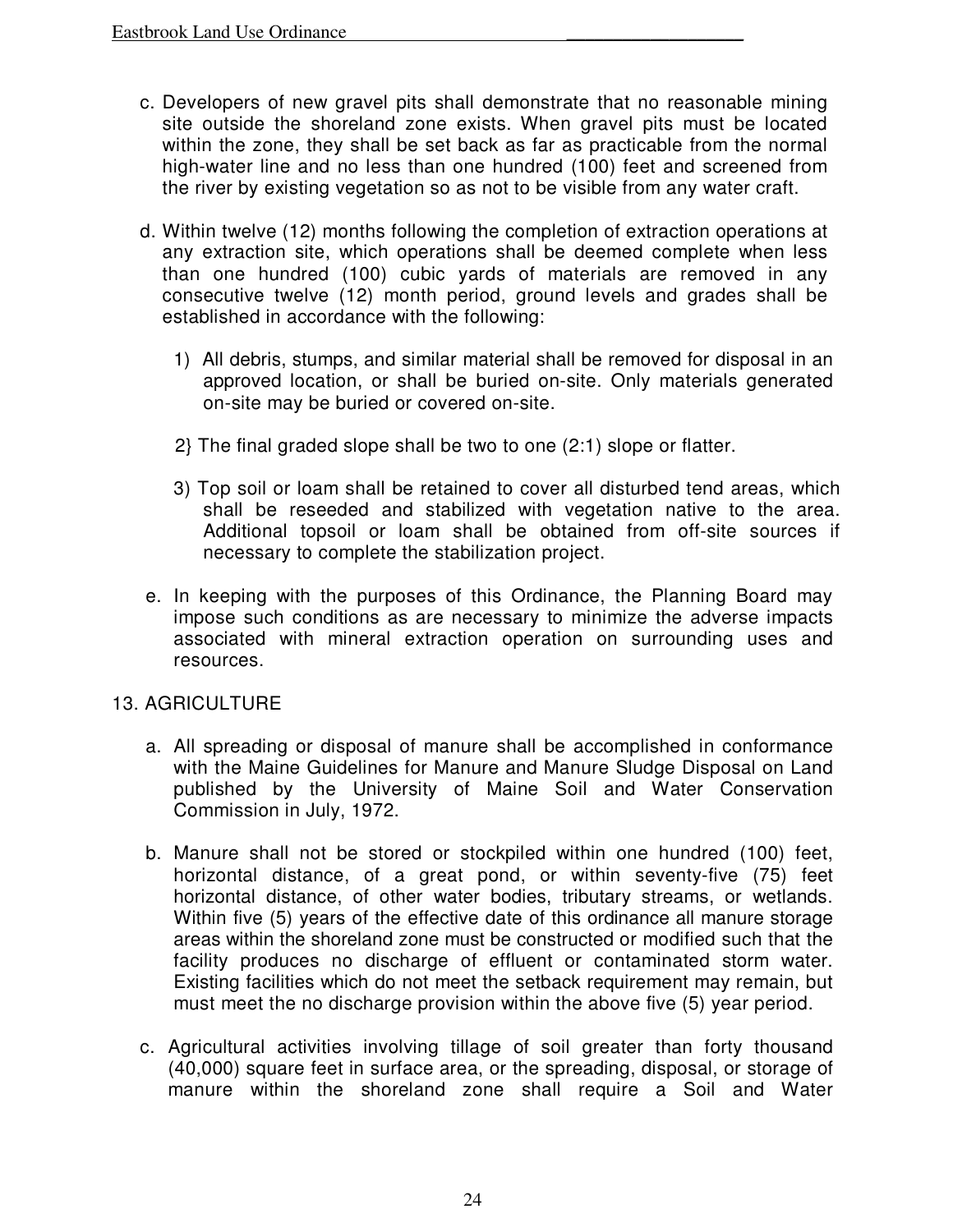Conservation Plan to be filed with the Planning Board. Non-conformance with the provisions of said plan shall be considered to be a violation of this Ordinance.

- d. There shall be no new tilling soil within one-hundred (100) feet, horizontal distance, of the normal high-water line of a great pond; within seventy-five (75) feet, horizontal distance, from other water bodies; nor within twenty-five (25) feet, horizontal distance, of tributary streams, and wetlands. Operations in existence on the effective date of this Ordinance and not in conformance with this provision may be maintained.
- e. After the effective date of this Ordinance, newly established livestock grazing areas shall not be permitted within one hundred (100) feet, horizontal distance, of the normal highwater line of a great pond; within seventy-five (75) feet, horizontal distance of other water bodies, nor; within twenty-five (25) feet, horizontal distance, of tributary streams, and wetlands. Livestock grazing associated with ongoing farm activities, and which are not in conformance with the above setback provisions may continue, provided that such grazing is conducted in accordance with a Soil and Water Conservation Plan.

#### 14. TIMBER HARVESTING

- a. Within the strip of land extending 75 feet inland from the normal high-water line in a shoreland area zoned for Resource Protection abutting a great pond there shall be no timber harvesting, except to remove safety hazards.
- b. Except in areas as described in Paragraph 2 above, timber harvesting shall conform with the following provisions:
	- 1) Selective cutting of no more than forty (40) percent of the total volume of trees four (4) inches or more in diameter measured at 4 1/2 feet above ground level on any lot in any ten (10) year period is permitted, In addition:
		- a) Within one-hundred (100) feet, horizontal distance of the normal highwater line of a great pond, and within seventy-five (75) feet, horizontal distance, of the normal high-water line of other water bodies, tributary streams, or the upland edge of a wetland, there shall be no clearcut openings and a well-distributed stand of trees and other vegetation, including existing ground cover, shall be maintained.
		- b) At distances greater than one-hundred (100) feet, horizontal distance, of a great pond, and greater than seventy-five (75} feet, horizontal distance, of the normal high-water line of other water bodies or the upland edge of a wetland, harvesting operations shall not create single clearcut openings greater than ten-thousand (10,000} square feet in the forest canopy. Where such openings exceed five thousand (5,000)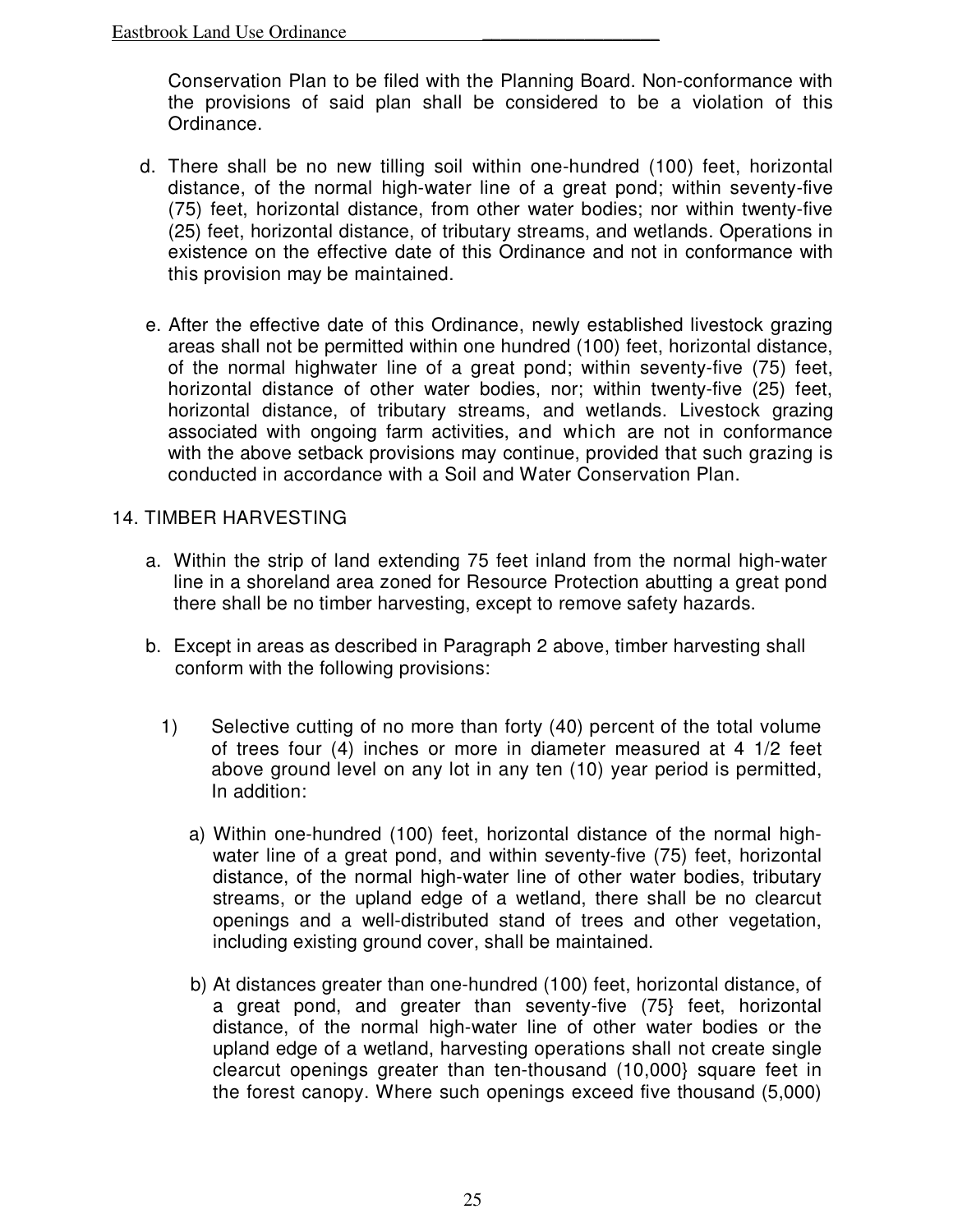square feet they shall be at least one hundred (100) feet apart. Such clearcut openings shall be included in the calculation of total volume removal. For the purposes of these standards volume may be considered to be equivalent to basal area.

- 2) Timber harvesting operations exceeding the 40% limitation in paragraph a. above, may be allowed by the Planning Board upon a clear showing, including a forest management plan signed by a Maine licensed professional forester, that such an exception is necessary for good forest management and will be carried out in accordance with the purposes of this Ordinance. The Planning Board shall notify the Commissioner of the Department of Environmental Protection of each exception allowed, within fourteen (14} days of the Planning Board's decision.
- 3) No accumulation of slash shall be left within fifty (50) feet of the normal highwater line of a water body. in all other areas slash shall either be removed or disposed of in such a manner that it lies on the ground and no part thereof extends more than four (4) feet above the ground. Any debris that falls below the normal high-water line of a water body shall be removed,
- 4) Timber harvesting equipment shall not use stream channels as travel routes except when:
	- i. Surface waters are frozen; and
	- ii. The activity will not result in any ground disturbance.
- 5) All crossings of flowing water shall require a bridge or culvert, except in areas with low banks and channel beds which are composed of gravel, rock, or similar hard surface which would not be eroded or otherwise damaged.
- 6) Skid trail approaches to water crossings shall be located and designed so as to prevent water runoff from directly entering the water body or tributary stream. Upon completion of timber harvesting, temporary bridges, and culverts shall be removed and areas of exposed soil revegetated.
- 7) Except for water crossings, skid trails, and other sites where the operation of machinery used in timber harvesting results in the exposure of mineral soil shall be located such that an unscarified strip of vegetation of at least seventy-five (75) feet in width for slopes up to ten (10) percent shall be retained between the exposed mineral soil and the normal high-water line of a water body or upland edge of a wetland. For each ten (10) percent increase in slope, the unscarified strip shall be increased by twenty (20) feet. The provisions of this paragraph apply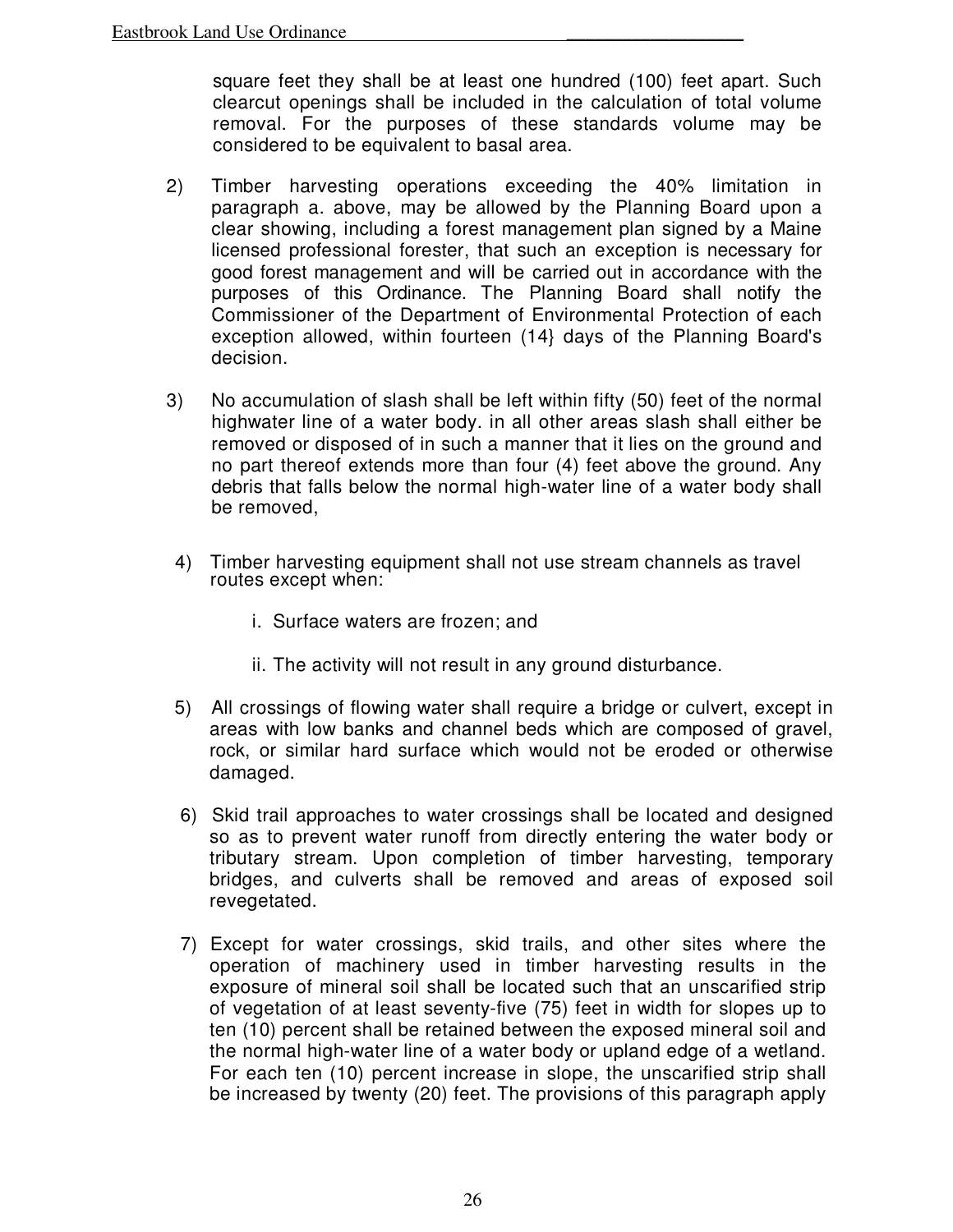only to a face sloping toward the water body or wetland, provided, however, that no portion of such exposed mineral soil on a back face shall be closer than twenty five (25) feet from the normal high-water line of a water body or upland edge of a wetland.

#### 15. CLEARING OF VEGETATION FOR DEVELOPMENT

a. Within a shoreland area zoned for Resource Protection abutting a great pond, there shall be no cutting of vegetation within the strip of land extending, 75 feet, horizontal distance, inland from the normal high-water line, except to remove safety hazards.

Elsewhere, in any Resource Protection District the clearing of vegetation shall be limited to that which is necessary for uses expressly authorized in that district.

b. Except in areas as described in Paragraph 1, above, and except to allow for the development of permitted uses, within a strip of land extending onehundred (1001 feet, horizontal distance, inland from the normal high-water line of a great pond, and seventy-five (75) feet, horizontal distance, from any other water body, tributary stream, or the upland edge of a wetland, a buffer strip of vegetation shall be preserved as follows:

1) There shall be no cleared opening greater than 250 square feet in the forest canopy as measured from the outer limits of the tree crown. However, a footpath not to exceed ten (10) feet in width as measured between tree trunks is permitted provided that a cleared line of sight to the water through the buffer strip is not created. Adjacent to a great pond, the width of the foot path shall be limited to six (6)feet.

2) Selective cutting of trees within the buffer strip is permitted provided that a well distributed stand of trees and other vegetation is maintained. For the purposes of this section a "well-distributed stand of trees and other vegetation' adjacent to a great pond, shall be defined as maintaining a rating score of 12 or more in any 25foot by 25-foot square (625 square feet) area as determined by the following rating system:

| Diameter of Tree at 4-1/2 feet Above Ground Level (inches) | Points |
|------------------------------------------------------------|--------|
| $2 - 4$ inches                                             |        |
| $\vert$ > 4 - 12 inches                                    |        |
| $\vert$ > 12 inches                                        |        |

Adjacent to other water bodies, tributary streams, and wetlands, a 'welldistributed stand of trees and other vegetation' is defined as maintaining a minimum rating score of 8 per 25-foot square area.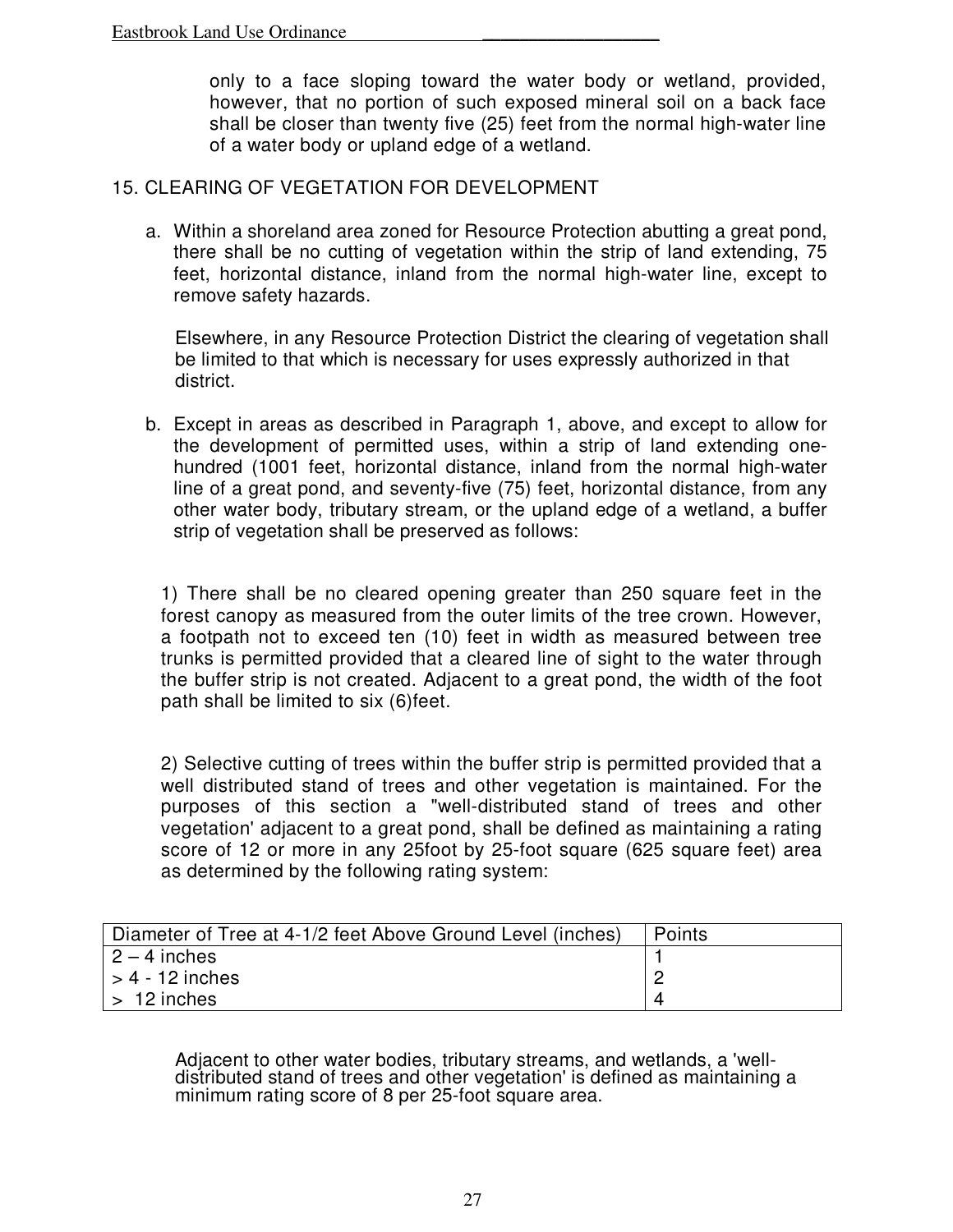Notwithstanding the above provisions, no more than 40% of the total volume of trees four (4) inches or more in diameter, measured at 4 1/2 feet above ground level may be removed in any ten (10) year period.

- 3) In order to protect water quality and wildlife habitat, adjacent to great ponds and streams and rivers which flow to great ponds existing vegetation under three (3) feet in height and other ground cover shall not be removed, except to provide for a footpath or other permitted uses as described in paragraphs 2 and 2a. above.
- 4) Pruning of tree branches, on the bottom 1/3 of the tree is permitted.
- 5) In order to maintain a buffer strip of vegetation, when the removal of storm-damaged, diseased, unsafe, or dead trees results in the creation of cleared openings, these openings hall be replanted with native tree species unless existing new tree growth is present.

The provisions contained in paragraph 2 above shall not apply to those portions of public recreational facilities adjacent to public swimming areas. Cleared areas, however, shall be limited to the minimum area necessary.

c. At distances greater than one hundred (100) feet, horizontal distance, from a great pond and seventy-five (75) feet, horizontal distance, from the normal high-water line of any other water body, tributary stream, or the upland edge of a wetland, except to allow for the development of permitted uses, there shall be permitted on any lot, in any ten (10) year period, selective cutting of not more than forty (40) percent of the volume of trees four (4) inches or more in diameter, measured 4 1/2 feet above ground level. Tree removal in conjunction with the development of permitted uses shall be included in the forty (40) percent calculation. For the purposes of these standards volume may be considered to be equivalent to basal area.

In no event shall cleared openings for development, including but not limited to, principal and accessory structures, driveways, and sewage disposal areas, exceed in the aggregate, 25% of the lot area or ten thousand (10,000) square feet, whichever is greater, including land previously developed.

- d. Cleared openings legally in existence on the effective date of this Ordinance may be maintained, but shall not be enlarged, except as permitted by this Ordinance.
- e. Fields which have reverted to primarily shrubs, trees, or other woody vegetation shall be regulated under the provisions of this section.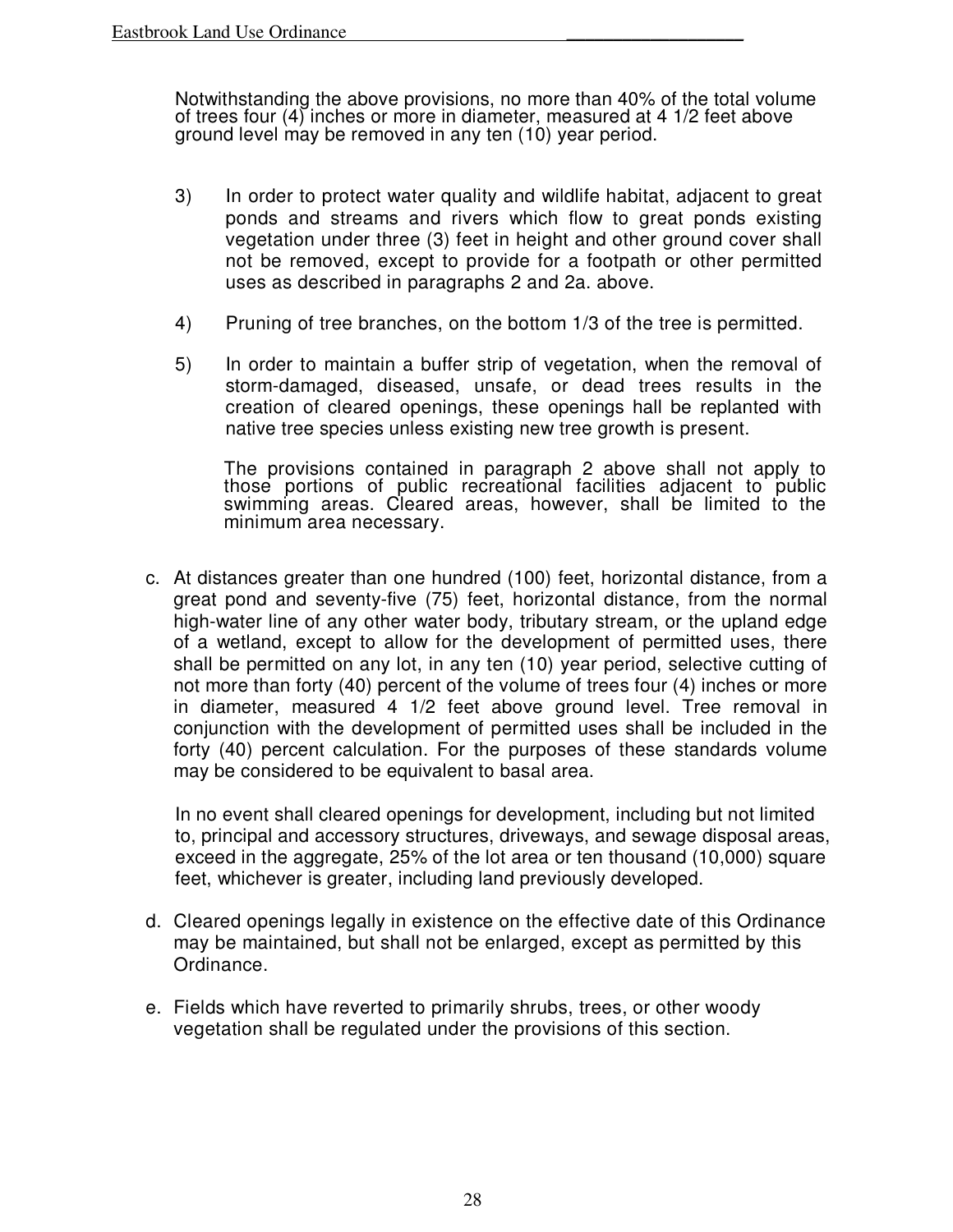## 16. EROSION AND SEDIMENTATION CONTROL

- a. All activities which involve filling, grading, excavation or other similar activities which result in unstablilized soil conditions and which require a permit shall require a written soil erosion and sedimentation control plan. The plan shall be submitted to the permitting authority for approval and shall include, where applicable, provisions for:
	- 1) Mulching and revegetation of disturbed soil.

2) Temporary runoff control features such as hay bales, silt fencing or diversion ditches.

- 3) Permanent stabilization structures such as retaining walls or riprap.
- b. In order to create the least potential for erosion, development shall be designed to fit with the topography and soils of the site. Areas of steep slopes where high cuts and fills may be required shall be avoided wherever possible, and natural contours shall be followed as closely as possible.
- c. Erosion and sedimentation control measures shall apply to all aspects of the proposed project involving land disturbance, and shall be in operation during all stages of the activity. The amount of exposed soil at every phase of construction shall be minimized to reduce the potential for erosion.
- d. Any exposed ground area shall be temporarily or permanently stabilized within one (1) week from the time it was last actively worked, by use of riprap, sod, seed, and mulch, or other effective measures. In all cases permanent stabilization shall occur within nine (9) months of the initial date of exposure. In addition:
	- 1) Where mulch is used, it shall be applied at a rate of at least one (1) bale per five hundred (500) square feet and shall be maintained until a catch of vegetation is established.
	- 2) Anchoring the much with netting, peg, and twine or other suitable method may be required to maintain the mulch cover.
	- 3) Additional measures shall be taken where necessary in order to avoid siltation into the water. Such measures may include the use of staked hay bales and/or silt fences.

Natural and man-made drainage ways and drainage outlets shall be protected from erosion from water flowing through them. Drainage ways shall be designed and constructed in order to carry water from a twenty five (25) year storm or greater, and shall be stabilized with vegetation or lined with rip-rap.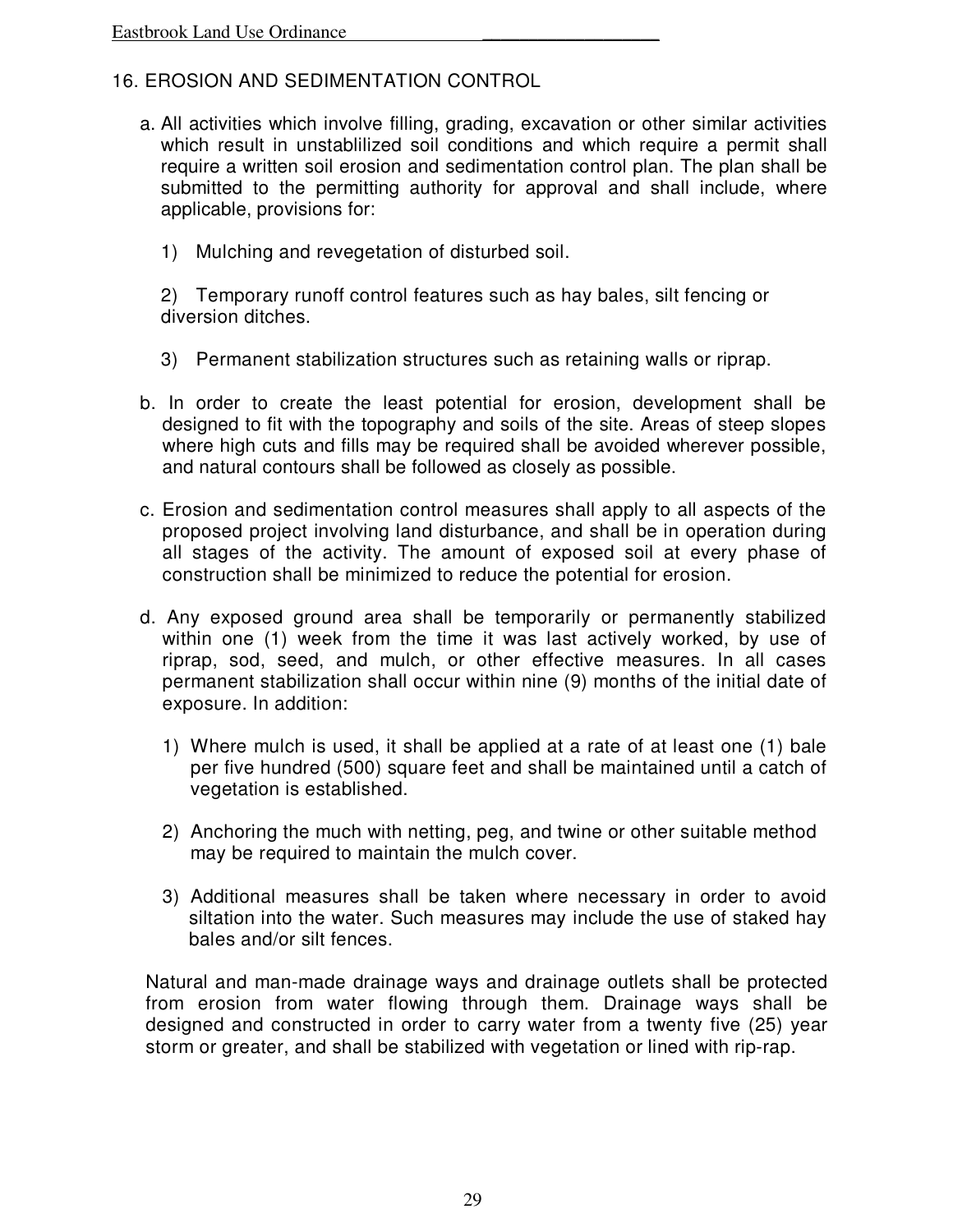#### 17. SOILS

All land uses shall be located on soils in or upon which the proposed uses or structures can be established or maintained without causing adverse environmental impacts, including severe erosion, mass soil movement, improper drainage, and water pollution, whether during or after construction. Proposed uses requiring subsurface waste disposal, and commercial or industrial development and other similar intensive land uses, shall require a soils report based on an on-site investigation na be prepared by a statecertified professionals. Certified persons may include Maine Certified Soil Scientists, Maine Registered Professional Engineers, and other persons who have training and experience in the recognition and evaluation of soil properties. The report shall be based upon the analysis of the characteristics of the soil and surrounding land and water areas, maximum ground water elevation, presence of ledge, drainage conditions, and other pertinent data which the evaluator deems appropriate. The soils report shall include recommendations for a proposed use to counteract soil limitations where they exist.

#### 18. WATER QUALITY

No activity shall deposit on or into the ground or discharge to the waters of the State and pollutant that, by itself or in combination with other activities or substances will impair designated uses or the water classification of the water body.

#### 19. ARCHAEOLOGICAL SITES

Any proposed land use activity involving structural development or soil disturbance on adjacent to sites listed on, or eligible to be listed on the National Register of Historic Places, as determined by the permitting authority shall be submitted by the applicant to the Maine Historic Preservation Commission for review and comment, at least twenty (20) days prior to action being taken by the permitting authority. The permitting authority shall consider comments received from the Commission prior to rendering a decision on the application.

#### 20. LAND NOT SUITABLE FOR DEVELOPMENT

The following lands shall not be included in the calculations of lot area for the purpose of meeting the requirements of the minimum lot size for the zone in which the development is located:

- a. Land which is situated below the normal high water mark of any water body;
- b. Land which is located within the one hundred (100) year frequency flood plain as identified by the Federal Emergency Management Agency or the Department of Housing and Urban Development, Flood Insurance Administration, unless the applicant shows proof through the submittal of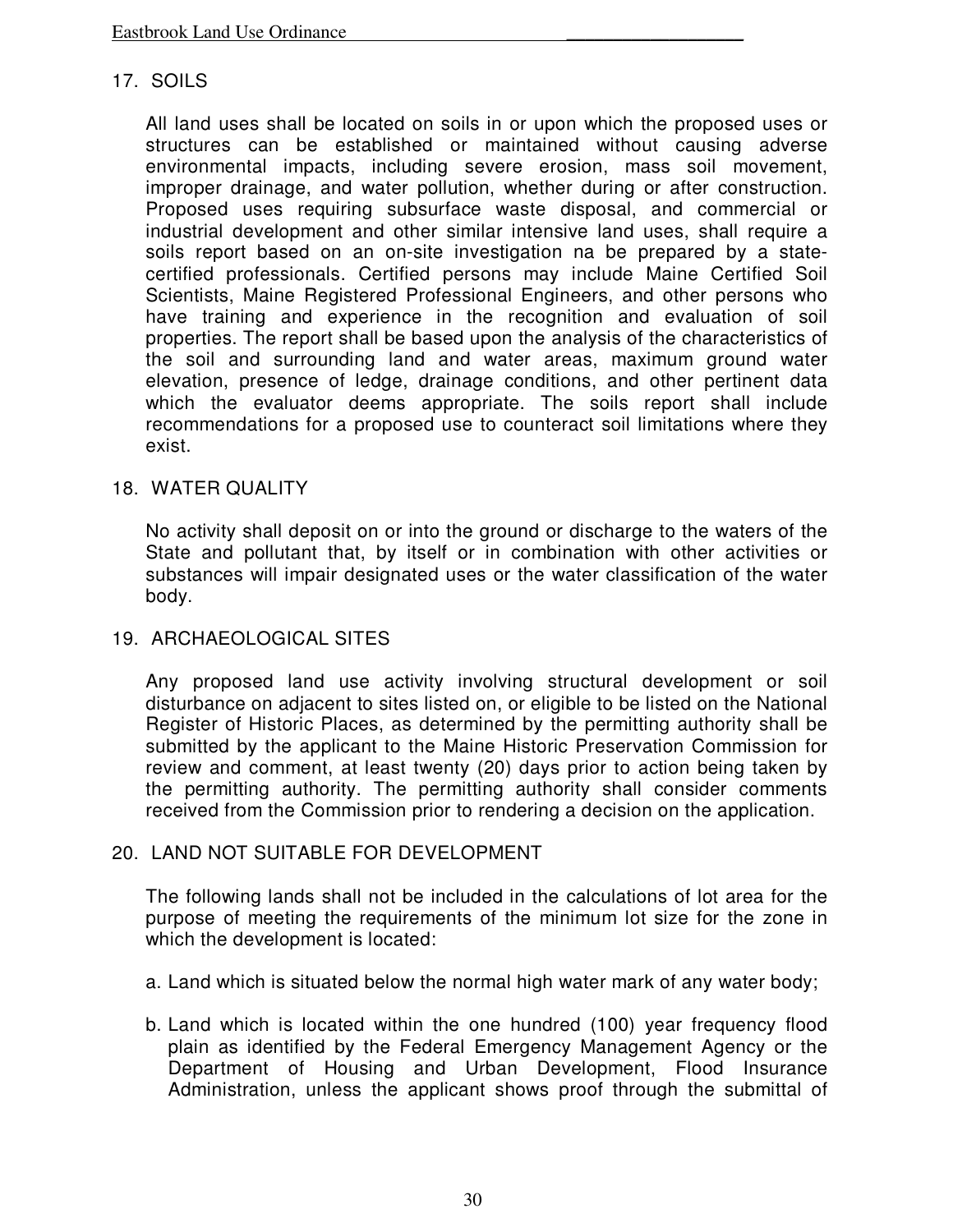materials prepared by a Registered Land Surveyor which show that the property in question lies at least one (1) foot above the one hundred (100) year flood level. The elevation of filled or made land shall not be considered;

- c. Land which is part of a right-of-way, or easement, including utility easements;
- d. Land that has been created by filling or draining a pond or wetland;
- e. Land that is located within a Resource Protection Zoning Classification;
- f. Land consisting of Recent Flood Plain Soil;
- g. Any area with sustained slopes of 20% or greater; and
- h. Land defined herein as a freshwater wetland.
- 21. USES PROHIBITED ADJACENT TO SIGNIFICANT SAND AND GRAVEL AQUIFERS

The following uses are prohibited directly over and with two hundred and fifty feet (250') of the boundaries of identified significant sand and gravel aquifers:

- a. Subsurface storage of petroleum and other refined petroleum products with the exception of household heating oil where the underground storage tank is in full compliance with current DEP regulations.
- b. Petroleum storage for commercial or industrial use.
- c. Engineered subsurface waste disposal systems as defined herein.
- d. Multi-family dwellings.
- e. Industrial uses, except those permitted as home occupations as in subsection 23 of this Section.
- f. Salt-sand and road salt storage and loading area.
- g. Dumping of snow containing deicing chemicals.
- h. Junkyards.
- i. Sanitary landfills or demolition/stump dumps.
- j. Commercial animal feedlots.
- k. Metal plating.
- I. Commercial furniture stripping.
- m. Dry cleaning establishments.
- n. Commercial motor vehicle repair or service.
- o. Non-residential pipelines for transmission of oil, gas, or hazardous materials.
- p. Spray irrigation of sewage.
- q. Any other use that involves the manufacture, storage, use, transportation or disposal of toxic or hazardous materials.
- 22. REQUIRED ROADSIDE BUFFERS IN THE ROADSIDE RURAL RESIDENTIAL DISTRICT

No building shall be erected or any development permitted in the Roadside Rural Residential District unless a vegetated buffer fifty feet (50') in width, exclusive of clearings necessary for vehicular access, is maintained.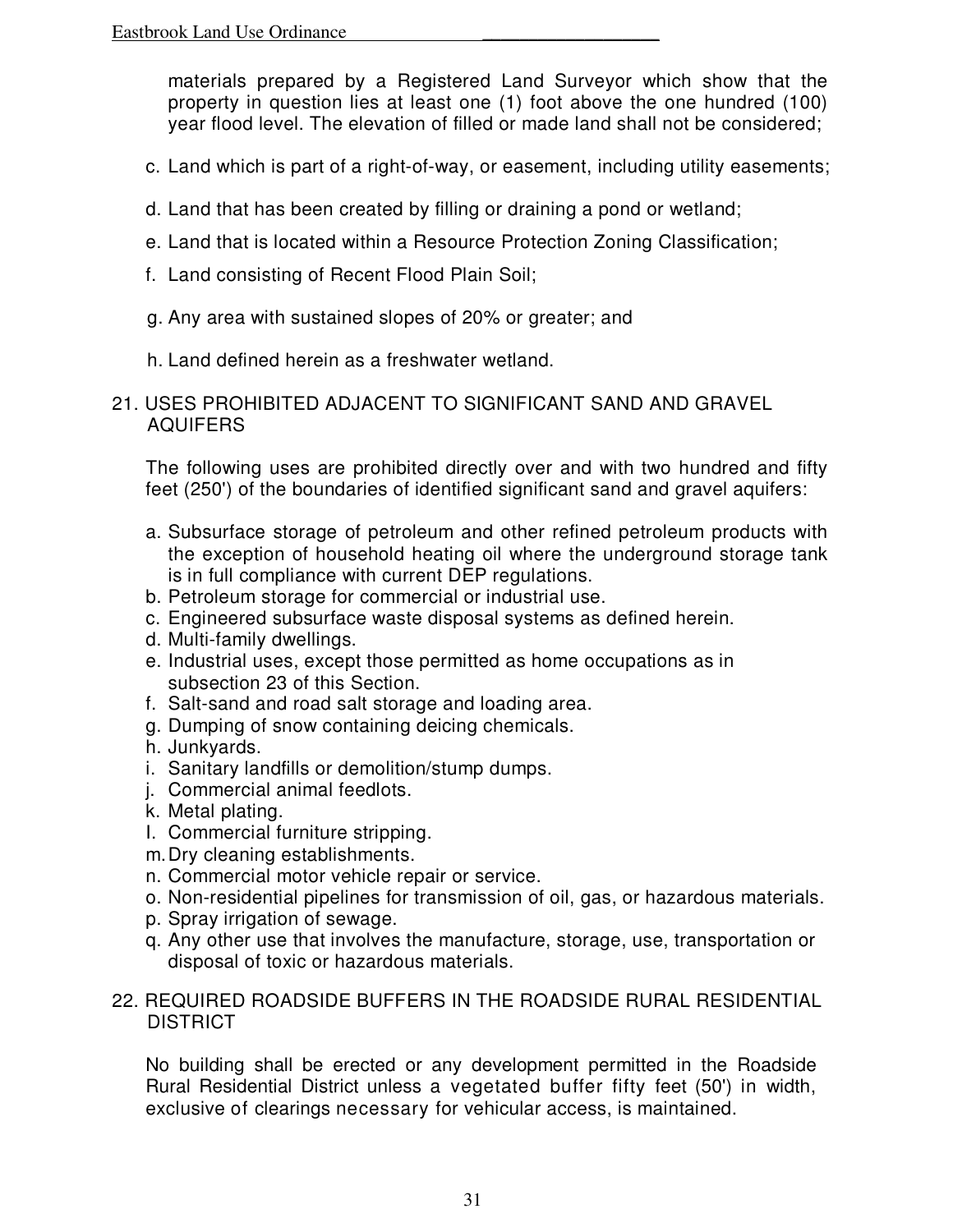Where natural vegetation is considered insufficient to visually screen adjacent buildings and uses from the traveling public, vegetation of appropriate height and species shall be planted and maintained.

#### 23. HOME OCCUPATIONS

- a. The purpose of the Home Occupation provision is to permit the conduct of those businesses which are compatible with the Zones in which they are allowed. Home occupations are limited to those uses which may be conducted within or adjacent to a residential dwelling without substantially changing the appearance or condition of the residence or accessory structures.
	- 1) Home occupations shall be carried out wholly within a dwelling unit or accessory structure to a dwelling unit;
	- 2) No more than two persons other than the household residing in the dwelling unit shall be employed on-site in a home occupation;
	- 3) Home occupations shall be clearly incidental and secondary to the use of a dwelling unit (or building accessory thereto) for residential purposes;
	- 4) In connection with a home occupation there shall be no visible exterior signs other than permitted by sub-section B.8. of this Section, no visible exterior storage of materials from adjoining properties or roadways and no other exterior indication of the home occupation or variance from the residential character of the premises;
	- 5) A home occupation shall not create noise, dust, vibration, odor, smoke, glare, electrical interference, fire hazard, or any other hazard or nuisance to any greater degree or more frequent extent than that normally experienced in an average residential building in the zone in which located.
	- 6) No goods, merchandise, or products shall be sold upon the premises, other than those totally or partially produced, and or repaired, on the premises; and
	- 7) Home occupations providing (for a fee) professional, educational and/or personal services to groups of persons on the premises shall be limited to serving no more than four (4) persons at any one time, and to the generation of no more than <u>four (4)</u> additional non- resident household vehicles on-site at any one time.

# **SECTION XV: ADMINISTRATION**

### A. ADMINISTERING BODIES AND AGENTS.

1. Code Enforcement Officer A Code Enforcement Officer shall be appointed or reappointed annually by July 1st.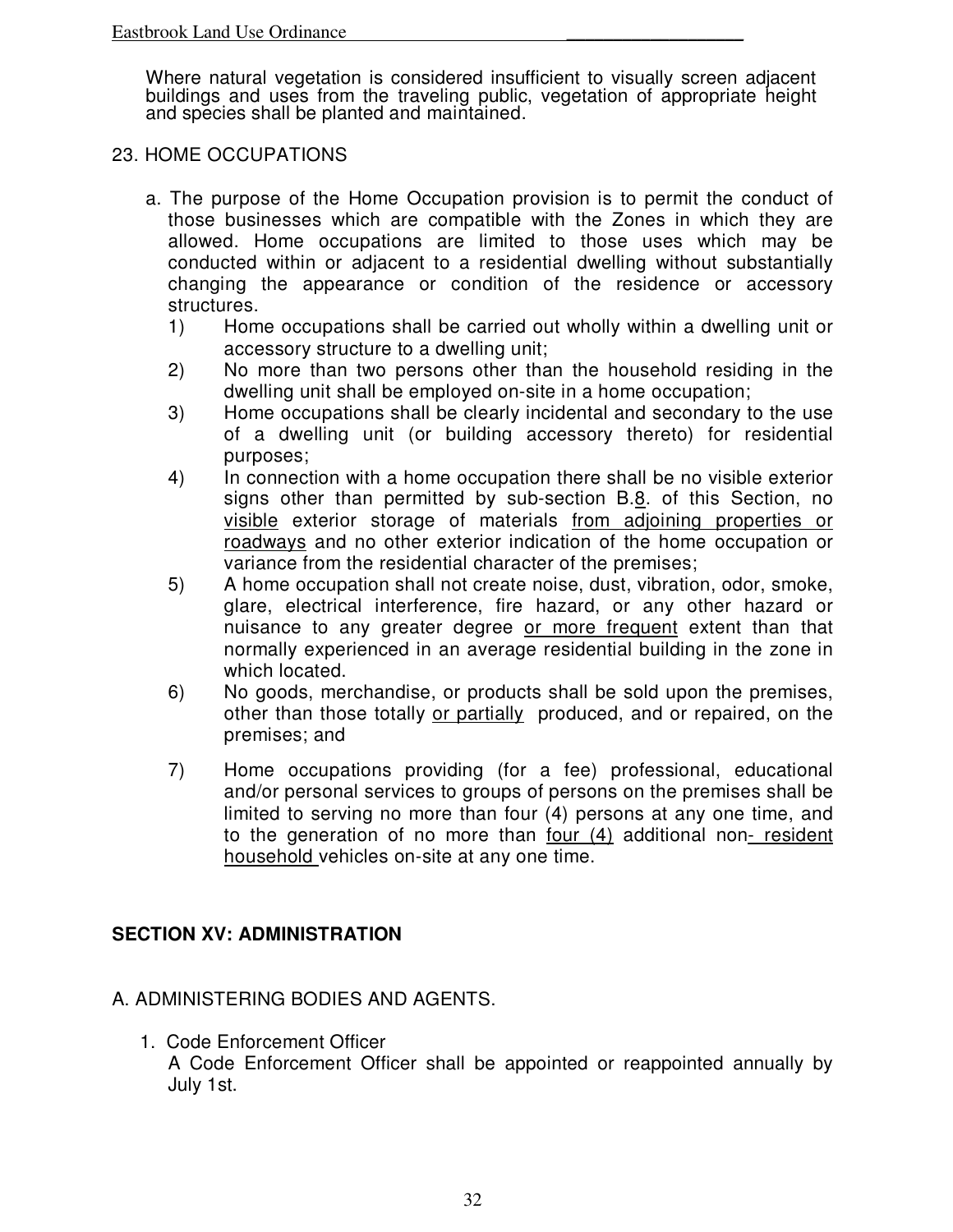- 2. Board of Appeals A Board of Appeals shall be created in accordance with the provisions of Title 30-A Section 2691.
- 3. Planning Board A Planning Board shall be created in accordance with the provisions of State Law.

### B**.** PERMITS REQUIRED

After the effective date of this Ordinance no person shall, without first obtaining a permit, engage in any use of land or structure requiring a permit in the district in which it would occur; or expand, change, or replace an existing use or structure; or renew a discontinued nonconforming use.

A permit is not required for the replacement of an existing road culvert as tong as:

- 1. The replacement culvert is not more than one standard culvert size wider in diameter than the culvert being replaced;
- 2. The replacement culvert is not more than 25% longer than the culvert being replaced;
- 3. The replacement culvert is not longer than 75 feet; and
- 4. Adequate erosion control measures are taken to prevent sedimentation of the water and that the crossing does not block fish passage in the water course.

### C. PERMIT APPLICATION

- 1. Every applicant for a permit shall submit a written application, including a scaled site plan, on a form provided.
- 2. All applications shall be signed by the owner or owners of the property or other person authorizing the work, certifying that the information in the application is complete and correct. If the person signing the application is not the owner or lessee of the property then that person shall submit a letter of authorization from the owner or lessee.
- 3. All applications shall be dated, and the Planning Board, shall note upon each application the date and time of its receipt.
- 4. A valid plumbing permit or a completed application for a plumbing permit, including the site evaluation approved by the Plumbing Inspector, shall be submitted whenever the nature of the proposed structure would require the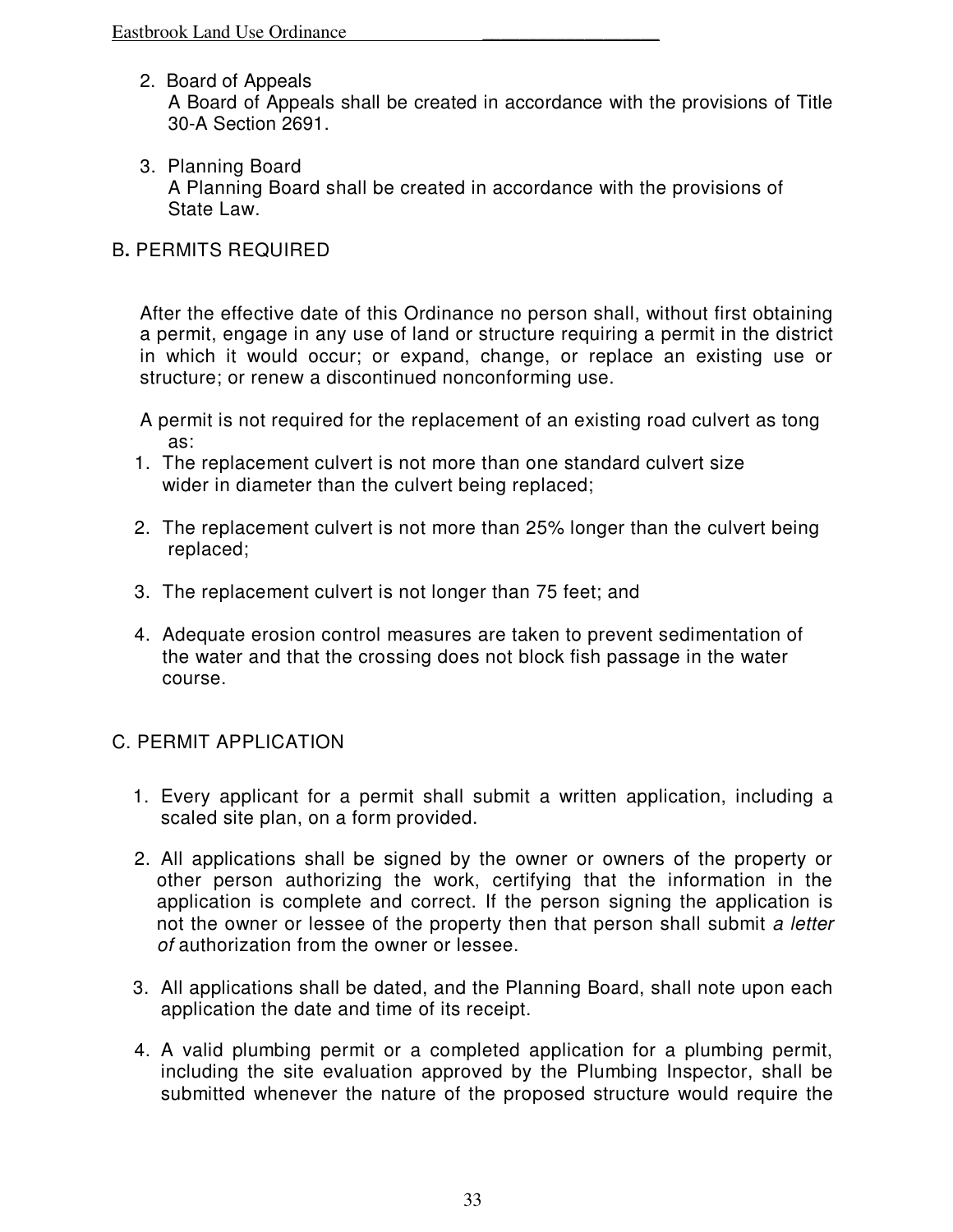installation of a subsurface sewage disposal system

### D. PROCEDURE FOR ADMINISTERING PERMITS

Within 35 days of the date of receiving a written application, the Planning Board shall notify the applicant in writing either that the application is a complete application, or, if the application is incomplete, that specified additional material is needed to make the application complete. The Planning Board shall approve, approve with conditions, or deny all permit applications in writing within 35 days or receiving a completed application. However, if the Planning Board has a waiting list of applications, a decision on the application shall occur within 35 days after the first available date on the Planning Board's agenda following receipt of the completed application, or within 35 days of the public hearing, if one is held. Permits shall be approved if the proposed use or structure is found to be in conformance with the purposes and provisions of this Ordinance.

The applicant shall have the burden of proving that the proposed land use activity is in conformity with the purposes and provisions of this Ordinance.

After the submission of a complete application to the Planning Board, the Board shall approve an application or approve it with conditions if it makes a positive finding based on the information presented that the proposed use:

- 1. Will maintain safe and healthful conditions;
- 2. Will not result in water pollution, erosion, or sedimentation to surface waters;
- 3. Will adequately provide for the disposal of all wastewater;
- 4. Will not have an adverse impact on spawning grounds, fish, aquatic life, bird or other wildlife habitat;
- 5. Will conserve shore cover and visual, as well as actual, points of access to inland waters;
- 6. Will protect archaeological and historic resources as designated in the comprehensive plan;
- 7. Will avoid problems associated with flood plain development and use; and
- 8. Is in conformance with the provisions of Section XIV, Land Use Standards and other municipal land use ordinances.

If a permit is either denied or approved with conditions, the reasons as well as conditions shall be stated in writing. No approval shall be granted for an application involving a structure if the structure would be located in an unapproved subdivision or would violate any other local ordinance or regulation or any State law which the municipality is responsible for enforcing.

### E. EXPIRATION OF PERMIT

Following the issuance of a permit, if no substantial start is made in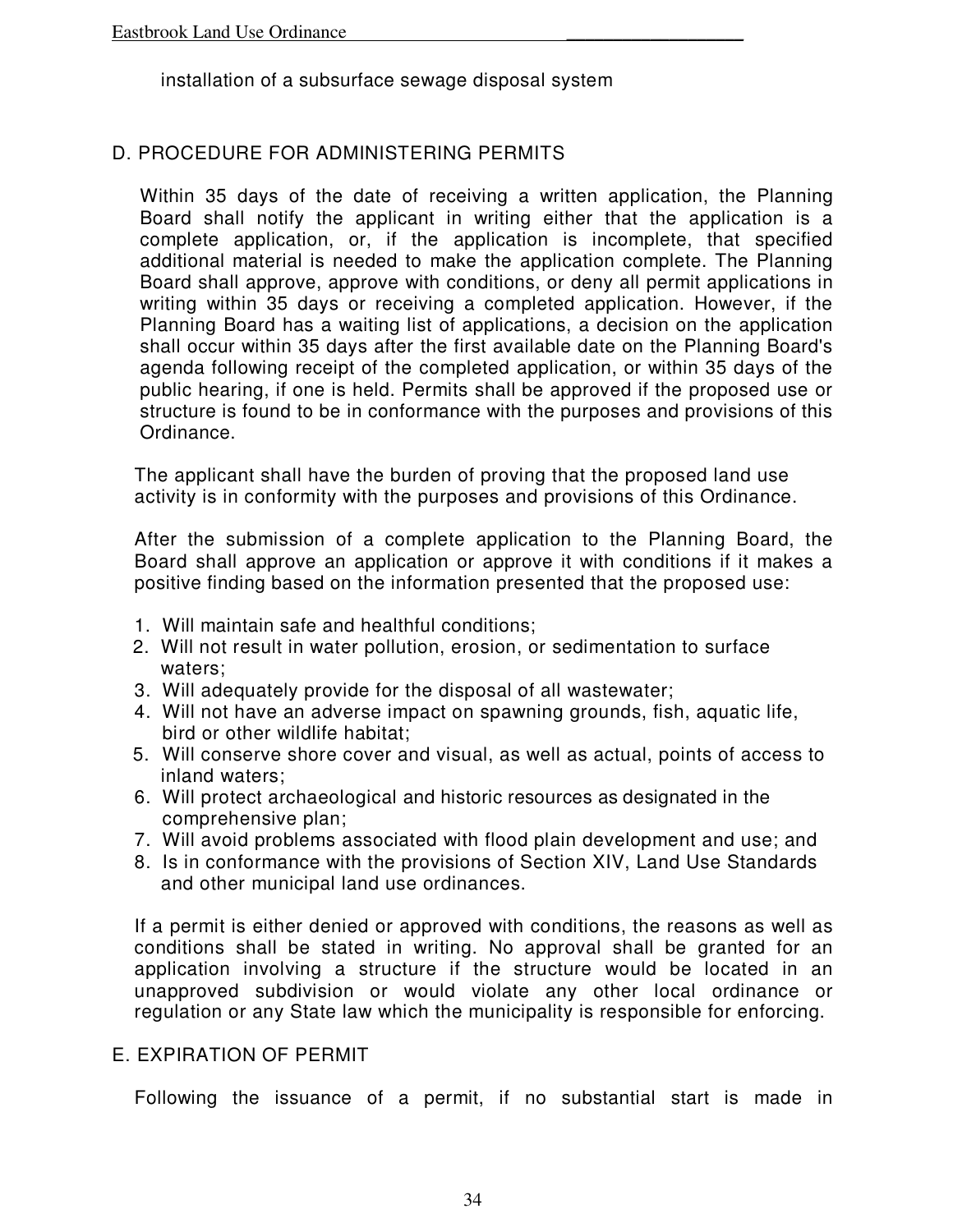construction or in the use of the property within one year of the date of the permit, the permit shall lapse and become void, unless an extension has been applied for and has been granted by the Planning Board.

F. INSTALLATION OF PUBLIC UTILITY SERVICE

No public utility, water district, sanitary district or any utility company of any kind may install services to any new structure unless written authorization attesting to the validity and currency of all local permits required under this or any previous Ordinance, has been issued by the appropriate municipal officials. Following installation of service, the company or district shall forward the written authorization of the municipal officials, indicating that installation has been completed.

G. APPEALS

### 1. POWERS AND DUTIES OF THE BOARD OF APPEALS

The Board of Appeals shall have the following powers:

- a. ADMINISTRATIVE APPEALS: To hear and decide appeals where it is alleged that there is an error in any order, requirement, decision, or determination made by, or failure to act by, the Code Enforcement Officer or Planning Board in the administration of this Ordinance.
- b. VARIANCE APPEALS: To authorize variances upon appeal, within the limitations set forth in this Ordinance.
- 2. Variance Appeals

Variances may be permitted only under the following conditions:

- a. Variances may be granted only from dimensional requirements including by not limited to, lot width, structure height, percent of lot coverage, and setback requirements.
- b. Variances shall not be granted for establishment of any uses otherwise prohibited by this Ordinance.
- c. The Board shall not grant a variance unless it finds that:
	- 1) The proposed structure or use would meet the provisions of Section XIV except for the specific provision which has created the nonconformity and from which relief is sought; and
	- 2) The strict application of the terms of this Ordinance would result in undue hardship.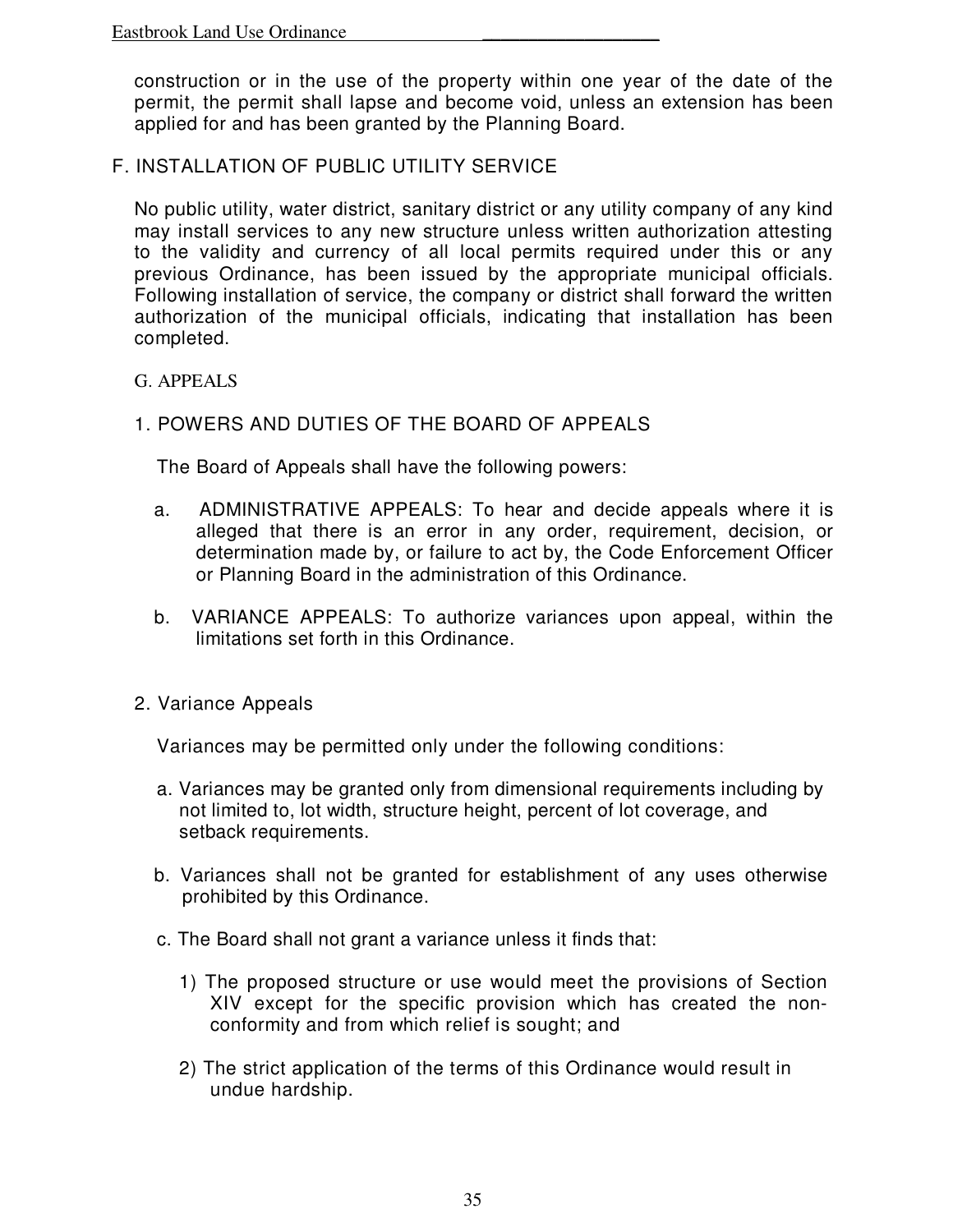The term "undue hardship" shall mean:

- i) That the land in question cannot yield a reasonable return unless a variance is granted;
- ii) That the need for a variance is due to the unique circumstances of the property and not to the general conditions in the neighborhood;
- iii) That the granting of a variance will not alter the essential character of the locality; and
- iv) That the hardship is not the result of action taken by the applicant or a prior owner.
- d. The Board of Appeals may grant a variance to a property owner for the purpose of making that property accessible to a person with a disability who is living on the property. The Board shall restrict any variance granted under this subsection solely to the installation of equipment or the construction of structures necessary for access to or egress from the property by the person with the disability. The Board may impose conditions on the variance, including limiting the variance to the duration of the disability or to the time that the person with the disability lives on the property. The term "structures necessary for access to or egress from the property" shall include railing, wall or roof systems necessary for the safety or effectiveness of the structure.
- e. The Board of Appeals shall limit any variances granted as strictly as possible in order to insure conformance with the purposes and provisions of this Ordinance to the greatest extent possible, and in doing so may impose such conditions to a variance as it deems necessary. The party receiving the variance shall comply with any conditions imposed.
- f. A copy of all variances granted by the Board of Appeals, for variance request for activities located wholly or in part within the Shoreland Area, shall be submitted to the Department of Environmental Protection within fourteen (14) days of the decision.

# 3. APPEAL PROCEDURE

#### a. MAKING AN APPEAL

1) An administrative or variance appeal may be taken to the Board of Appeals by an aggrieved party from any decision of the Code Enforcement Officer or the Planning Board. Such appeal shall be taken within thirty (30) days of the date of the decision appealed from and not otherwise, except that the Board, upon a showing of good cause, may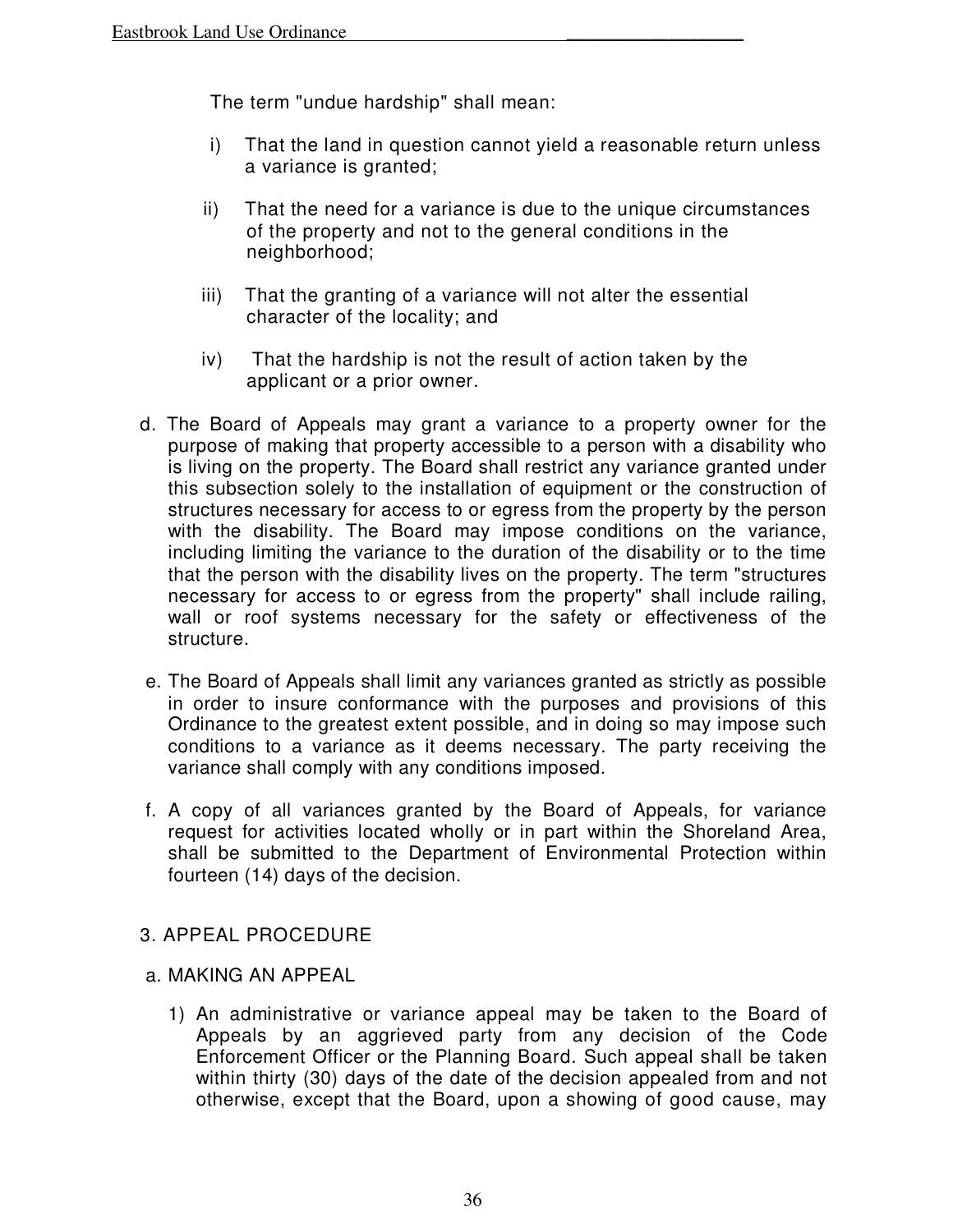waive (30) day requirement.

- 2) Such appeals shall be made by filing with the Board of Appeals a written notice of appeal which includes:
	- i) A concise written statement indicating what relief is requested and why it should be granted.
	- ii) A sketch drawn to scale showing lot lines, location of existing buildings and structures and other physical features of the lot pertinent to the relief sought.
- 3) Upon being notified of an appeal, the Planning Board, as appropriate, shall transmit to the Board of Appeals all of the papers constituting the record of the decision appealed from.
- 4) The Board of Appeals shall hold a public hearing on the appeal within thirty-five (35) days of its receipt of an appeal request.

### b. DECISION BY BOARD OF APPEALS

- 1) A majority of the board shall constitute a quorum for the purpose of deciding an appeal. A member who abstains shall not be counted in determining whether a quorum exists. The concurring vote of a majority of the members of the Board of Appeals present and voting shall be necessary to reverse an order, requirement, decision, or determination of the Code Enforcement Officer or Planning Board, or to decide in favor of the applicant on any matter on which it is required to decide under this Ordinance, or to affect any variation in the application of this Ordinance from its stated terms. The board may reverse the decision, or failure to act, of the Code Enforcement Officer or Planning Board only upon a finding that the decision, or failure to act, was clearly contrary to specific provisions of this Ordinance.
- 2) The person filing the appeal shall have the burden of proof.
- 3) The Board shall decide all appeals within thirty-five (35) days after the close of the hearing, and shall issue a written decision on all appeals.
- 4) All decisions shall become a part of the record and shall include a statement of findings and conclusions as well as the reasons or basis therefore, and the appropriate order, relief or denial thereof.

### 4. APPEAL TO SUPERIOR COURT

Any aggrieved party who participated as party during the proceedings before the Board of Appeals may take an appeal to Superior Court in accordance with State laws within forty-five (45) days from the date of any decision of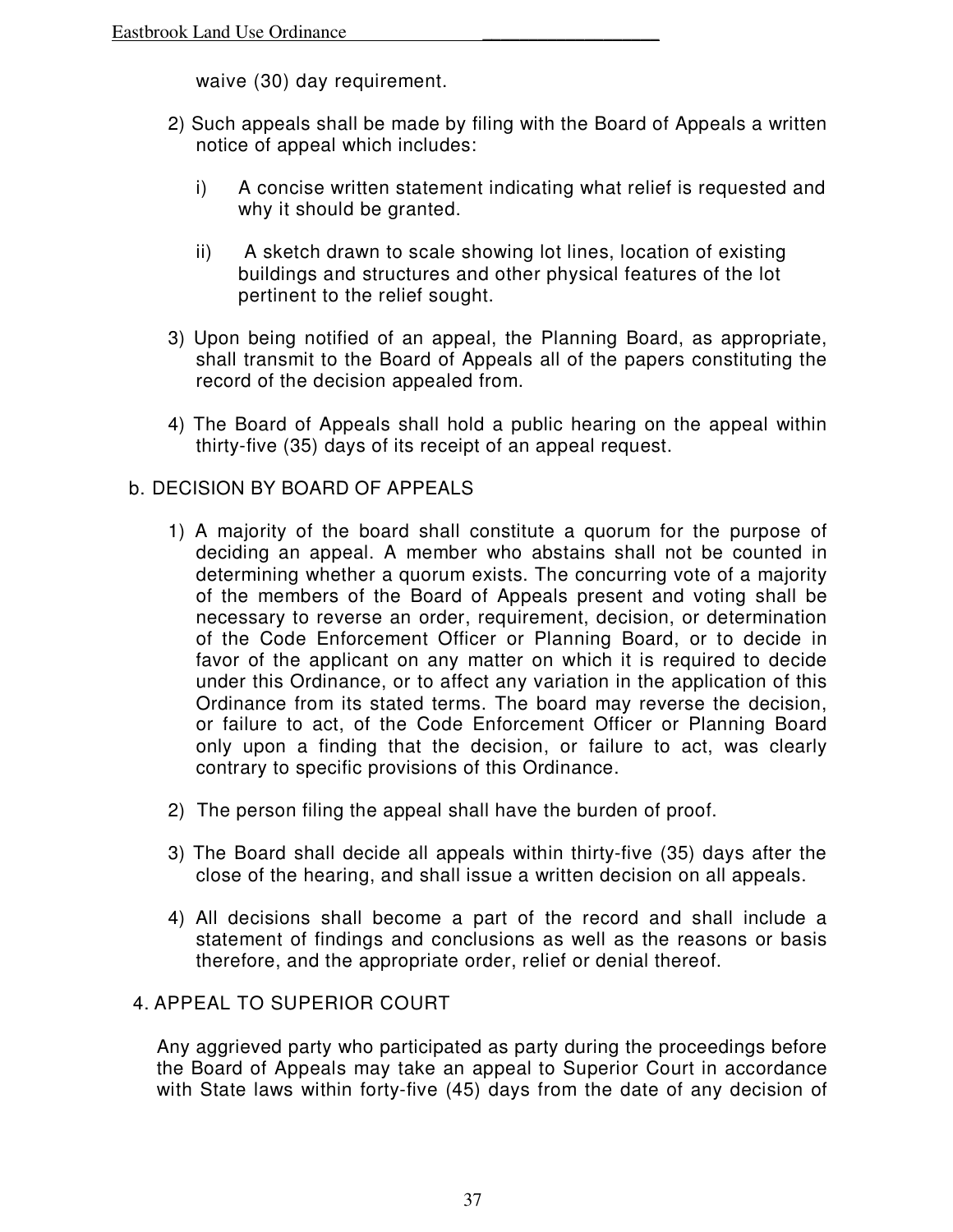the Board of Appeals.

### 5. RECONSIDERATION

The Board of Appeals may reconsider any decision within thirty (30) days of its prior decision. The Board may conduct additional hearings and receive additional evidence and testimony.

#### H. ENFORCEMENT

#### 1. NUISANCES

Any violation of this Ordinance shall be deemed to be a nuisance.

- 2. CODE ENFORCEMENT OFFICER
	- a. It shall be the duty of the Code Enforcement Officer, or in the absence of an officially hired state certified Code Enforcement Officer, the Selectmen, to enforce the provisions of this Ordinance. If the Code Enforcement Officer shall find that any provision of this Ordinance is being violated, he or she shall notify in writing the person responsible for such violation, indicating the nature of the violation and ordering the action necessary to correct it, including discontinuance of illegal use of land, buildings, or structures, or work being done, removal of illegal buildings or structures, and abatement of nuisance conditions. A copy of such notices shall be submitted to the municipal officers and be maintained as a permanent record.
	- b. The Code Enforcement Officer shall conduct on-site inspections to insure compliance with all applicable laws and conditions attached to permit approvals. The Code Enforcement Officer shall also investigate all complaints of alleged violations of this Ordinance.
	- c. The Code Enforcement Officer shall keep a complete record of all essential transactions of the office, including applications submitted, permits granted or denied, variances granted or denied, revocation actions, revocation of permits. appeals, court actions, violations investigated, violations found, and fees collected. On an a biennial basis, a summary of the activities in the record which are located wholly or in part within the Shoreland Area, shall be submitted to the Director of the Bureau of Land Quality Control within the Department of Environmental Protection.

### 3. LEGAL ACTION

When the above action does not result in the correction or abatement of the violation or nuisance condition, the Municipal Officers, upon notice from the Code Enforcement Officer, are hereby directed to institute any and all actions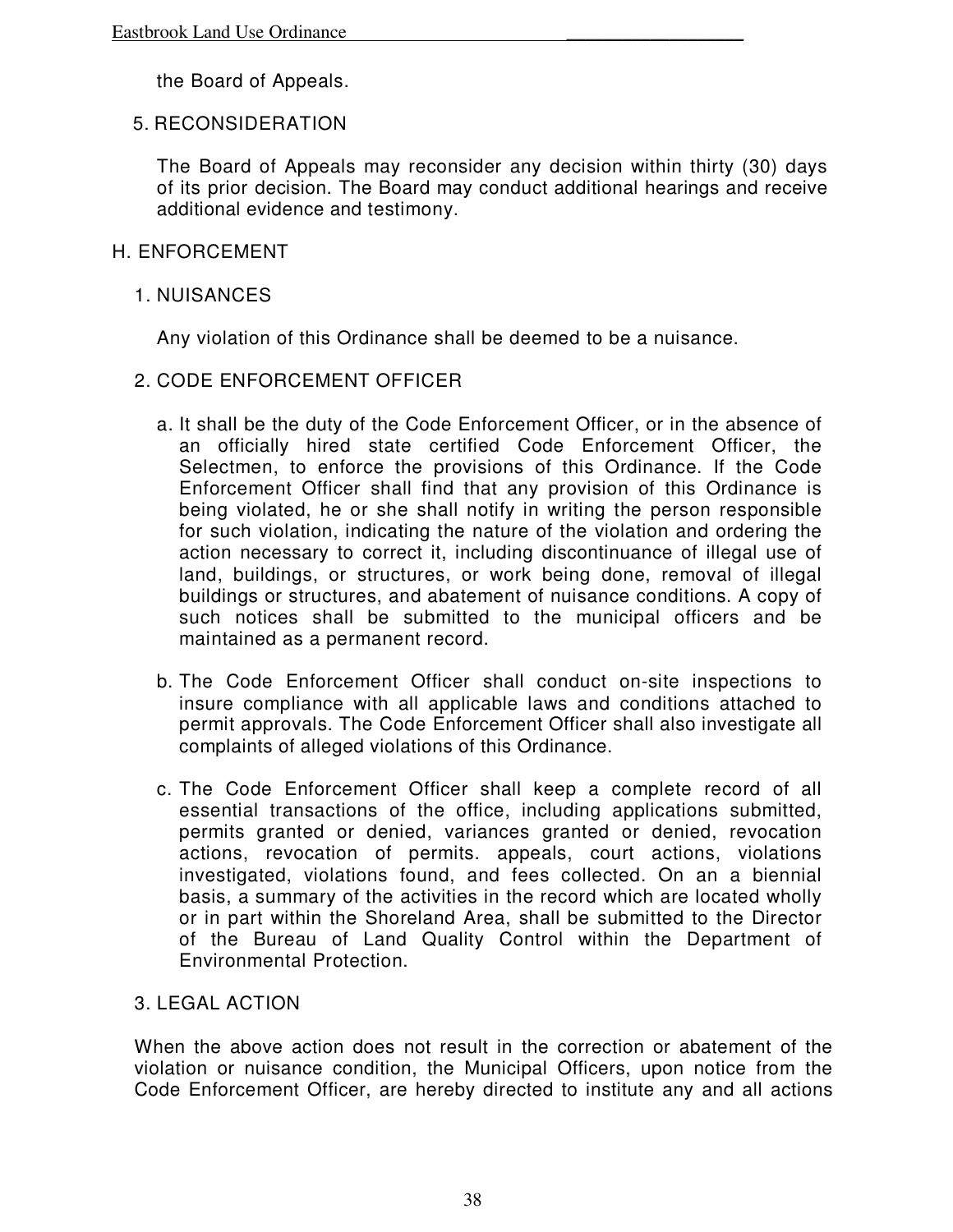and proceedings, either legal or equitable, including seeking injunctions of violations and the imposition of fines, that may be appropriate or necessary to enforce the provisions of this Ordinance in the name of the municipality. The municipal officers, or their authorized agent, are hereby authorized to enter into administrative consent agreements for the purpose of eliminating violations of this Ordinance and recovering fines without Court Action. Such agreements shall not allow an illegal structure or use to continue unless there is clear and convincing evidence that the illegal structure or use was constructed or conducted as a direct result of erroneous advice given by an authorized municipal official and there is no evidence that the owner acted in bad faith, or unless the removal of the structure of use will result in a threat or hazard to public health and safety or will result in substantial environmental damage.

#### 4. FINES

Any person, including but not limited to a landowner, a landowner's agent or a contractor, who orders or conducts any activity in violation of this Ordinance shall be penalized in accordance with Title 30-A, Maine Revised Statutes Annotated, Subsection 4452.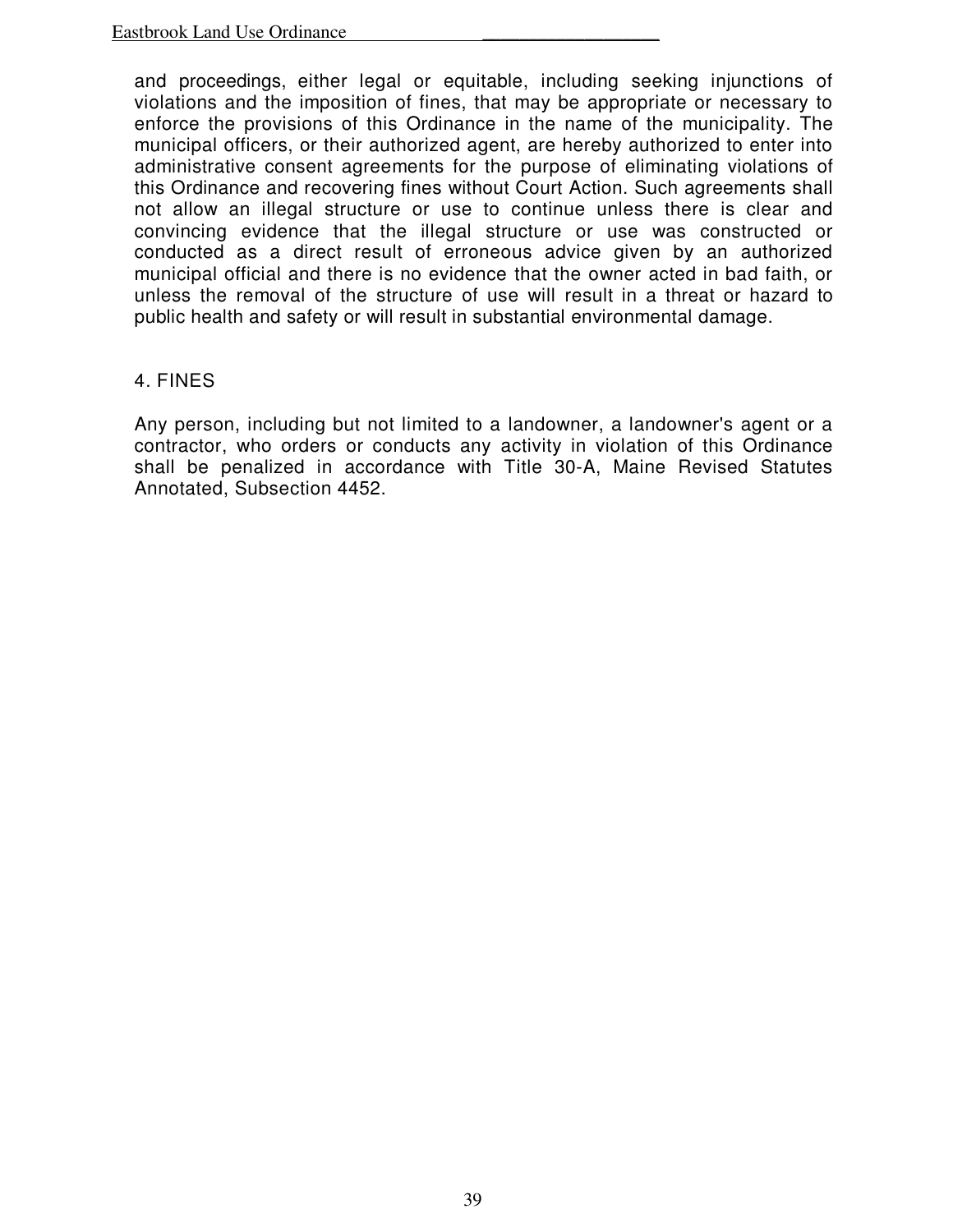# **SECTION XVI**: **SCHEDULE OF FEES**

The fees for permits applied for pursuant to this Ordinance shall be as follows:

### A. APPLICATION PACKET FEE

The following fees shall be required to cover the printing and handling costs of the application form and copies of this Ordinance:

- 1. Copies of Application: A non-refundable fee of \$2.00.
- 2. Copies of Ordinance: A non-refundable fee of \$10.00 per copy.

### B. LAND USE PERMITS

The fee to accompany an application for a Land Use Permit shall be as follows:

1. For permits involving the construction of new buildings or the renovation or addition to existing buildings, the fee shall be \$1.00 per \$1,000.00 of estimated construction costs, based on the same method used by the assessors for tax assessment purposes, with a minimum of \$15.00.

2. For permits involving activities not including the construction of new buildings or the renovation or the addition to existing buildings, the fee shall be \$15.00.

### C.TEMPORARY DOCKS AND PIERS

The fee to accompany an application for a permit for new temporary docks and piers shall be \$5.00 and shall be collected only once at the time of initial application for a permit.

### D. LATE FILING FEE

An additional \$250.00 late filing fee shall accompany all permit applications which are filed after an activity has been started or engaged without first obtaining the required permit from the proper authority.

# E. TECHNICAL REVIEW FEE

In addition to the fees for copies of the Application form and Ordinance, and the Application processing fee, the applicant may be required to pay a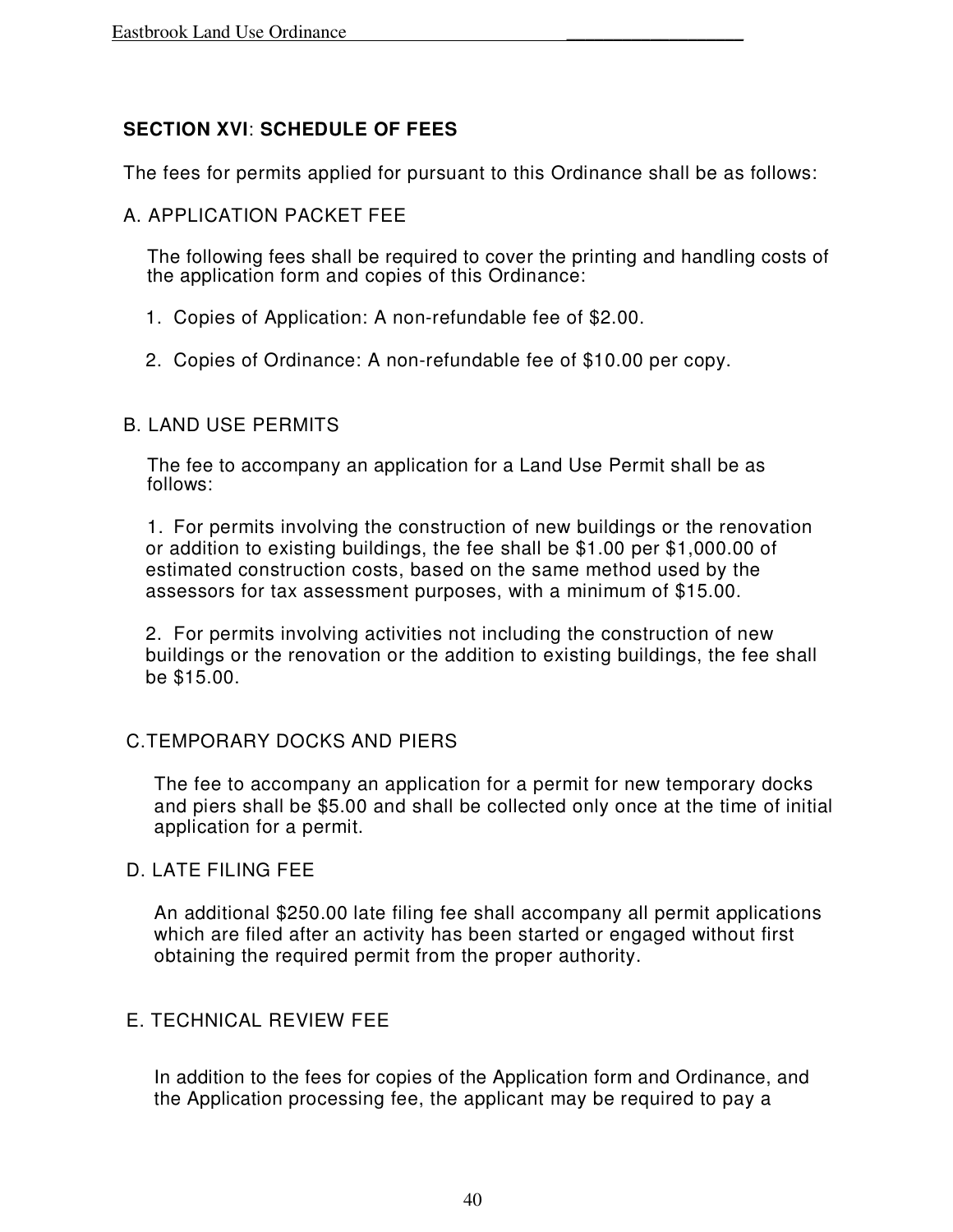separate fee, as follows:

- 1. Land use permits for construction of 2,000 square feet or more: \$100.00 per each 1,000 square feet of building footprint, including unvegetated areas, involved.
- 2. Any other permit: \$200.00.

This technical review fee is to be used by the Planning Board for the hiring of independent consulting services to review the application.

This fee shall be paid prior to the start of Planning Board review and shall be in the form of a check made payable to the Town of Eastbrook and the purpose of the fee shall be clearly indicated on the check. The Town shall deposit the check in a special bank account which is separate and distinct from all other Town accounts.

If the balance in the account is drawn down by 50% or more, the Board shall notify the applicant and require that an amount necessary to maintain the original balance be submitted for deposit. The balance shall continue to be maintained in this manner.

Any balance in the account remaining after the completion and inspection of the approved project, shall be returned to the applicant, including interest.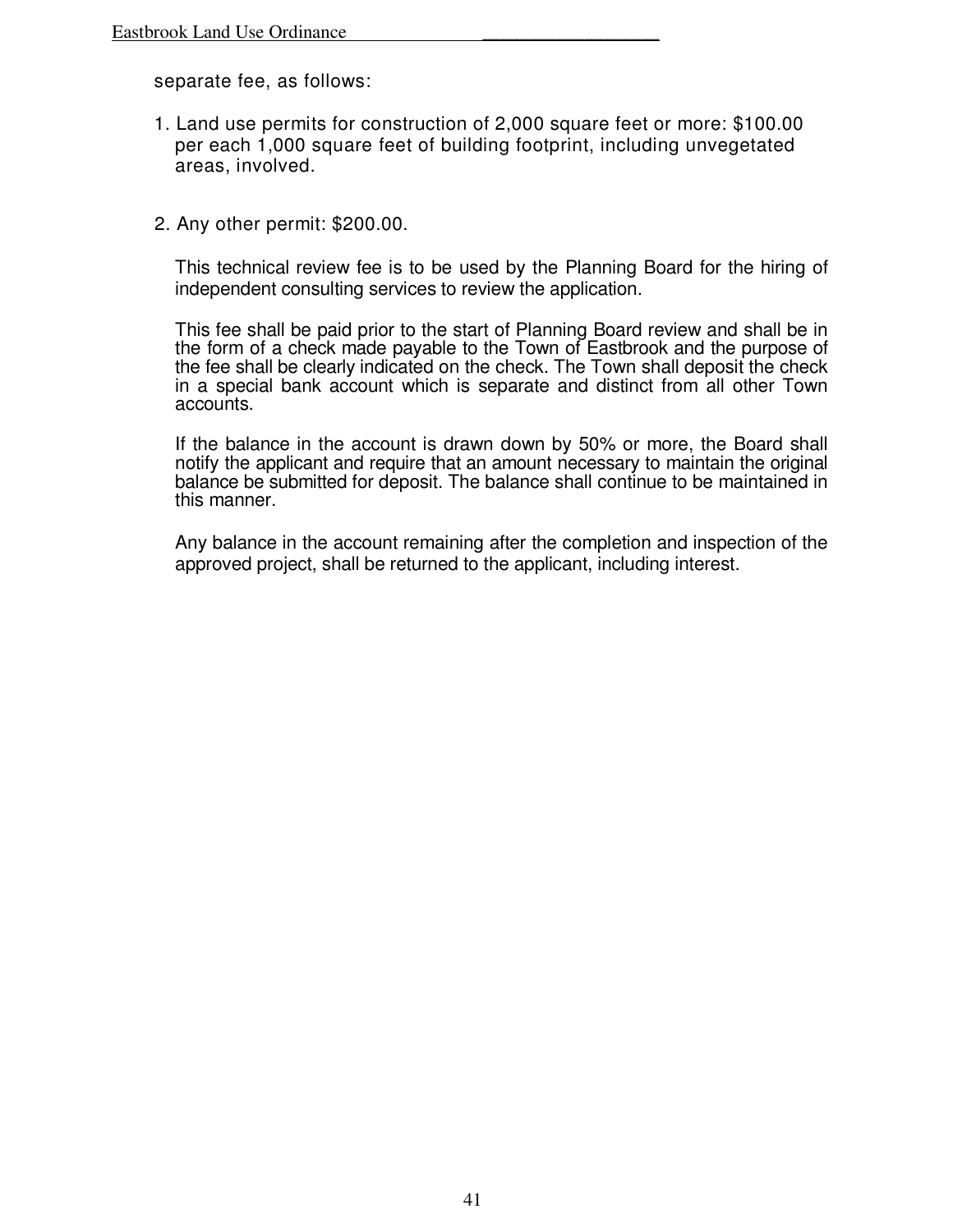### **SECTION XVII: DEFINITIONS**

A. Terms not defined herein shall have the customary dictionary meaning. As used in this Ordinance, the following definitions shall apply:

- 1. **Accessory structure or use** a use or structure which is incidental and subordinate to the principal use or structure. Accessory uses. when aggregated shall not subordinate the principal use of the lot. A deck or similar extension of the principal structure or a garage attached to the principal structure by a roof or a common wall is considered part of the principal structure.
- 2. **Agriculture** the production, keeping or maintenance for sale or lease, of plants and/or animals, including but not limited to: forages and sod crops; grains and seed crops; dairy animals and dairy products; poultry and poultry products; livestock; fruits and vegetables; and ornamental and green house products. Agriculture does not include forest management and timber harvesting activities.
- 3. **Aggrieved party** an owner of land whose property is directly or indirectly affected by the granting or denial of a permit or variance under this Ordinance; a person whose land abuts land for which a permit or variance has been granted; or any other person or group of persons who have suffered particularized injury as a result of the granting or denial of such permit or variance.
- 4. **Aquaculture** the growing or propagation of harvestable freshwater plant or animal species.
- 5. **Basal area** the area of cross-section of a tree stem at 4 1 /2 feet above ground level and inclusive of bark.
- 6. **Boat launching facility** a facility designed primarily for the launching and landing of watercraft, and which may include an access ramp, docking area, and parking spaces for vehicles and trailers.
- 7. **Campground** any area or tract of land to accommodate two (2) or more parties in temporary living quarters, including, but not limited to tents, recreational vehicles or other shelters.
- 8. **Commercial use** the use of lands, buildings, or structures, other than a "home occupation," defined below, the intent and result of which activity is the production of income from the buying and selling of goods and/or services, exclusive of rental of residential buildings and/or dwelling units.
- 9. **Dimensional requirements**  numerical standards relating to spatial relationships including but not limited to setback, lot area, shore frontage and height.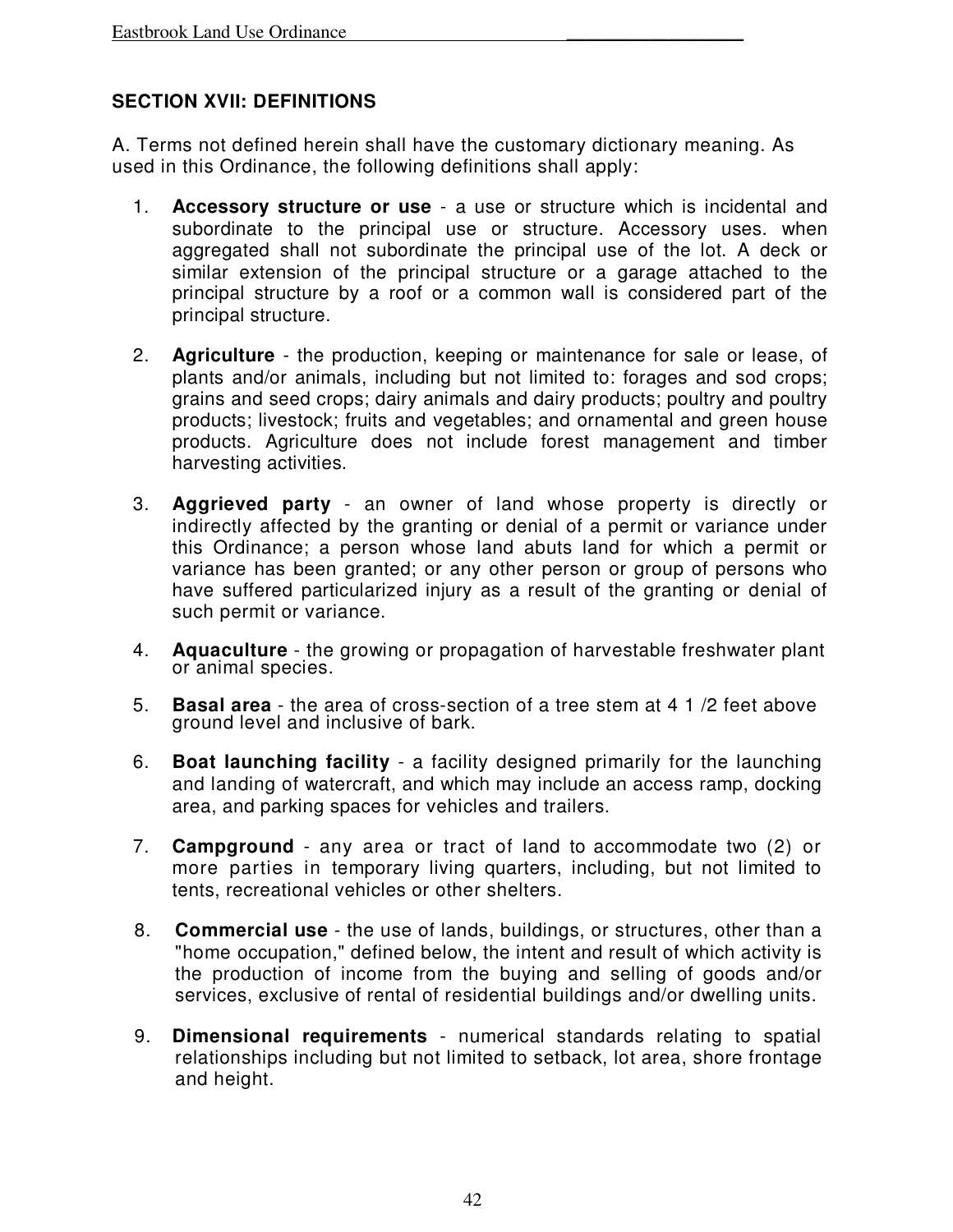- 10. **Disability** any disability, infirmity, malformation, disfigurement, congenital defect or mental condition caused by bodily injury, accident, disease, birth defect, environmental conditions or illness; and also includes the physical or mental condition of a person which constitutes a substantial handicap as determined by a physician or in the case of mental handicap, by a psychiatrist or psychologist, as well as any other health or sensory impairment which requires special education, vocational rehabilitation or related services.
- 11. **Driveway** a vehicular access-way less than five hundred (500) feet in length serving two lots or less.
- 12. **Emergency operations** operations conducted for the public health, safety, or general welfare, such as protection of resources from immediate destruction or loss, law enforcement, and operations to rescue human beings, property and livestock from the threat of destruction or injury.
- 13. **Essential services** gas, electrical, or communication facilities; steam, fuel, electric power, or water transmission or distribution lines, towers and related equipment; telephone cables or lines, poles and related equipment; gas, oil, water, slurry, or other similar pipelines; municipal sewage lines, collection or supply systems; and associated storage tanks. Such systems may include towers, poles, wires, mains, drains, pipes, conduits, cables, fire alarms and police call boxes, traffic signals, hydrants and similar accessories, but shall not include service drops or buildings which are necessary for the furnishing of such services.
- 14. **Expansion of a structure** an increase in the floor area or volume of a structure, including all extensions such as, but not limited to attached: decks, garages, porches, and greenhouses.
- 15. **Expansion of use** the addition of one or more months to a use's operating season; or the use of more floor area or ground area devoted to a particular use.
- 16. **Family** one or more persons occupying a premises and living as a single housekeeping unit.
- 17. **Floor area** the sum of the horizontal areas of the floor(s) of a structure enclosed by exterior walls, plus the horizontal area of any unenclosed portions of a structure such as porches and decks.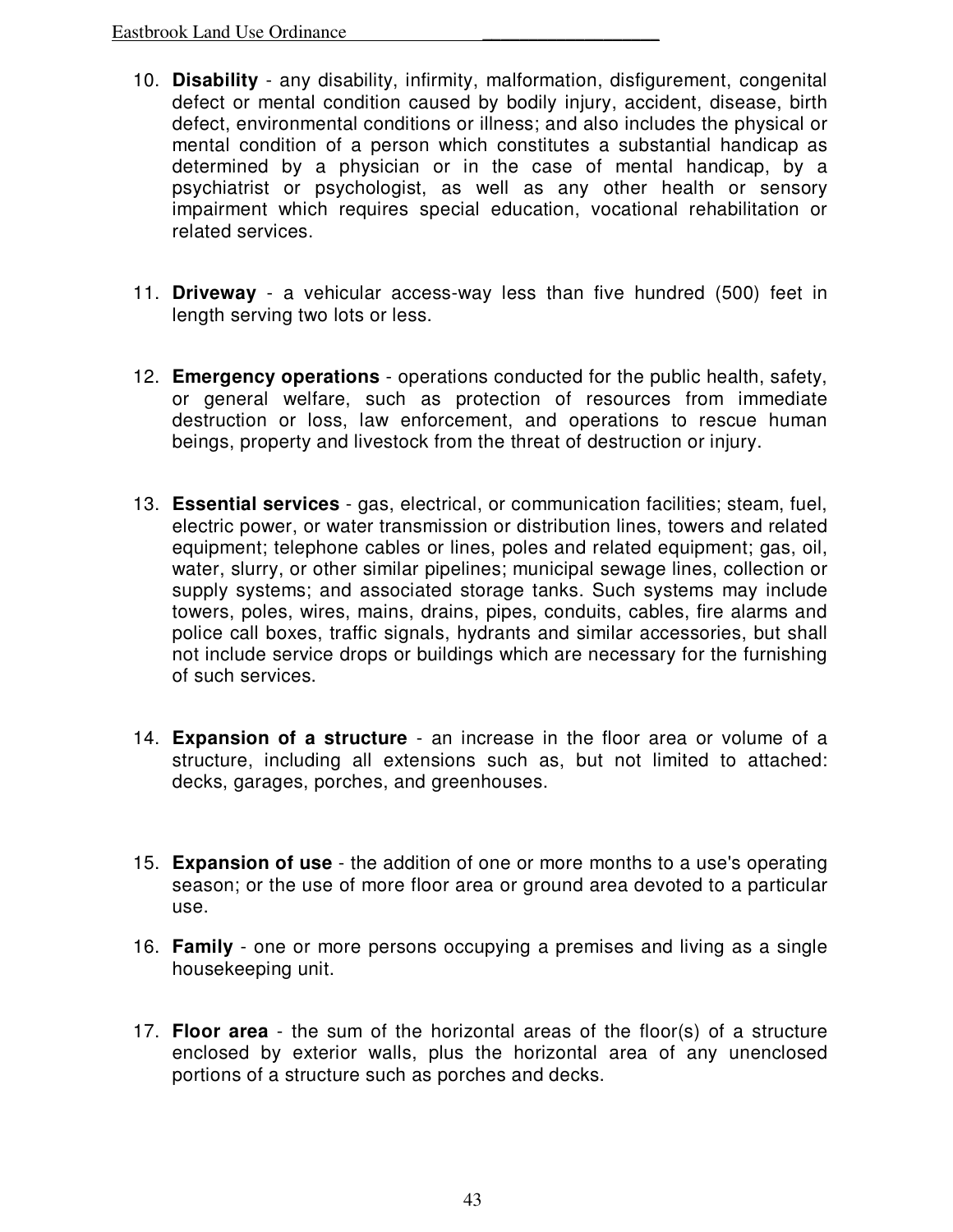- 18. **Forest management activities** timber cruising and other forest resource evaluation activities, pesticide or fertilizer application, management planning activities, timber stand improvement, pruning, regeneration of forest stands and other similar or associated activities, exclusive of timber harvesting and the construction, creation or maintenance of roads.
- 19. **Forested wetland** a freshwater wetland dominated by woody vegetation that is six {6} meters tall or taller.
- 20. **Foundation** the supporting substructure of a building or other structure including but not limited to basements, slabs, sills, posts, or frostwalls.
- 21. **Freshwater wetland**  freshwater swamps, marshes, bogs, and similar areas, excluding forested wetlands, which are:
	- 1. Of ten or more contiguous acres; or of less than 10 contiguous acres and adjacent to a surface water body, excluding any river, stream, or brook such that in a natural state, the combined surface area is in excess of 10 acres; and
	- 2. Inundated or saturated by surface or ground water at a frequency and for a duration sufficient to support, and which under normal circumstances do support, a prevalence of wetland vegetation typically adapted for life in saturated soils.

Freshwater wetlands may contain small stream channels or inclusions of land that do not conform to the criteria of this definition.

- 22. **Great Pond**  any inland body of water which in a natural state has a surface area in excess of ten acres, and any inland body of water artificially formed or increased which has a surface area in excess of thirty (30) acres except for the purposes of this Ordinance, where the artificially formed or increased inland body of water is completely surrounded by land held by a single owner.
- 23. **Great Pond classified GPA**  any great pond classified GPA, pursuant to Title 38 Article 4-A Section 465-A. This classification includes some, but not all impoundments of rivers that are defined as great ponds.
- 24. **Height of a structure**  the vertical distance between the mean original grade at the downhill side of the structure and the highest point of the structure, excluding chimneys, steeples, antennas, and similar appurtenances which have no floor area.
- 25. **Home occupation**  an occupation or profession which is customarily conducted on or in a residential structure or property and which is 1) clearly incidental to and compatible with the residential use of the property and surrounding residential uses; and 2) which employs no more than two (2)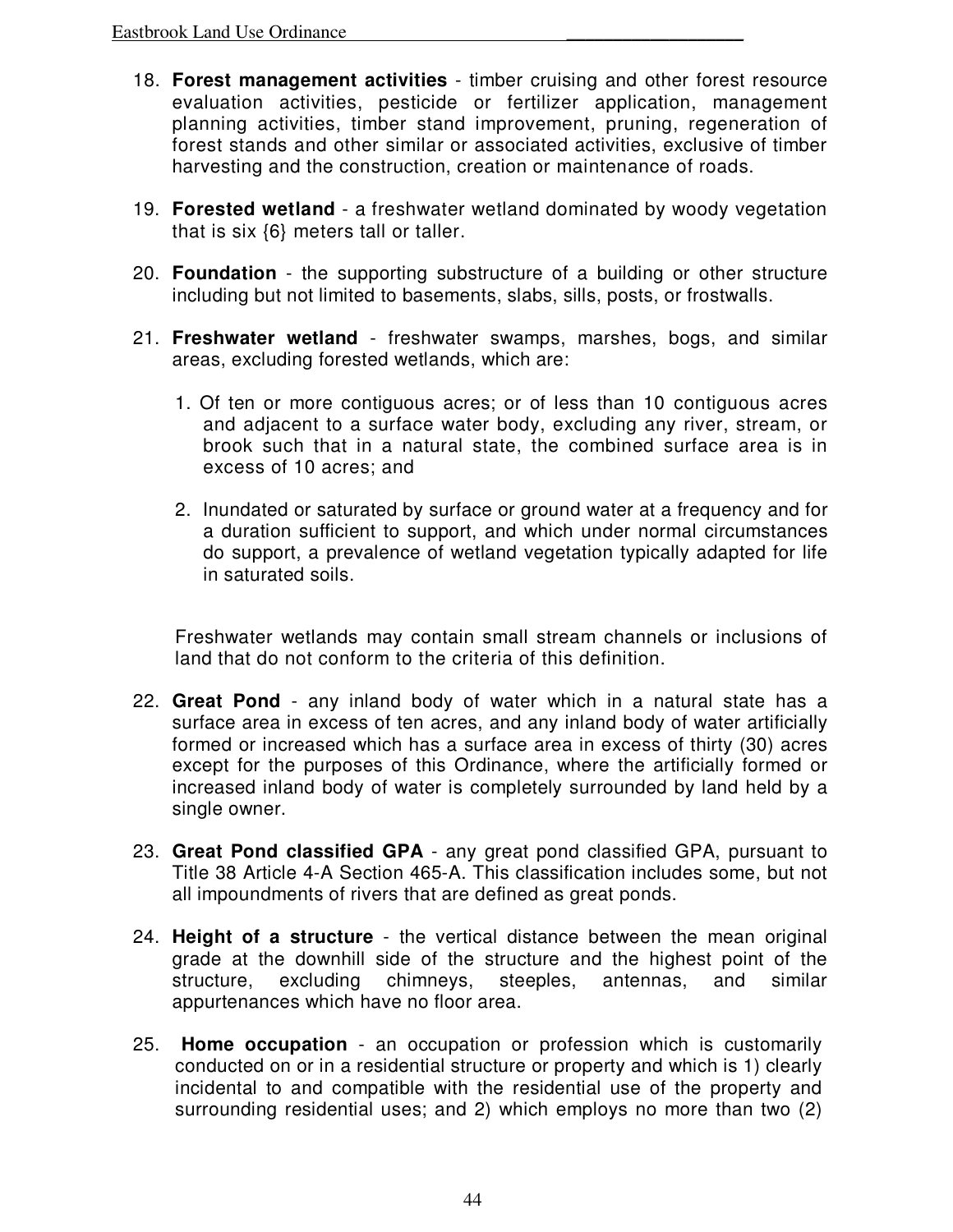persons other than family members residing in the home.

- 26. **Individual private campsite**  an area of land which is not associated with a campground, but which is developed for repeated camping by only one group not to exceed ten (10) individuals and which involves site improvements which may include but not be limited to gravel pads, parking areas, fire place, or tent platforms.
- 27. **Industrial** the assembling, fabrication, finishing, manufacturing, packaging or processing of good, or the extraction of minerals.
- 28. **Lot area** the area of land enclosed within the boundary lines of a lot, minus land below the normal high-water line of a water body or upland edge of a wetland and areas beneath roads serving more than two (2) lots.
- 29. **Marina** a business establishment having frontage on navigable water and, as its principal use, providing for hire offshore moorings or docking facilities for boats, and which may also provide accessory services such as boat and related sales, boat repair and construction, indoor and outdoor storage of boats and marine equipment, boat and tackle shops and marine fuel service facilities.
- 30. **Market value**  the estimated price a property will bring in the open market and under prevailing market conditions in a sale between a willing seller and a willing buyer, both conversant with the property and with prevailing general price levels.
- 31. **Minimum lot width**  the closest distance between the side lot lines of a lot.
- 32. **Mineral exploration**  hand sampling, test boring, or other methods of determining the nature or extent of mineral resources which create minimal disturbance to the land and which include reasonable measures to restore the land to its original condition.
- 33. **Mineral extraction**  any operation within any twelve (12) month period which removes more than one hundred {100) cubic yards of soil, topsoil, loam, sand, gravel, clay, rock, peat, or other like material from its natural location and to transport the product removed, away from the extraction site.
- 34. **Multi-unit residential**  a residential structure containing three (3) or more residential dwelling units.
- 35. **Non-conforming lot**  a single lot of record which, at the effective date of adoption or amendment of this Ordinance, does not meet the area, frontage, or width requirements of the district in which it is located.
- 36. **Non-conforming structure**  a structure which does not meet any one or more of the following dimensional requirements; setback, height, or lot coverage, but which is allowed solely because it was in lawful existence at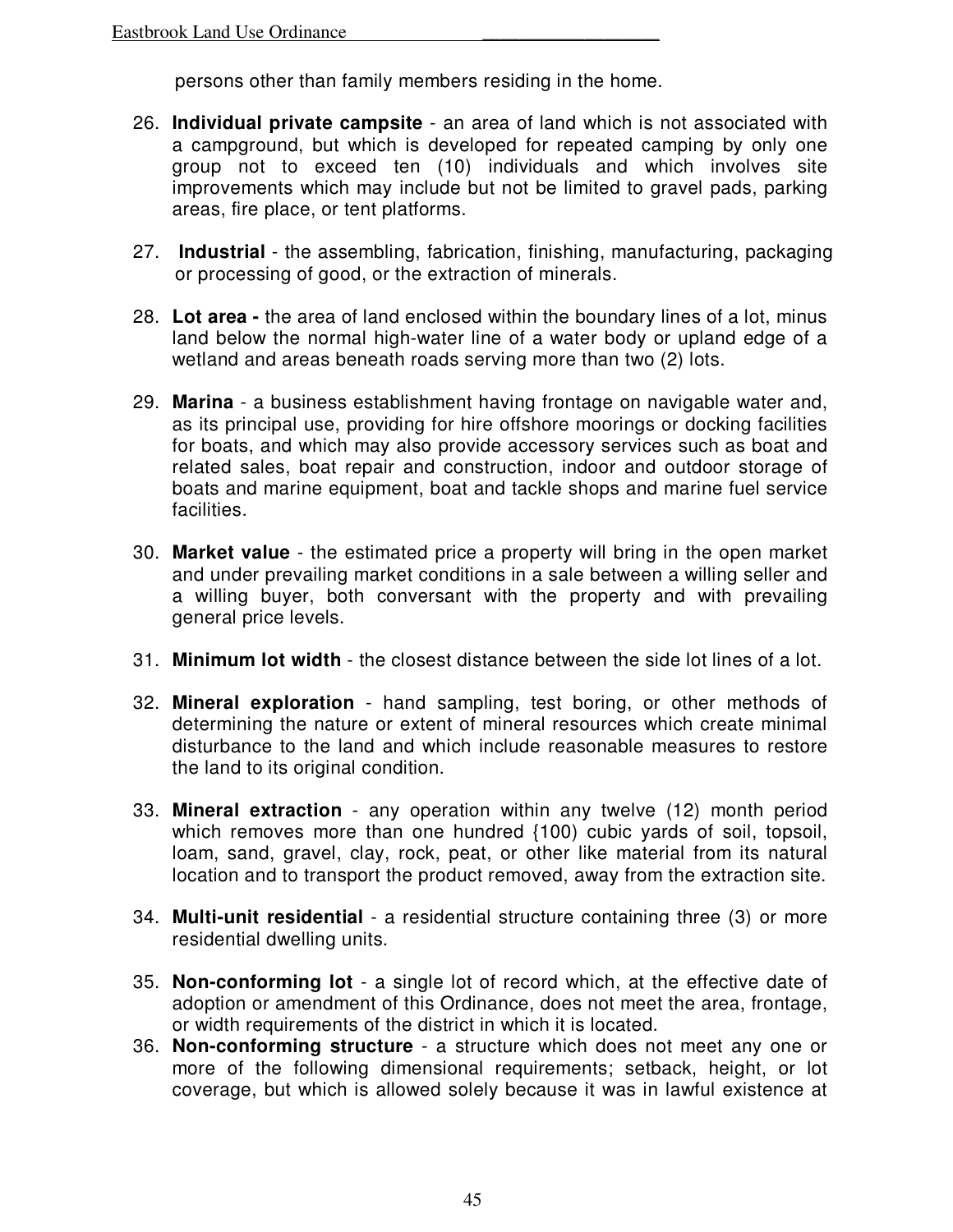the time this Ordinance or subsequent amendments took effect.

- 37. **Non-conforming use**  use of buildings, structures, premises, land or parts thereof which is not permitted in the district in which it is situated, but which is allowed to remain solely because it was in lawful existence at the time this Ordinance or subsequent amendments took affect.
- 38. **Normal high-water line**  that line which is apparent from visible markings, changes in the character of soils due to prolonged action of the water or changes in vegetation, and which distinguishes between predominantly aquatic and predominantly terrestrial land. In the case of wetlands adjacent to rivers and great ponds, the normal highwater line is the upland edge of the wetland, and not the edge of the open water.
- 39. **Person**  an individual, corporation, governmental agency, municipality, trust, estate, partnership association, two or more individuals having a joint or common interest, or other legal entity.

#### 40. **Piers, docks, wharfs, bridges, and other structures and uses extending over or beyond the normal high-water line or within a wetland -**

Temporary: Structures which remain in or over the water for less than seven (7) months in any period of twelve (12) consecutive months.

Permanent: Structures which remain in or over the water for seven (7) months or more in any period of twelve (12) consecutive months.

- 41. **Principal structure**  a building other than one which is used for purposes wholly incidental or accessory to the use of another building or use on the same premises.
- 42. **Principal use**  a use other than one which is wholly incidental or accessory to another use on the same premises.
- 43. **Public facility**  any facility, including, but not limited to, buildings, property, recreation areas, and roads, which are owned, leased, or otherwise operated, or funded by a governmental body or public entity.
- 44. **Recent flood plain soils**  the following soil series as described and identified by the National Cooperative Soil Survey:

| Alluvial | Cornish | Charles  |
|----------|---------|----------|
| Fryeburg | Hadley  | Limerick |
| Lovewell | Medomak | Ondawa   |
| Podunk   | Rumney  | Saco     |
| Suncook  | Sunday  | Winooski |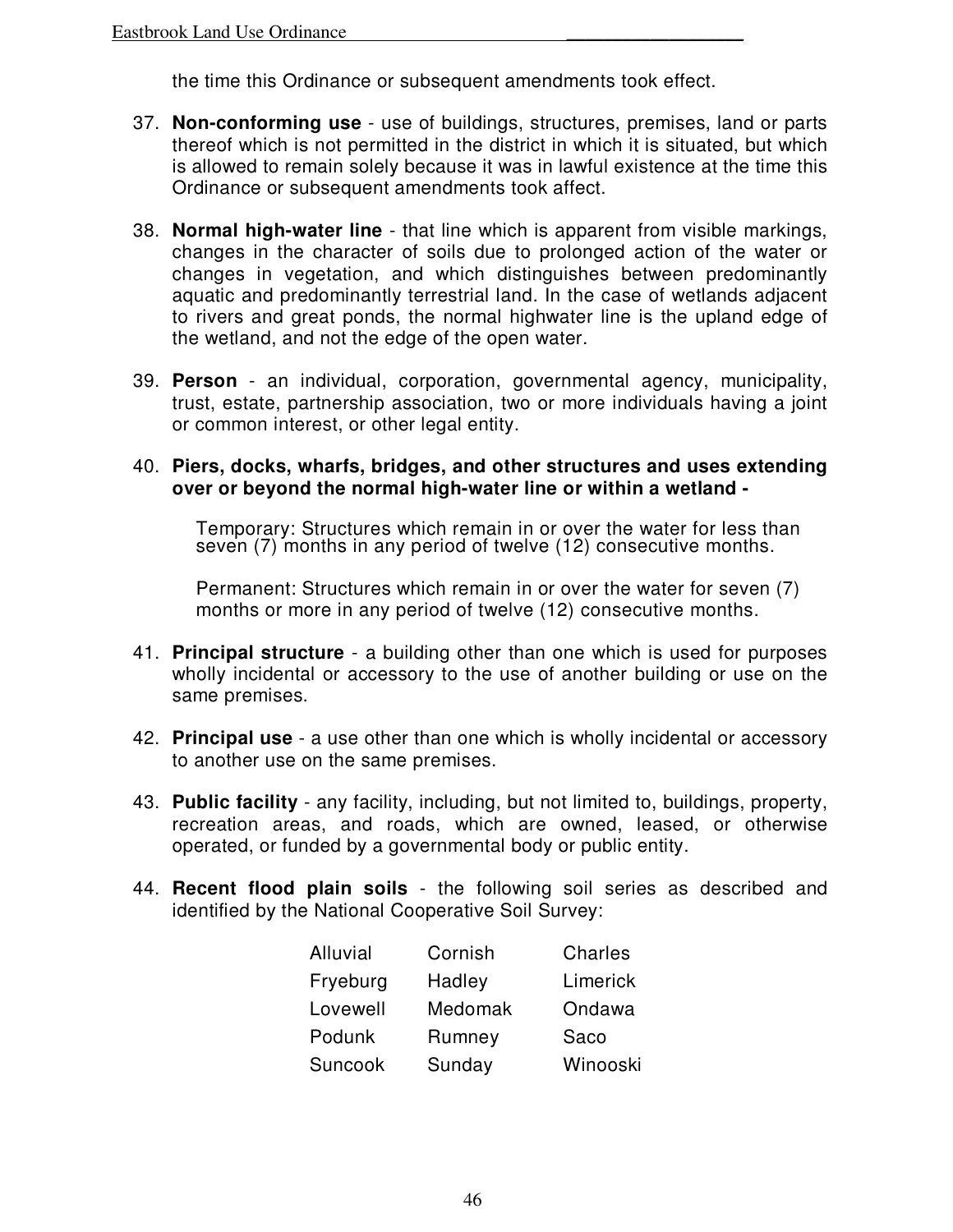- 45. **Recreational facility**  a place designed and equipped for the conduct of sports, leisure time activities, and other customary and usual recreation activities, excluding boat launching facilities.
- 46. **Recreational vehicle**  a vehicle or an attachment to a vehicle designed to be towed, and designed for temporary sleeping or living quarters for one or more persons, and which may include a pick-up camper, travel trailer, tent trailer, camp trailer, and motor home. In order to considered as a vehicle and not as a structure, the unit must remain with its tires on the ground, and must be registered with the State Division of Motor Vehicles.
- 47. **Replacement system**  a system intended to replace 1) an existing system which is either malfunctioning or being upgraded with no significant change of design flow or use of the structure, or 2) any existing overboard wastewater discharge.
- 48. **Residential dwelling unit**  a room or group of rooms designed and equipped exclusively for use as permanent, seasonal, or temporary living quarters for only one family. The term shall include mobile homes, but not recreational vehicles.
- 49. **Residual basal area**  the sum of the basal area of trees remaining on a harvested site.
- 50. **Riprap**  rocks, irregularly shaped, and at least six (6) inches in diameter, used for erosion control and soil stabilization, typically used on ground slopes of two (2) units horizontal to one (1) unit vertical or less.
- 51. **River**  a free-flowing body of water including its associated flood plain wetlands from that point at which it provides drainage for a watershed of twenty five (25) square miles to its mouth.
- 52. **Road** a route or track consisting of a bed of exposed mineral soil, gravel, asphalt, or other surfacing material constructed for or created by the repeated passage of motorized vehicles.
- 53. **Service drop**  any utility line extension which does not cross or run beneath any portion of a water body provided that:
	- a. in the case of electric service
	- 1) the placement of wires and/or the installation of utility poles is located entirely upon a roadway right-of-way; and
	- 2) the total length of the extension is less than one thousand (1,000)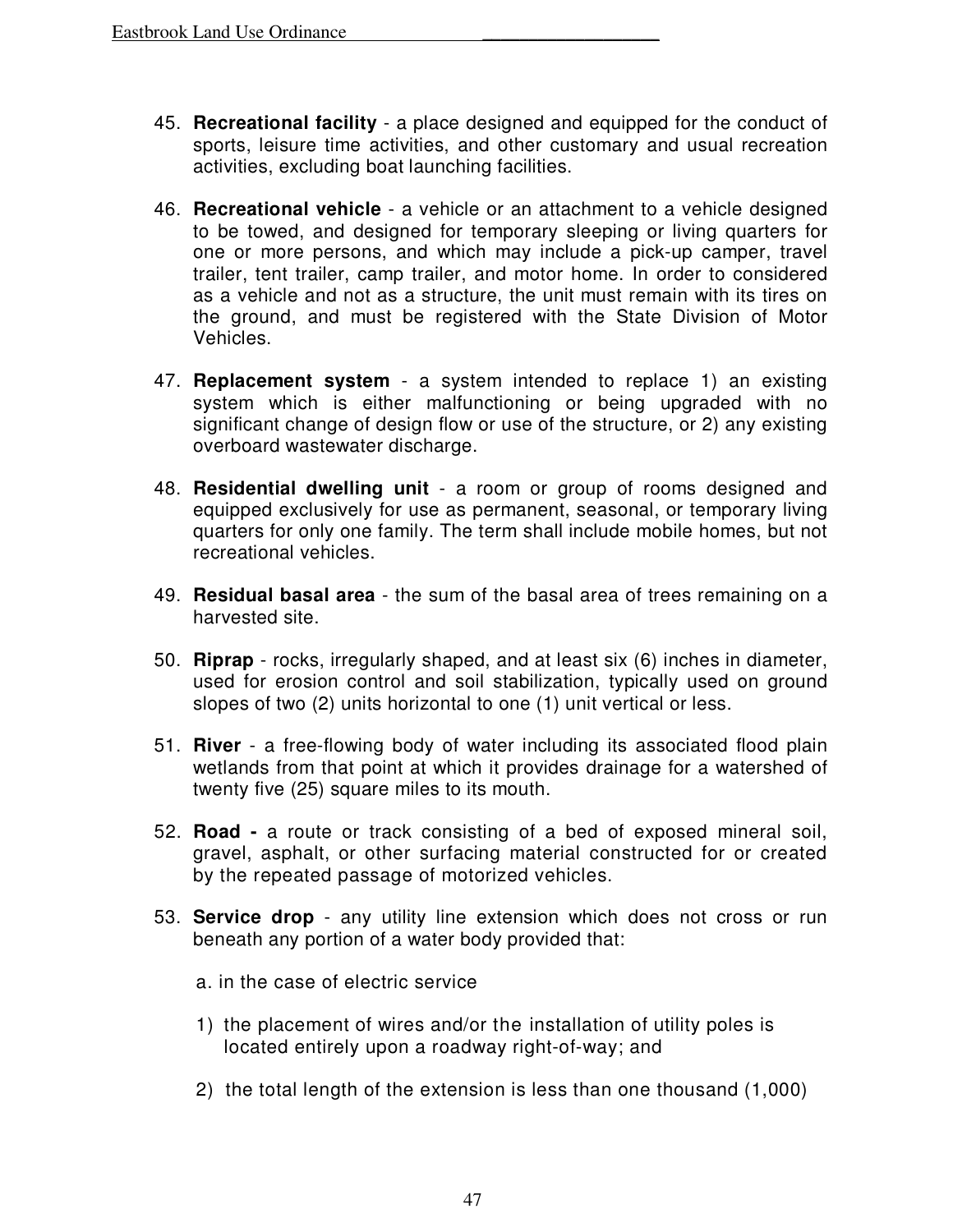feet.

- b. in the case of telephone service
- 1) the extension, regardless of length, will be made by the installation of telephone wires to existing utility poles; or
- 2) the extension requiring the installation of new utility poles or placement underground is less than one thousand (1,000) feet in length.
- 54. **Setback**  the nearest horizontal distance from the normal high-water line to the nearest part of a structure, road, parking space, or other regulated object or area.
- 55. **Shore frontage**  the length of a lot bordering on a water body measured in a straight line between the intersections of the lot lines with the shoreline at normal high-water elevation.
- 56. **Shoreland area**  the land area located within two hundred and fifty (250) feet, horizontal distance, of the normal high-water line of any great pond, or river within two hundred (250) feet of the upland edge of a freshwater wetland; or within seventy-five (75) feet of the normal high-water line of a stream.
- 57. **Significant River Segments**  See Title 38, MRSA, Section 437.
- 58. **Stream**  a free-flowing body of water from the outlet of a great pond or the confluence of two (2) perennial streams as depicted on the most recent edition of a United States Geological Survey 7.5 minute series topographic map, or if not available, a 15-minute series topographic map, to the point where the body of water becomes a river or flows to another waterbody or wetland within the shoreland area.
- 59. **Structure**  anything built for the support, shelter or enclosure of person, animals, goods, or property of any kind, together with anything constructed or erected with a fixed location on or in the ground, exclusive of fences. The term includes structures temporarily or permanently located, such as decks and satellite dishes.
- 60. **Substantial start**  completion of thirty (30) percent of a permitted structure or use measured as a percentage of estimated total cost.
- 61. **Subsurface sewage disposal system**  a collection of treatment tank(s), disposal area(s), holding tank(s) and pond(s), surface spray system(s), cesspool(s), well(s), surface ditch(es), alternative toilet(s), or other devices and associated piping designed to function as a unit for the purpose of disposing of wastes or wastewater on or beneath the surface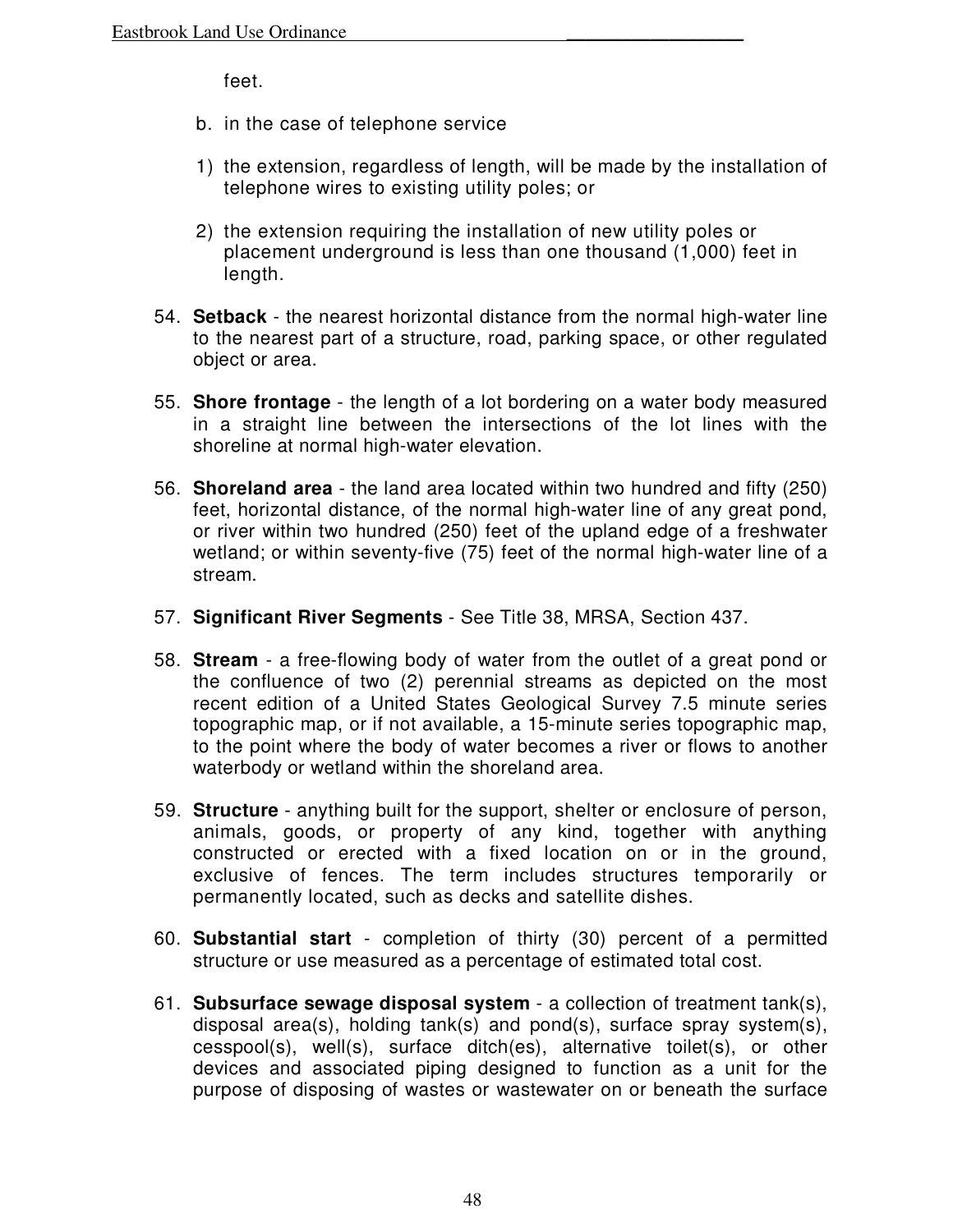of the earth. The term shall not include any wastewater discharge system licensed under Title 38, MRSA, Section 414, and surface wastewater disposal system licensed under Title 38, MRSA, Section 413, Subsection 1-A, or any public sewer. The term shall not include a wastewater disposal system designed to treat wastewater which is in whole or in part hazardous waste as defined in Title 38, MRSA, Chapter 13, subchapter 1.

- 62. **Sustained slope**  a change in elevation where the referenced percent grade is substantially maintained or exceeded throughout the measured area.
- 63. **Timber harvesting**  the cutting and removal of trees from their growing site, and the attendant operation of cutting and skidding machinery, but not the construction or creation of roads. Timber harvesting does not include the clearing of land for approved construction.
- 64. **Tributary stream**  a channel between defined banks created by the action of surface water, whether intermittent or perennial, and which is characterized by the lack of upland vegetation or presence of aquatic vegetation and by the presence of a bed devoid of topsoil containing waterborne deposits on exposed soil, parent material or bedrock, and which flows to a water body or wetland as defined. This definition does not include the term "stream" as defined elsewhere in this Ordinance, and only applies to that portion of the tributary stream located within the shoreland zone of the receiving water body or wetland.
- 65. **Upland edge**  the boundary between upland and wetland.
- 66. **Vegetation**  all live trees, shrubs, ground cover, and other plants including without limitation, trees both over and under four (4) inches in diameter, measured at 4-112 feet above ground level.
- 67. **Volume of a structure**  the volume of all portions of a structure enclosed by roof and fixed exterior walls as measured from the exterior faces of these walls and roof.
- 68. **Water body**  any great pond, river or stream.
- 69. **Water Crossing**  any project extending from one bank to the opposite bank of a river or stream, whether under, through, or over the water course. Such projects include, but may not be limited to roads, fords, bridges, culverts, water lines, sewer lines, and cables as well as maintenance work on these crossings.
- 70. **Water Dependent Uses**  those uses that require, for their primary purpose, location on submerged lands or that require direct access to, or location in inland waters and which cannot be located away from these waters. The uses include, but are not limited to commercial and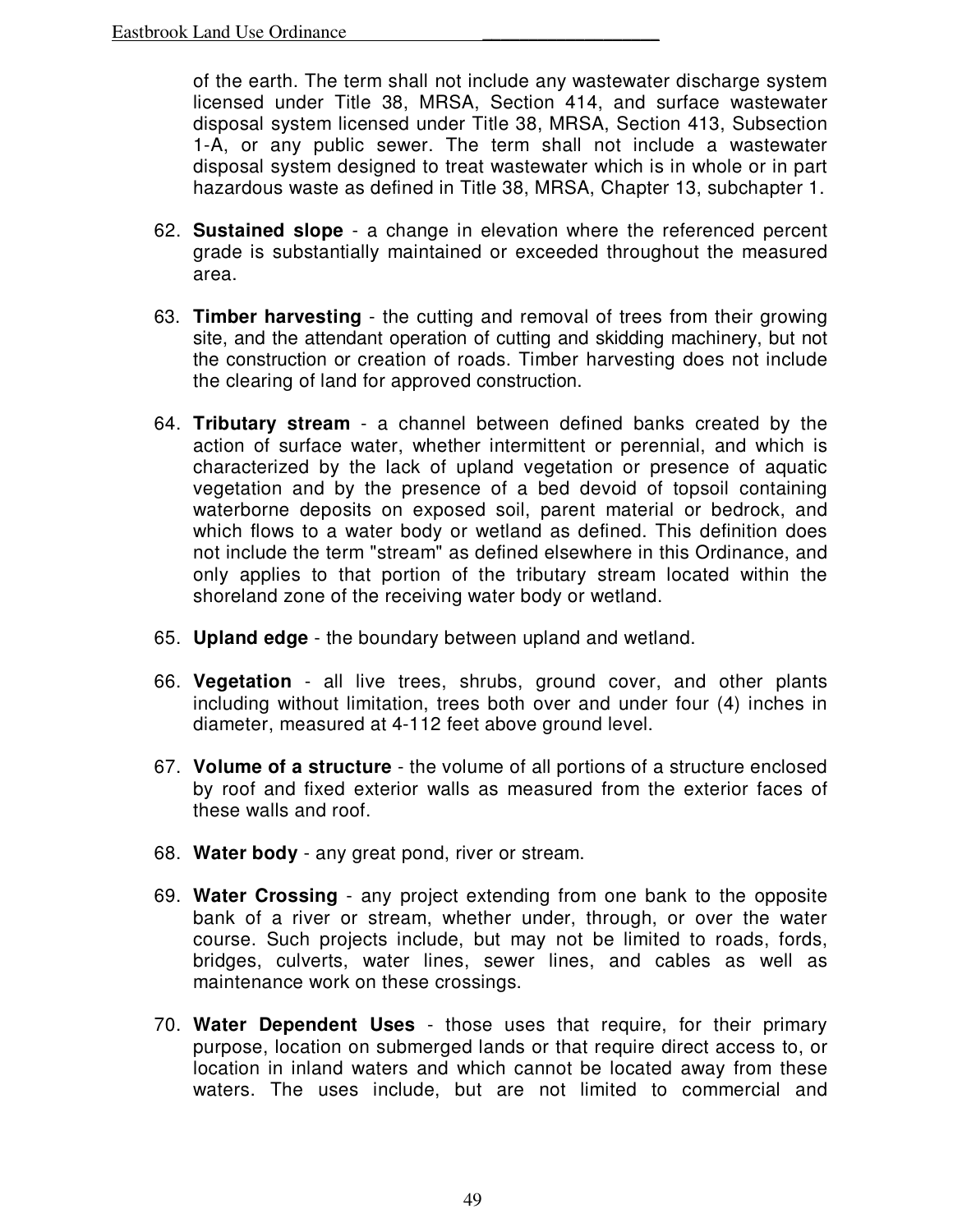recreational fishing and boating facilities, waterfront dock facilities, boat building facilities, marinas, navigation aides, basins and channels, uses dependent upon water-borne transportation or requiring large volumes of cooling or processing water and which cannot reasonably be located or operated at an inland site, and uses which primarily provide general public access to waters.

- 71. **Wetlands associated with great ponds and rivers**  wetlands contiguous with or adjacent to a great pond or river, and which during normal high-water, are connected by surface water to the great pond or river. Also included are wetlands which are separated from the great pond or river by a berm, causeway, or similar feature less than one hundred (144} feet in width, and which have a surface elevation at or below the normal high-water line of the great pond or river. Wetlands associated with great ponds or rivers are considered to be part of that great pond or river.
- 72**. Wind Energy Facility**  means a facility that uses one or more Wind Turbines to convert wind energy to electrical energy. A Wind Energy Facility includes Generating Facilities and Associated Facilities.

**Wind Energy Facility, Type 1A** - means a Wind Energy Facility having a maximum generating capacity of less than 100kW, a maximum of one Wind Turbine and a maximum Turbine Height of 80 feet.

**Wind Energy Facility, Type 1B** - means a Wind Energy Facility having a maximum generating capacity of less than 100kW and either more than one Wind Turbine, or one or more Wind Turbines with a Turbine Height greater than 80 feet.

**Wind Energy Facility, Type 2** - means a Wind Energy Facility having a maximum generating capacity of 100 kW or greater and which does not require a state permit issued by the Department of Environmental Protection under the Site Location of Development Act, 38 M.R.S. §481, et seq.

**Wind Energy Facility, Type 3** - means a Wind Energy Facility having a generating capacity of 100kW or greater and which requires a state permit issued by the Department of Environmental Protection under the Site Location of Development Act, 38 M.R.S. §481, et seq.

**Associated Facilities** - means elements of a Wind Energy Facility other than its Generating Facilities that are necessary to the proper operation and maintenance of the Wind Energy Facility, including but not limited to buildings, access roads, Generator Lead Lines and substations.

**Generating Facilities** - means Wind Turbines and electrical lines, not including Generator Lead Lines, that are immediately associated with the